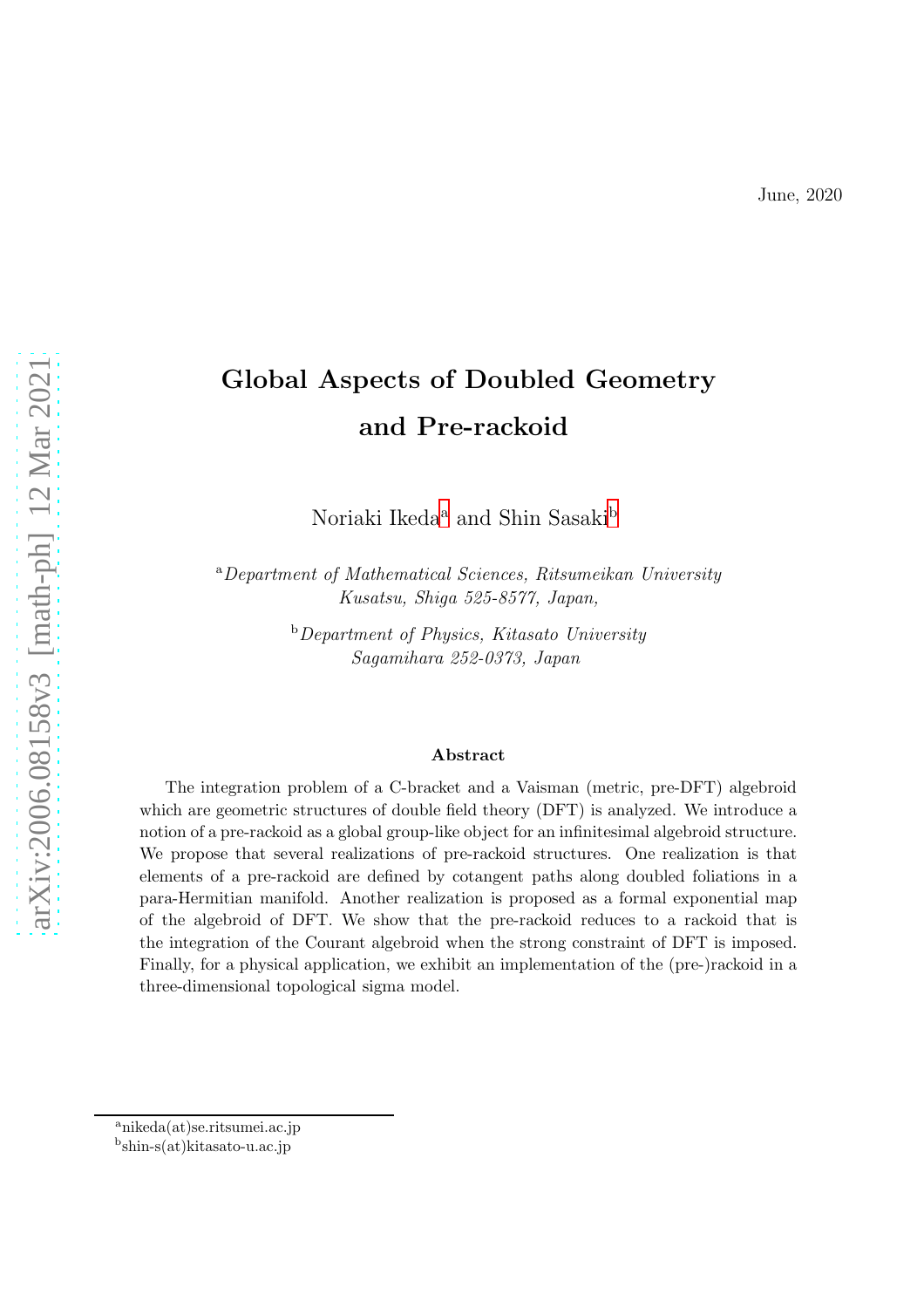### 1 Introduction

Double field theory (DFT) [\[1\]](#page-27-0), based on the doubled formalism developed in [\[2,](#page-27-1)[3\]](#page-27-2), is a gravity theory that inherits T-duality in string theory. DFT is defined in a 2D-dimensional doubled spacetime where the Kaluza-Klein and the string winding modes are realized by the doubled coordinates  $x^M = (x^{\mu}, \tilde{x}_{\mu})$ . In this formalism, T-duality is implemented as a global  $O(D, D)$ symmetry in the doubled space. In DFT, the physical D-dimensional spacetime is defined through the imposition of the strong constraint. Under the strong constraint, the DFT action is reduced to one of supergravity of NSNS sectors in an appropriate frame. Such kind of structure is naturally incorporated in a para-Hermitian manifold  $\mathcal{M}$  [\[4–](#page-27-3)[7\]](#page-27-4). It has been shown that the D-dimensional physical spacetime appears as a leaf in doubled foliations of  $M$ .

The gauge symmetry of DFT originates from the diffeomorphism and the  $U(1)$  gauge symmetry of the NSNS B-field. The transformations of DFT fields are generated by vector fields in the doubled space and they are governed by a C-bracket. An algebra based on the C-bracket is known to be a Vaisman (metric or pre-DFT) algebroid [\[4,](#page-27-3) [8,](#page-27-5) [9\]](#page-27-6). This is a generalization of a Courant algebroid [\[10\]](#page-27-7) that plays an important role in generalized geometry. Indeed, when the strong constraint is imposed on any vector field and function in  $\mathcal{M}$ , the Vaisman algebroid reduces to the Courant algebroid [\[11\]](#page-27-8). Both algebroids exhibit local structures of the tangent bundle  $T\mathcal{M}$  of the para-Hermitian manifold.

An important aspect of these algebroids involves their doubled structures. For example, it has been shown that the Courant algebroid is composed by a Drinfel'd double of Lie bialgebroids [\[12\]](#page-27-9). An analogous result has been obtained even for a Vaisman algebroid. In this picture, the geometric origin of the strong constraint in DFT is traced back to a consistency condition of the Drinfel'd double for Lie bialgebroids [\[13\]](#page-27-10). The doubled aspects appearing in the contexts of mathematical and physical sides of DFT shed light on the deep understanding of nature of T-duality. Among other things, the structure of the Drinfel'd double of Lie bialgebras is a key ingredient of the Poisson-Lie T-duality [\[14](#page-28-0)[–16\]](#page-28-1). This is a generalization of ordinary Tduality with Abelian isometries and its physical applications have been studied [\[17](#page-28-2)[–21\]](#page-28-3). The Poisson-Lie T-duality is interpreted as a freedom of choices for Manin triples in the Drinfel'd double of the Lie bialgebras. If there are several Manin triples, one can generalize the duality to plurality [\[22\]](#page-28-4). Recent developments along this line include [\[23–](#page-28-5)[26\]](#page-28-6).

It is well known that the Lie bialgebra is the infinitesimal object of the Poisson-Lie group. Conversely, a Lie bialgebra is integrated to a Poisson-Lie group. Obviously, the Poisson-Lie T-duality is named after this group structure. One can imagine that this picture may be generalized to algebroids even in the absence of group structures. Indeed, a Lie algebroid is an infinitesimal object of a Lie groupoid. By the same way, a Lie bialgebroid is an infinitesimal object of a Poisson groupoid [\[27\]](#page-28-7). It is known that the Drinfel'd double of Lie bialgebroids gives a Courant algebroid. Manin triples are defined by a Dirac structure of a Courant algebroid [\[12\]](#page-27-9). It is therefore conceivable that there is a groupoid-like structure defined by the integration of the Courant algebroid. However, it is a highly non-trivial task to determine a global, group-like object for a given algebroid. This is because there is no analogue of the Lie's third theorem associated with a Lie algebroid and its global counterpart. Finding a group-like object from a given algebra is known as the coquecigrue problem [\[28\]](#page-28-8). The coquecigrue problem for the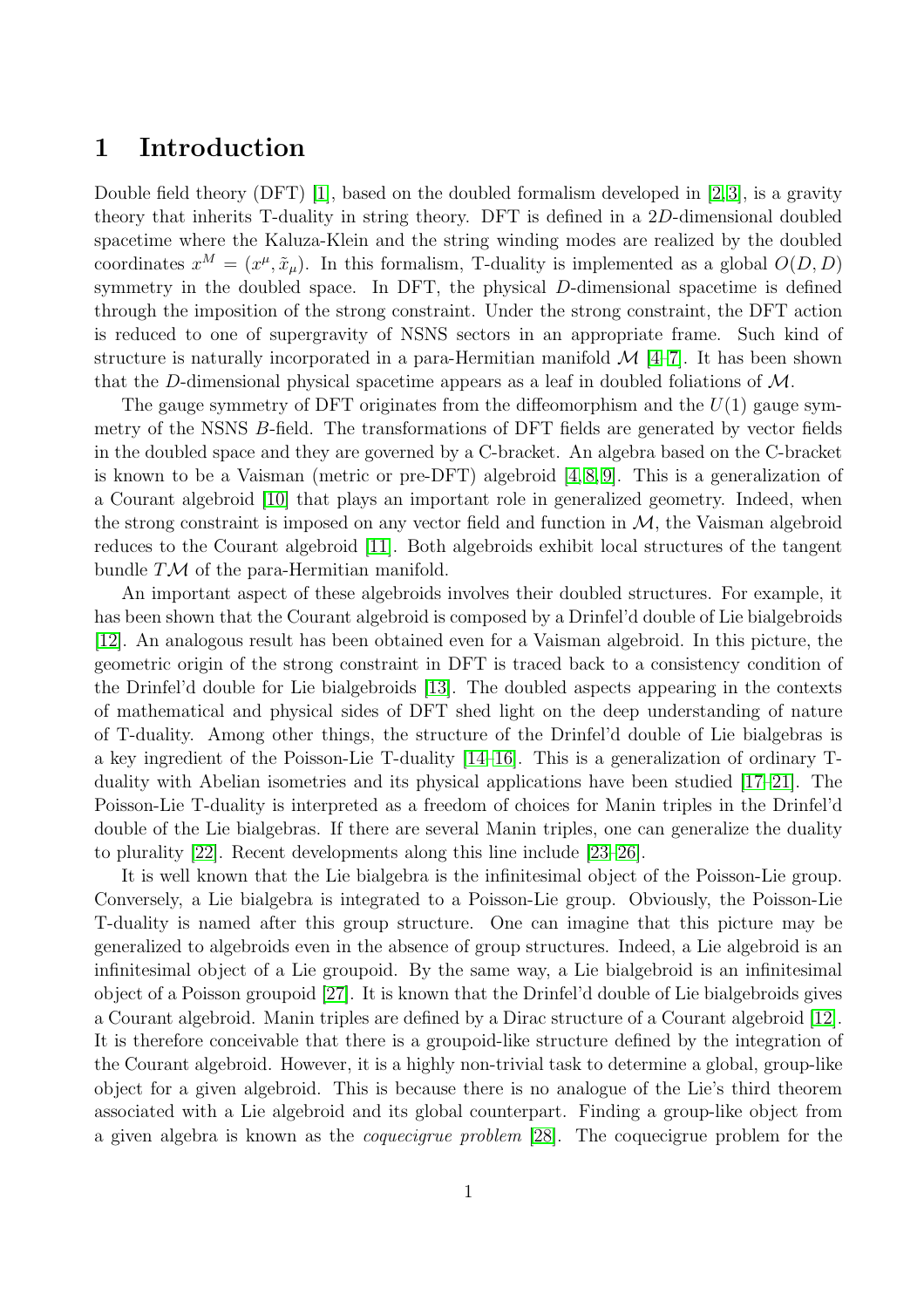Courant algebroids has been studied intensively in various contexts [\[29](#page-28-9)[–32\]](#page-29-0).

The purpose of this paper is to investigate a global structure of the doubled spacetime and examine the geometric meaning of the strong constraint in DFT. To this end, we work on the coquecigrue problem of the Vaisman algebroid which is a natural local structure appearing in a para-Hermitian manifold. We remind ourselves that the standard Courant algebroid is recognized as a Leibniz algebroid [\[12\]](#page-27-9). It is known that an integration of a Leibniz algebra is given by a rack [\[33–](#page-29-1)[35\]](#page-29-2). Racks and associated quandles were first proposed in the contexts of knot theory [\[36\]](#page-29-3). They are sets equipped with binary operations satisfying certain axioms. Notably, racks are generalizations of groups. Roughly speaking, racks are group-like objects that are based on the conjugation instead of the product in the sense of ordinary groups. Accordingly, it seems plausible that an integration of a Leibniz algebroid is given by a groupoid-like counterpart of the rack – the rackoid. Indeed, the authors in [\[37\]](#page-29-4) proposed that an integration of the standard Courant algebroid is given by a rackoid. This rackoid structure is defined by cotangent paths associated with underlying paths in the base space. The standard Courant algebroid is shown up as an infinitesimal (or tangent bundle) structure of the cotangent path rackoid. We will generalize this picture to the Vaisman algebroid and look for a groupoid-like structure, which we call the pre-rackoid, in the doubled spacetime in DFT.

We also propose another method, a formal exponential map of a Vaisman algebroid.We consider an exponential of the adjoint operation. It is called a formal (pre-)rackoid. This idea is directly related to one of a large gauge transformations of DFT [\[38\]](#page-29-5).

As an explicit realization and applications, we discuss the (pre-)rackoid structures in a topological sigma model. A three dimensional topological sigma model with the structure of a Courant algebroid called the Courant sigma model is known [\[39,](#page-29-6) [40\]](#page-29-7). This model is useful to analyze the integration of the Courant algebroid to Lie rackoid. Wilson lines in the model realize a Lie rackoid structure. The doubled geometry version of topological sigma model has been proposed [\[41\]](#page-29-8). See also [\[9,](#page-27-6)[42\]](#page-29-9). We will show that the topological sigma model of doubled geometry gives a realization of a (formal) pre-rackoid.

The organization of this paper is as follows. In the next section, we give the definition of the Vaisman algebroid and its relations with the Courant algebroid. In section [3,](#page-4-0) we introduce the notion of the rack and the rackoid. Mathematical definitions of these structures are presented. In section [4,](#page-9-0) we first focus on the cotangent path rackoid discussed in [\[37\]](#page-29-4). This gives an integration of the standard Courant algebroid. We then generalize this to the doubled cotangent path defined in the doubled foliations of the para-Hermitian manifold  $\mathcal{M}$ . We show that the integration of the Vaisman algebroid based on the C-bracket is given by a generalization of rackoid, namely, the pre-rackoid. We show that the rack-like product based on the doubled cotangent path defines the pre-rackoid. In this picture, the strong constraint in DFT is an sufficient condition of the self-distributivity of the rack product. We will see that this is reorganized as the quantum Yang-Baxter equation for the rack action. In section [5,](#page-18-0) we show another way to provide the (pre-)rackoids. We introduce formal exponential maps of the adjoint action to define the (pre-)rack product. This procedure gives a formal integration of the Courant and the Vaisman algebroids. In section [6,](#page-20-0) we discuss a sigma model implementation of the (pre-)rackoid structures. We show that the (pre-)rackoids associated with the Vaisman and the Courant algebroids are realized as Wilson loops in the sigma models. Section [7](#page-25-0) is the conclusion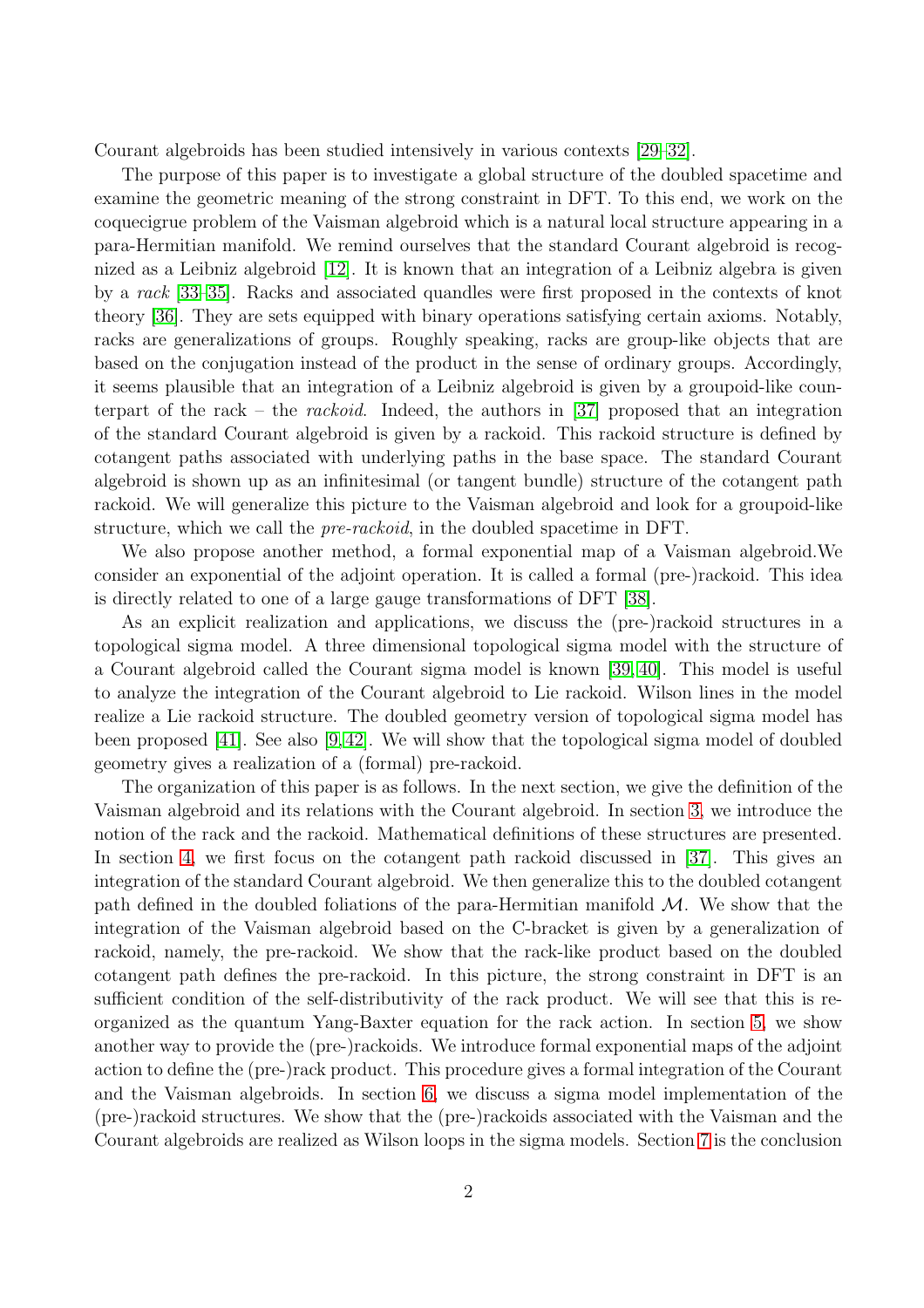and discussions.

### 2 Leibniz, Courant and Vaisman algebroids

In this section, we introduce the Courant and the Vaisman algebroids. The latter appears in para-Hermitian manifolds which are natural arenas of the doubled spacetime in DFT. Before the definition of the Courant and the Vaisman algebroids, let us first remind the definition of a Leibniz algebra.

Definition ((Left) Leibniz algebra (Loday algebra)). A (left) Leibniz algebra (Loday algebra) **g** is defined as a module over a ring R equipped with a bilinear map  $[\cdot, \cdot]$  (the Leibniz bracket) on g satisfying the following left Leibniz identity:

<span id="page-3-0"></span>
$$
[a, [b, c]] = [[a, b], c] + [b, [a, c]], \quad \text{for }^{\forall} a, b, c \in \mathfrak{g}.
$$
 (1)

A right Leibniz algebra is defined similarly.

Note that the Leibniz bracket  $[\cdot, \cdot]$  is not necessarily skew-symmetric. When the Leibniz bracket [·, ·] is skew-symmetric, it becomes a Lie algebra. The notion of the Leibniz algebra is easily generalized to the ones of algebroids.

**Definition** ((Left) Leibniz algebroid). A (left) Leibniz algebroid is a triple  $(E, [\cdot, \cdot]_D, \rho)$ , where  $E \stackrel{\pi}{\to} M$  is a vector bundle over a smooth manifold  $M$ ,  $[\cdot, \cdot]_D : \Gamma(E) \times \Gamma(E) \to \Gamma(E)$  is a Leibniz bracket satisfying the Leibniz identity [\(1\)](#page-3-0),  $\rho : E \to TM$  is a bundle map called the anchor map, and  $[\cdot, \cdot]_D$  and  $\rho$  satisfy the following relations:

$$
\rho([e_1, e_2]_D) = [\rho(e_1), \rho(e_2)]_{TM}, \n[e_1, fe_2]_D = f[e_1, e_2]_D + (\rho(e_1) \cdot f)e_2, \nfor any  $e_i \in \Gamma(E)$  and  $f \in C^{\infty}(M)$ .
$$
\n(2)

Here  $[\cdot,\cdot]_{TM}$  is the Lie bracket of vector fields on TM. We note that the first relation can be omitted since it is obtained through the second one and the Leibniz identity [\(1\)](#page-3-0). In the Leibniz algebroid, the bracket is called the Dorfman bracket.

The Leibniz algebroid is a generalization of the Lie algebroid and the Leibniz algebra. When the bracket  $[\cdot, \cdot]_D$  is skew-symmetric, it is a Lie bracket and the triple  $(D, [\cdot, \cdot]_D, \rho)$  defines a Lie algebroid. When M is a point  $M = \{pt\}$  and  $\rho = 0$ , the Leibniz algebroid becomes a Leibniz algebra. Given these definitions, we now introduce the Courant algebroids.

**Definition** (Courant algebroid). Let  $E \stackrel{\pi}{\rightarrow} M$  be a vector bundle over a manifold M. A Courant algebroid is a quadruple  $(E, [\cdot, \cdot]_D, \rho, (\cdot, \cdot))$  where  $[\cdot, \cdot]_D$  is a bilinear bracket on  $\Gamma(E)$ ,  $\rho: E \to TM$  is an anchor map, and  $(\cdot, \cdot)$  is a non-degenerate bilinear form on  $\Gamma(E)$ . They satisfy the following axioms for any  $e_i \in \Gamma(E)$  and  $f \in C^{\infty}(M)$ :

1. The bracket  $[\cdot, \cdot]_D$  satisfies the Leibniz identity [\(1\)](#page-3-0).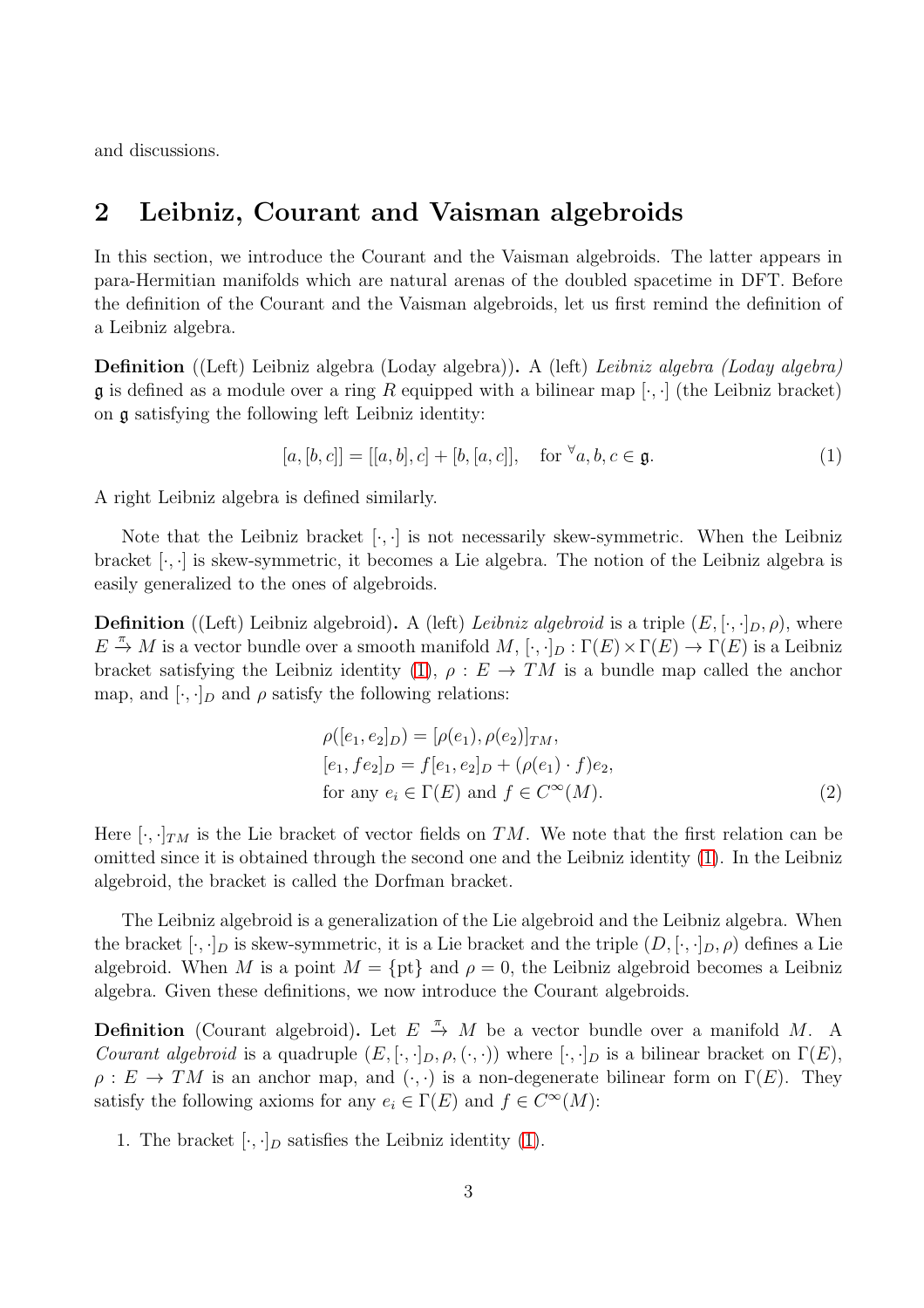2.  $\rho([e_1, e_2]_D) = [\rho(e_1), \rho(e_2)]_{TM}$ . 3.  $[e_1, fe_2]_D = f[e_1, e_2]_D + (\rho(e_1) \cdot f)e_2$ . 4.  $[e, e]_D = \frac{1}{2}\mathcal{D}(e, e)$ . 5.  $\rho(e_1) \cdot (e_2, e_3) = ([e_1, e_2]_D, e_3) + (e_2, [e_1, e_3]_D).$ 

Here  $\mathcal D$  is a generalized exterior derivative on  $\Gamma(E)$ .

The axioms 1,2,3 are just the ones for the Leibniz algebroid. Therefore any Courant algebroids are Leibniz algebroids. An alternative but equivalent definition based on a skewsymmetric – the Courant – bracket is known [\[12\]](#page-27-9), which is anti-symmetrization of the Dorfman bracket. The Courant algebroids play important roles in generalized geometry [\[44\]](#page-29-10). This inherits T-duality structure in its Drinfel'd double.

Next we introduce the Vaisman algebroids.

**Definition** (Vaisman algebroid). Let  $E \stackrel{\pi}{\rightarrow} N$  be a vector bundle over a manifold N. A Vaisman algebroid is a quadruple  $(E, [\cdot, \cdot]_D, \rho, (\cdot, \cdot))$  where  $[\cdot, \cdot]_D$  is a bracket on  $\Gamma(E), \rho : E \to TN$  is an anchor map, and  $(\cdot, \cdot)$  is a non-degenerate bilinear form on  $\Gamma(E)$ . They satisfy the following axioms for any  $e_i \in \Gamma(E)$  and  $f \in C^{\infty}(M)$ :

- 1.  $[e_1, fe_2]_D = f[e_1, e_2]_D + (\rho(e_1) \cdot f)e_2$ .
- 2.  $\rho(e_1) \cdot (e_2, e_3) = (\llbracket e_1, e_2 \rrbracket_D, e_3) + (e_2, \llbracket e_1, e_3 \rrbracket_D)$

The bracket  $[\cdot, \cdot]_D$  is called a D-bracket. One can find an alternative definition based on a skew-symmetric bracket which satisfies the same axioms above. The skew symmetrization of a D-bracket is called a C-bracket. Obviously, any Courant algebroids are Vaisman algebroids. From the viewpoint of DFT, a Vaisman algebroid appears on the tangent bundle of a 2Ddimensional para-Hermitian manifold [\[4,](#page-27-3) [5,](#page-27-11) [8\]](#page-27-5). In this case, the bracket is given by the Dbracket in DFT. A remarkable property of the Vaisman algebroid is that its defining bracket is composed of a double of Lie algebroids [\[13\]](#page-27-10). The skew-symmetric bracket of the Vaisman algebroid on a para-Hermitian manifold is nothing but the C-bracket that governs the gauge symmetry of DFT. One can switch the C- and D-brackets by the standard procedures [\[43\]](#page-29-11). In order that the algebra of the gauge transformation of DFT closes, a constraint, known as the strong constraint, should be imposed on all the fields and gauge parameters [\[11\]](#page-27-8). In this case, the D-bracket reduces to the Dorfman bracket of generalized geometry and the Vaisman algebroid reduces to the Courant algebroid.

In the next section, we introduce racks and rackoids which are integrations of the Leibniz algebras and algebroids.

### <span id="page-4-0"></span>3 Racks and rackoids

In this section, we introduce the notion of racks and rackoids. The rack has been proposed as a global group-like object associated with its infinitesimal counterpart – the Leibniz algebra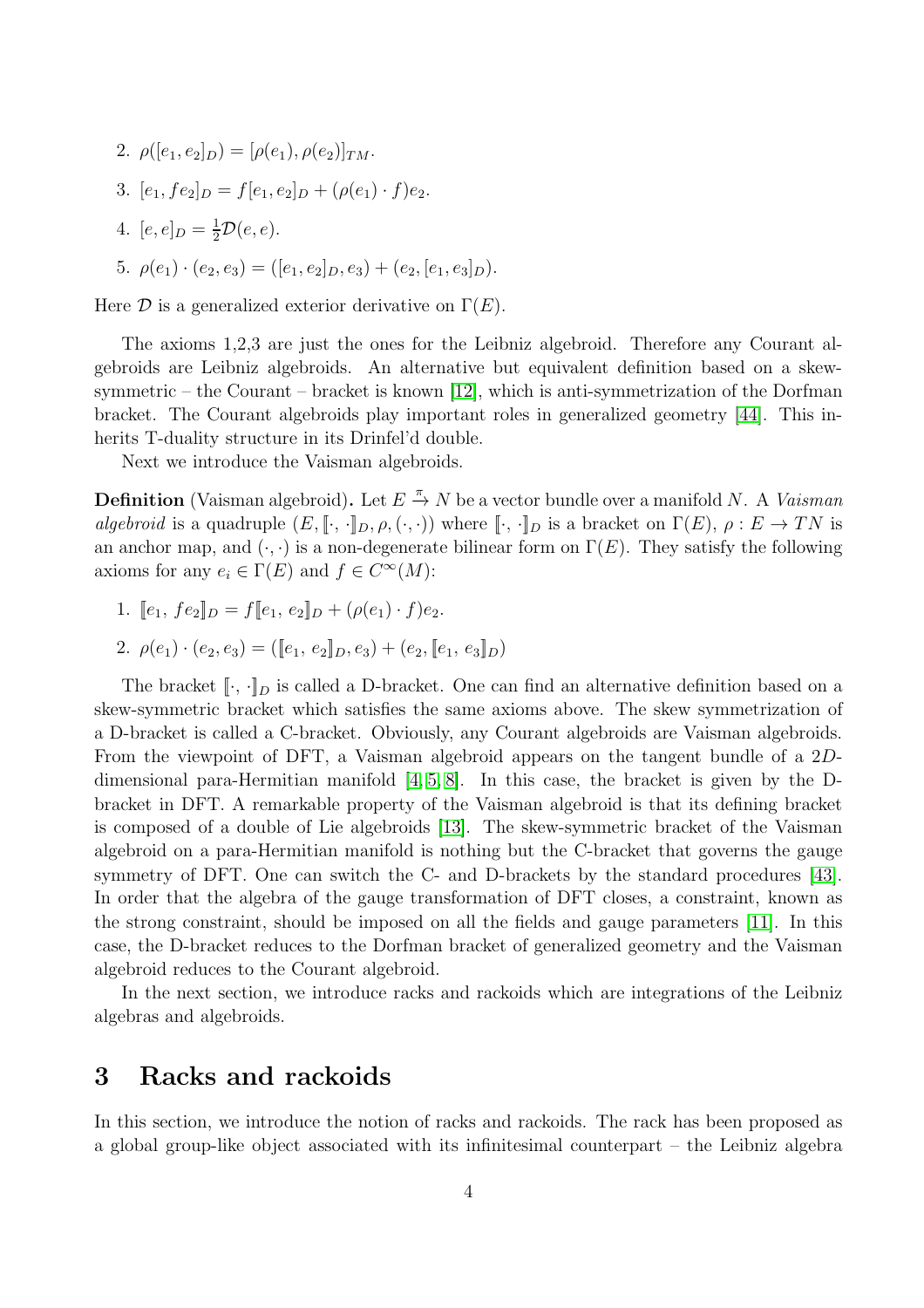[\[33](#page-29-1)[–35\]](#page-29-2). This observation can be generalized to those for Leibniz algebroids. The corresponding global, groupoid-like structure is known as rackoids. In the following, we first define racks and then generalize the notion to rackoids. This section is based on [\[45\]](#page-30-0). More details can be found there.

#### 3.1 Racks

The definition of racks is the following.

**Definition** (Rack). The set S together with a binary operation  $(x, y) \mapsto x \triangleright y$  for any  $x, y \in S$ is called a rack if the map  $y \mapsto x \triangleright y$  is bijective and the operation  $\triangleright$  satisfies the following left self-distributivity:

$$
x \triangleright (y \triangleright z) = (x \triangleright y) \triangleright (x \triangleright z), \tag{3}
$$

for any  $x, y, z \in S$ .  $x \triangleright y$  and the map  $y \mapsto x \triangleright y$  are called the rack product and the rack action of  $x$  on  $y$ , respectively.

We note that in general, the rack product ⊳ is not associative  $x \triangleright (y \triangleright z) \neq (x \triangleright y) \triangleright z$ . Since the rack action  $x \triangleright \cdot$  is a bijection, there exists the unique element  $y \in S$  such that  $x \triangleright y = z$ for any  $z \in S$ . This implies the left invertibility of the rack product ⊳. A right rack is defined similarly for a right rack product  $\triangleleft$ . In the following, we employ left racks and never consider the right ones.

An example of the rack product is the conjugation  $q \triangleright h = q h q^{-1}$  on a group G. This example trivially satisfies the self-distributivity. In this sense, racks are defined over wrack of group structures. There remains only the conjugation operation out of the group multiplication.

There does not necessarily exist unit element in racks. We introduce pointed racks which are racks with the unit element 1 with respect to the rack product.

**Definition** (Pointed rack). Let  $(S, \triangleright)$  be a rack. When there is an element  $1 \in S$  such that the following relation holds for any  $x \in S$ ,

$$
1 \triangleright x = x, \quad x \triangleright 1 = 1,\tag{4}
$$

then  $(S, \triangleright)$  is called a *pointed rack*.

One can show that a group G with the rack product defined by the conjugation  $q \triangleright h = q h q^{-1}$ is an example of a pointed rack  $(G, \triangleright)$ . The element 1 is obviously the unit element of the group  $1 \in G$ . We next define a Lie rack.

**Definition** (Lie rack). Let S be a manifold. When all the structures in a pointed rack  $(S, \triangleright)$ are smooth and the rack action  $y \mapsto x \triangleright y$  for any  $x, y \in S$  is a diffeomorphism, then  $(S, \triangleright)$  is called a Lie rack.

We can then consider a tangent space of  $(S, \triangleright)$  at the unit element. Indeed, it is shown that an infinitesimal algebra defined on the tangent space at a unit element of a Lie rack is nothing but a Leibniz algebra [\[33\]](#page-29-1). This is quite analogous to the fact that the algebra on the tangent space at the unit element of a Lie group  $G$  is isomorphic to the Lie algebra  $\mathfrak g$  of  $G$ .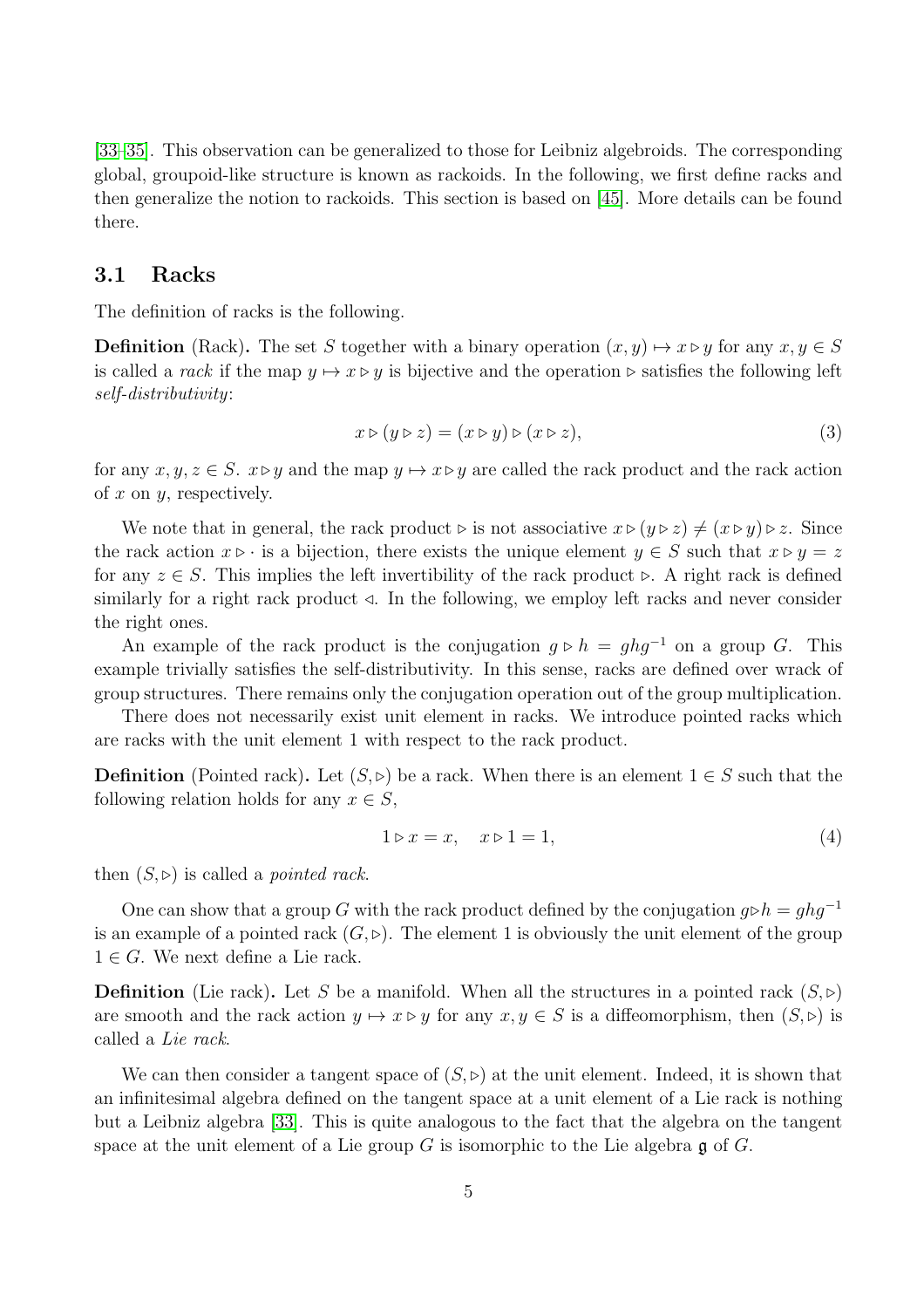### 3.2 Rackoids

We next generalize the notion of the rack to that of rackoids. One finds that this leads to an integration of the Leibniz algebroids. The notion of rackoids has been introduced as a base ground of an integration of the Courant algebroids [\[45\]](#page-30-0). Before going to the rackoids, let us begin with precategories.

**Definition** (Precategory). Let  $(G, M)$  be a pair composed of sets G and M. When there exist surjection maps  $s, t : \mathcal{G} \to M$ , then  $(\mathcal{G}, M)$  is called a semi-precategory. Here s, t are called the source and the target maps. When there is a unit map  $\epsilon : M \to \mathcal{G}$  satisfying  $s \circ \epsilon = t \circ \epsilon = id_M$ , then  $(\mathcal{G}, M)$  is called a *precategory*. For each  $x \in M$ , we express  $\epsilon(x) = 1_x \in \mathcal{G}$ .

An element g of G is regarded as a morphism from  $s(g)$  to  $t(g)$ . In the following,  $\mathcal{G} \rightrightarrows M$ denote a precategory. We also note that  $\epsilon(x)$  satisfying  $s \circ \epsilon = t \circ \epsilon = id_M$  corresponds to a unit morphism at  $x \in M$  if there is a composition map of morphisms. When there exists an associative composition of morphisms, then  $\mathcal{G} \rightrightarrows M$  becomes a category. In addition, when there exists an inverse for all the morphisms,  $\mathcal{G} \rightrightarrows M$  is a groupoid.

Since there are not necessarily compositions of morphisms in (semi-)precategories, we next define bisections which enable us to find an appropriate action of  $\mathcal G$  on M.

**Definition** (Bisection). Let  $\mathcal{G} \rightrightarrows M$  be a semi-precategory. A bisection of  $\mathcal{G}$  is defined by the following equivalent data:

- 1. A subset  $\Sigma \subset \mathcal{G}$  such that the restricted source and the target maps  $s, t : \Sigma \to M$  are bijection.
- 2. A map  $\sigma = t \circ \sigma : M \to M$  that is bijection. Here  $\sigma : M \to \Sigma$  is a right inverse of s, namely, it is defined by  $s \circ \sigma = id_M$ .

In the following, maps associated with bisections  $\Sigma, T, \cdots$  are denoted by  $\sigma, \tau, \cdots$ . Now, a set of all the morphisms  $g \in \mathcal{G}$  that satisfy  $s(g) = x, t(g) = y$  for all  $x, y \in M$  is denoted by  $\mathcal{G}_{x}^{y}$ . Then rackoids are defined as follows.

**Definition** (Rackoid). For a semi-precategory  $\mathcal{G} \rightrightarrows M$ , a bisection  $\Sigma \subset \mathcal{G}$  and  $g \in \mathcal{G}_x^y$ , one defines an action of  $\Sigma$  on q

$$
\triangleright : (\Sigma, g) \mapsto \Sigma \triangleright g \in \mathcal{G}_{\underline{\sigma}(x)}^{\underline{\sigma}(y)}.
$$
\n
$$
(5)
$$

For bisections  $\Sigma, T \subset \mathcal{G}$ , we define  $\Sigma \triangleright T$  as the image of an assignment  $\Sigma \triangleright (\cdot)$  on T. When the  $\alpha$  action  $\triangleright$  satisfies the following properties,

- 1. For any bisections  $\Sigma$ , an assignment  $\Sigma \triangleright (\cdot) : \mathcal{G} \to \mathcal{G}$  is bijective.
- 2. For any bisections  $\Sigma$ , T and any  $g \in \mathcal{G}$ , the action ⊳ satisfies the following self-distributivity,

$$
\Sigma \triangleright (T \triangleright g) = (\Sigma \triangleright T) \triangleright (\Sigma \triangleright g). \tag{6}
$$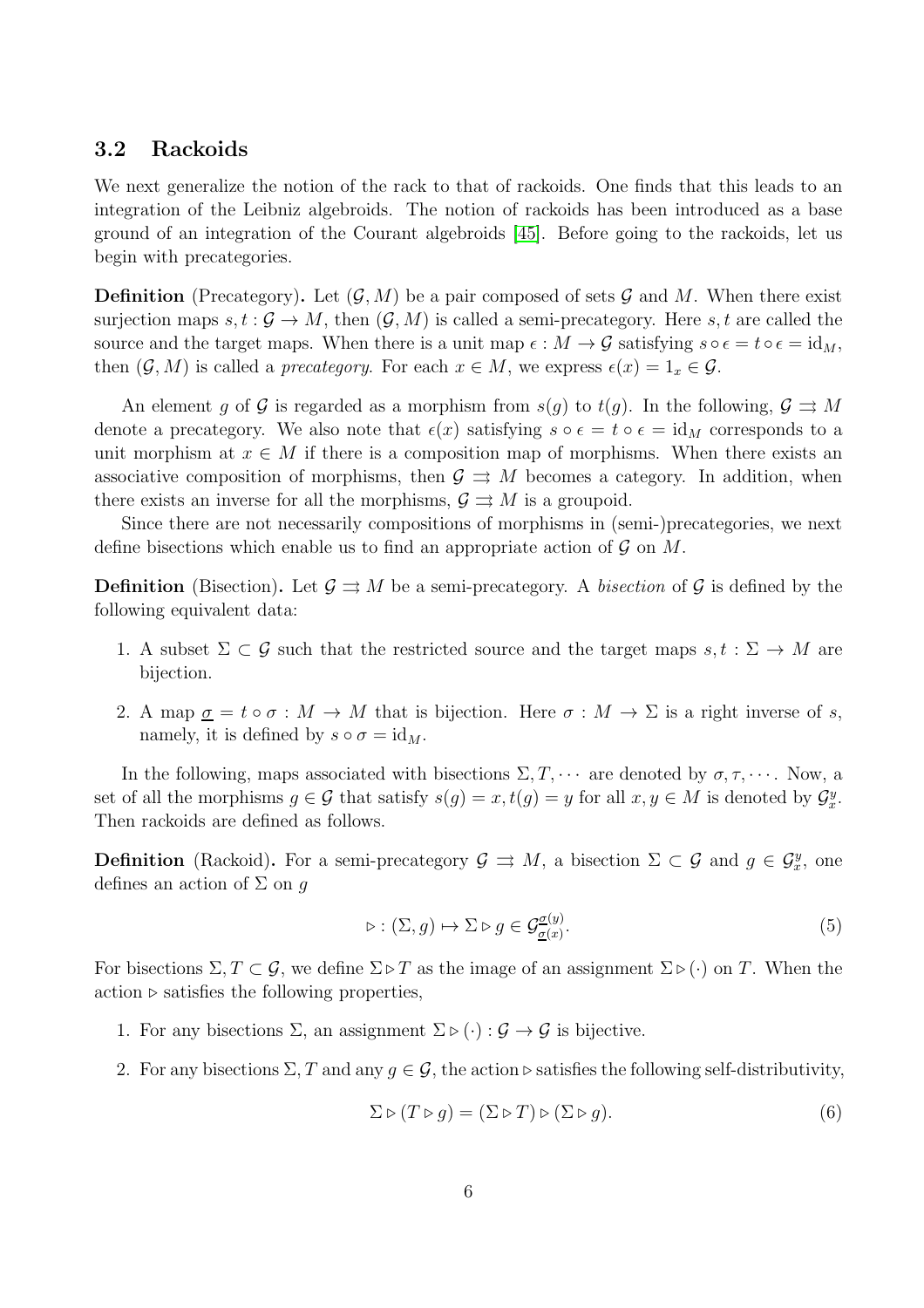then, this becomes a rack action and  $(G \rightrightarrows M, \triangleright)$  is called a non-unital *rackoid*. In addition, for any  $x \in M$ ,  $g \in \mathcal{G}$ , when there exists  $\epsilon(x) = 1_x \in \mathcal{G}$  such that

$$
1_M \triangleright g = g, \quad \sigma(x) \triangleright 1_x = 1_{\underline{\sigma}(x)}, \tag{7}
$$

then  $(G \rightrightarrows M, \triangleright)$  is called a unital (or pointed) rackoid. Here  $1_M$  stands for the bisection  $\epsilon(M)$ , namely, the collection of  $1_x$  for all  $x \in M$ . When all the structures defined above are smooth,  $(\mathcal{G} \rightrightarrows M, \triangleright)$  is called a Lie rackoid.

Note that since the map is bijective, the image of the map  $\Sigma \triangleright (\cdot)$  on a bisection T is a bisection. The geometrical meaning of the rack product defined above is obvious. The rack action by  $\Sigma$  shifts the initial (source) and the end (target) points of  $g \in \mathcal{G}$  along the  $\Sigma$ -direction. This is understood by the following relation of the associated diffeomorphism on M:

$$
\underline{\sigma \triangleright \tau} = \underline{\sigma} \circ \underline{\tau} \circ \underline{\sigma}^{-1}.\tag{8}
$$

Therefore the rack action is essentially a conjugation. The rackoid defined in this way is a groupoid-like generalization of the rack. Indeed, when M is a point  $M = \{pt\}$ , namely, there is only one point in M, then the rackoid becomes a rack. This corresponds to the fact that a groupoid over a point  $M = \{pt\}$  becomes a group. In the following, all the collections of bisections in a smooth precategory  $\mathcal{G} \rightrightarrows M$  is denoted by Bis( $\mathcal{G}$ ). Since all the structures in a Lie rackoid is smooth, we can now discuss its infinitesimal algebra on the tangent space. Parallel to the fact that a Lie algebroid is an infinitesimal object of a Lie groupoid, one can define a Leibniz algebroid as an infinitesimal counterpart of a Lie rackoid. Let us sketch this procedure in the following.

Let  $\mathcal{G} \rightrightarrows M$  be a unital (pointed) Lie rackoid. Through the unit map  $\epsilon : M \hookrightarrow \mathcal{G}$ , we identify M to a subset of G. Namely,  $x \in M$  is identified with  $1_x \in G$ . Fibers of the pullback bundle  $\epsilon^* T \mathcal{G} \stackrel{\pi^*}{\longrightarrow} M$  by  $\epsilon$  are given by  $T_{1_x} \mathcal{G}$ . We consider differentials of source and the target maps of  $\mathcal{G} \rightrightarrows M$ ,  $Ts, Tt : T\mathcal{G} \to TM$ . By definition, since the fibers of the pullback bundle  $\epsilon^* T\mathcal{G}$  are just copies of the TG fibers, diffeomorphisms  $\epsilon^* T \mathcal{G} \to T M$  are naturally defined. Explicitly, we have the induced maps,

$$
T_{1x}t: T_{1x}\mathcal{G} \to T_xM, \qquad T_{1x}s: T_{1x}\mathcal{G} \to T_xM. \tag{9}
$$

Using two maps, we define an infinitesimal algebroid  $A$  of a unital Lie rackoid.

**Definition** (Infinitesimal algebroids of rackoid). Given a unital (pointed) Lie rackoid  $\mathcal{G} \rightrightarrows M$ , we have a vector bundle  $A$  over  $M$  defined by

$$
\mathcal{A} = \text{Ker}(Ts) = \coprod_{x \in M} \text{Ker}(T_{1_x}s) \in \coprod_{x \in M} T_{1_x}\mathcal{G}.
$$
 (10)

This is called an infinitesimal algebroid of G. The anchor  $\rho : A \to TM$  is defined by

$$
\rho = -Tt|_{\mathcal{A}}.\tag{11}
$$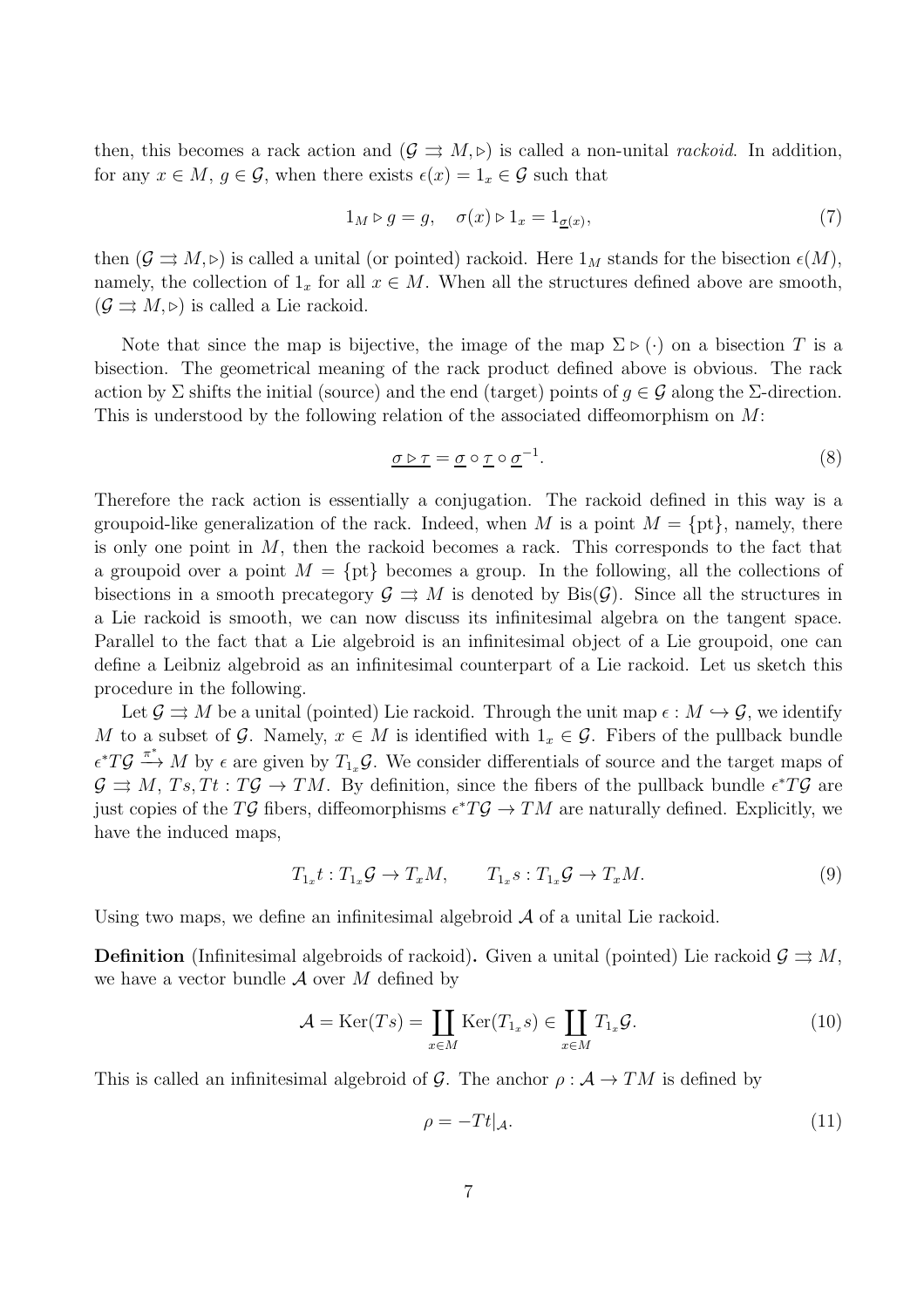Since all the structures discussed above are well-defined, we consider the adjoint action on A induced by the rack action  $\Sigma^{\triangleright}$  of a bisection  $\Sigma$ :

$$
\mathrm{Ad}_{\Sigma} = T_{1_x} \Sigma^{\triangleright} |_{\mathcal{A}} : \mathcal{A}_x \to \mathcal{A}_{\underline{\sigma}(x)},\tag{12}
$$

The rack action satisfies, by definition, the self-distributivity. Namely, for any bisections  $\Sigma, T \subset$  $\mathcal{G}$  and  $g \in \mathcal{G}$ , we have  $\Sigma^{\triangleright} \circ T^{\triangleright} = (\Sigma \triangleright T)^{\triangleright} \circ \Sigma^{\triangleright}$ . Since  $T_{1_x} \Sigma^{\triangleright}$  induces the adjoint action, the self-distributive relation of the rack action results in the composition of the adjoint action:

<span id="page-8-1"></span>
$$
Ad_{\Sigma} \circ Ad_T = Ad_{\Sigma \triangleright T} \circ Ad_{\Sigma}. \tag{13}
$$

The following lemma enable us to make contact with explicit derivation of the bracket in the algebroid A:

**Lemma** (Family of bisections). Let  $(G \rightrightarrows M, \triangleright)$  and A be a Lie rackoid and its infinitesimal algebroid. Let us consider the section  $\Gamma : M \to \epsilon^* T \mathcal{G}$ . Namely,  $\Gamma : x \mapsto b_x \in \mathcal{A}_x \subset T_{1x} \mathcal{G}$ . Then, there is a family of bisection,  $(\Sigma_u)_{u \in I}$ ,  $I = (-1,1)$  of G such that  $\Sigma_0 = \epsilon(M)$  and  $\frac{\partial}{\partial u} \sigma_u(x)|_{u=0}$ coincides with  $b_x$  for all  $x \in M$ . Here  $\sigma_u$  is a map  $\sigma_u : M \to \mathcal{G}$  associated with the bisection  $\Sigma_u$  and it is parametrized by u. This satisfies  $s \circ \sigma_u = id_M$ ,  $\sigma_u(x) \in \Sigma_u \subset \mathcal{G}$ . In this case, the assignment  $x \mapsto \frac{\partial}{\partial u} \sigma_u(x)|_{u=0}$  is a smooth section of A. Since  $\Sigma_{u=0} = \Sigma_0 = \epsilon(M) = \coprod_{x \in M} 1_x$ , we have  $\sigma_{u=0}(x) = 1_x$ .

The proof is found in [\[45\]](#page-30-0). With this fact at hand, we find that the tangent space of  $\text{Bis}(\mathcal{G})$ at  $q = \epsilon(M)$  is  $\Gamma(\mathcal{A})$ . Using the adjoint map for families of bisections, we now define the bracket structure on  $\Gamma(\mathcal{A})$ .

**Definition** (Bracket in A). For any  $a, b \in \Gamma(\mathcal{A})$ , a bracket  $[\cdot, \cdot] : (b, a) \mapsto [b, a]$  is defined by

$$
[b, a] = \frac{\partial}{\partial u} \text{Ad}_{\Sigma_u} a|_{u=0}.
$$
\n(14)

Here  $\Sigma_0 = \epsilon(M)$  and  $\frac{\partial}{\partial u} \sigma_u(x)|_{u=0} = b_x$ .  $\Sigma_u, u \in (-1, 1)$  is a family of smooth bisection of  $\mathcal{G}$ .

One can check the bracket  $[\cdot, \cdot]$  defined above satisfies the Leibniz identity [\(1\)](#page-3-0) as follows. By the self-distributivity of the rack product for families of bisections  $\Sigma_u, T_v$  acting on any  $a \in \Gamma(\mathcal{A})$ , we have

<span id="page-8-0"></span>
$$
\mathrm{Ad}_{\Sigma_u} \circ \mathrm{Ad}_{T_v} a = \mathrm{Ad}_{\Sigma_u \triangleright T_v} \circ \mathrm{Ad}_{\Sigma_u} a. \tag{15}
$$

By differentiating both sides with respect to v and evaluating at  $v = 0$ , we find

$$
\mathrm{Ad}_{\Sigma_u} \circ [b, a] = \frac{\partial}{\partial v} \mathrm{Ad}_{\Sigma_u \triangleright T_v}|_{v=0} \circ \mathrm{Ad}_{\Sigma_u} a. \tag{16}
$$

Here we have used the relation  $[b, a] = \frac{\partial}{\partial v} \text{Ad}_{T_v} a|_{v=0}, b_x = \frac{\partial}{\partial v} \tau_v(x)|_{u=0}$ . Since the rack action on  $\Gamma(\mathcal{A})$  induces the adjoint action, we have

$$
\frac{\partial}{\partial v} \Sigma_v \triangleright \tau_u(x)|_{v=0} = \Sigma_u \triangleright \frac{\partial}{\partial v} \tau_v(x)|_{v=0}
$$
\n
$$
= \mathrm{Ad}_{\Sigma_u} b_x. \tag{17}
$$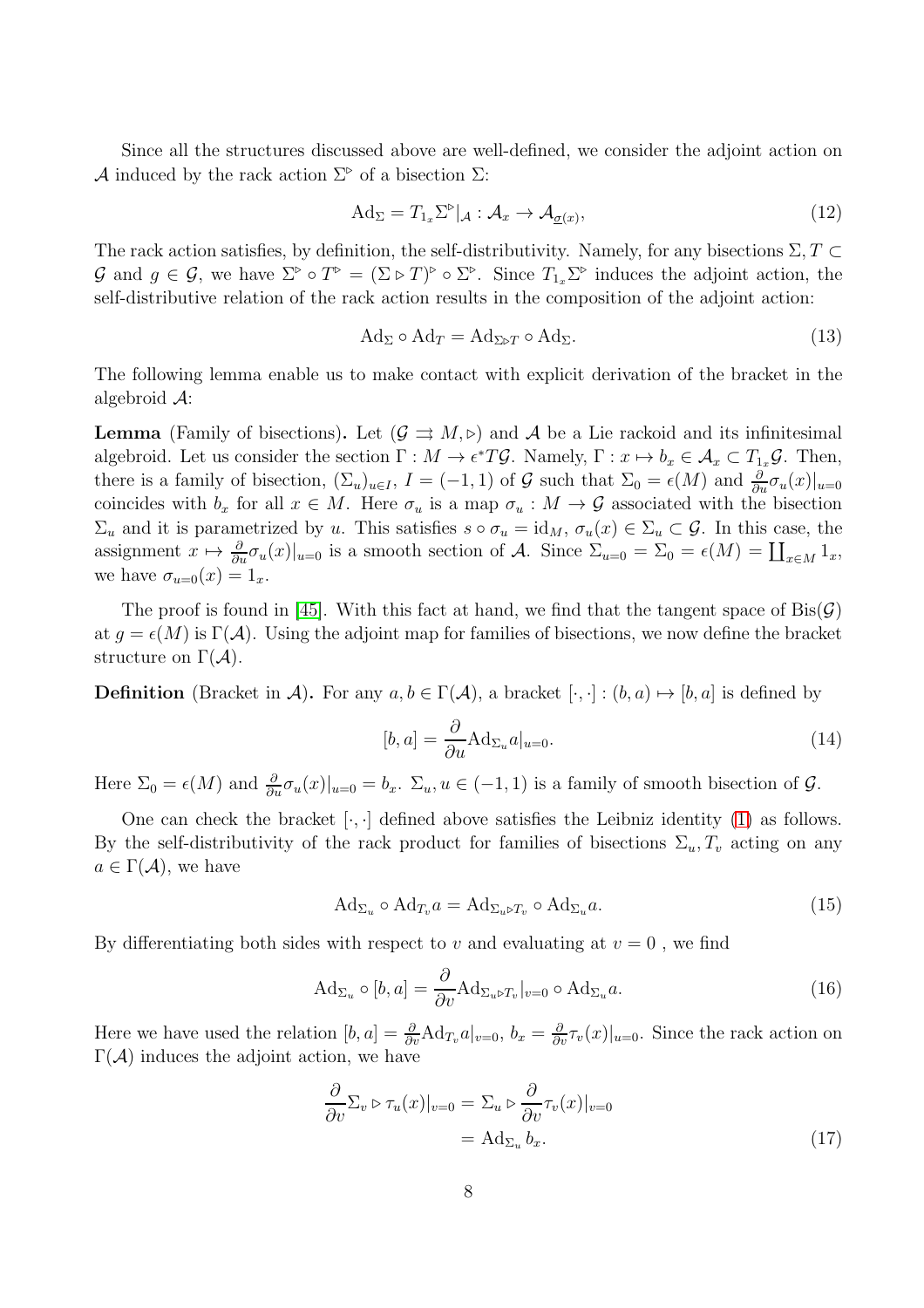Then the right hand side of [\(16\)](#page-8-0) becomes  $[Ad_{\Sigma_u}b, Ad_{\Sigma_u}a]$ . By differentiating both sides again with respect to u and setting  $u = 0$ , we obtain

$$
\frac{\partial}{\partial u}\text{Ad}_{\Sigma_u}([b,a])|_{u=0} = \left[\frac{\partial}{\partial u}\text{Ad}_{\Sigma_u}b|_{u=0}, \text{Ad}_{\Sigma_u}a|_{u=0}\right] + \left[\text{Ad}_{\Sigma_u}b|_{u=0}, \frac{\partial}{\partial u}\text{Ad}_{\Sigma_u}a|_{u=0}\right].\tag{18}
$$

The left hand side gives  $[c, [b, a]]$  while the first and the second terms in the right hand side are [[c, b], a] and [b, [c, a]]. Here we have used the facts  $\frac{\partial}{\partial u} \text{Ad}_{\Sigma_v} b|_{u=0} = [c, b]$ ,  $\text{Ad}_{\Sigma_u} a|_{u=0} = a$ . Then the Leibniz identity follows:

<span id="page-9-1"></span>
$$
[c, [b, a]] = [[c, b], a] + [b, [c, a]]. \tag{19}
$$

One also finds that due to the definition of the anchor map  $\rho = -Tt|_{\mathcal{A}}$ , the Leibniz rule for the bracket holds. We then end up with the following theorem.

**Theorem** (Tangent Leibniz algebroid of Lie rackoid). Let  $(G \rightrightarrows M, \triangleright)$  be a unital Lie rackoid over a manifold M. There is a vector bundle  $A = \text{Ker}(Ts) \to M$  in the induced bundle  $\epsilon^* T \mathcal{G}$ . An anchor  $\rho = -Tt|_{\mathcal{A}}$  and a bracket  $[b, a] = \frac{\partial}{\partial u} \text{Ad}_{\Sigma_u} a|_{u=0}$  is defined for a family of bisections  $\Sigma_u$ . Then the triple  $(\mathcal{A}, [\cdot, \cdot], \rho)$  defines a Leibniz algebroid over M. This is called a tangent Leibniz algebroid of G.

We stress that the Leibniz identity [\(19\)](#page-9-1) derived by the adjoint map [\(13\)](#page-8-1) originates from the self-distributive relation of the rack product. This fact will be an important clue for the integration of the Vaisman algebroid.

### <span id="page-9-0"></span>4 Pre-rackoids and doubled cotangent paths

In this section, we exhibit an explicit example of the Lie rackoid through the cotangent paths discussed in [\[37\]](#page-29-4). This is a basic ground for the group-like, global structures of the standard Courant algebroid. We first introduce the standard Courant algebroid and discuss the rackoid structure associated with it. We then proceed to the rackoid-like structure for the Vaisman algebroid. A key ingredient is the notion of the pre-rackoid based on the doubled foliations of a para-Hermitian manifold.

### 4.1 Cotangent path rackoids and Courant algebroid

The most familiar example of the Courant algebroid is the standard Courant algebroid. The vector bundle of the standard Courant algebroid is given by the generalized tangent bundle  $\mathbb{T}M = TM \oplus T^*M$  over a manifold M. The Dorfman bracket of the standard Courant algebroid is given by

<span id="page-9-2"></span>
$$
[e_1, e_2]_D = [X_1, X_2]_{TM} + \mathcal{L}_{X_1} \xi_2 - \iota_{X_2} d\xi_1.
$$
\n(20)

Here  $e_i = X_i + \xi_i$ ,  $(i = 1, 2)$  and  $X_i \in \Gamma(TM)$  are vector fields,  $\xi_i \in \Gamma(T^*M)$  are 1-forms. The bracket  $[\cdot, \cdot]_{TM}$  in the right hand side is the ordinary Lie bracket of the vector fields,  $\mathcal{L}_X$ ,  $\iota_X$  are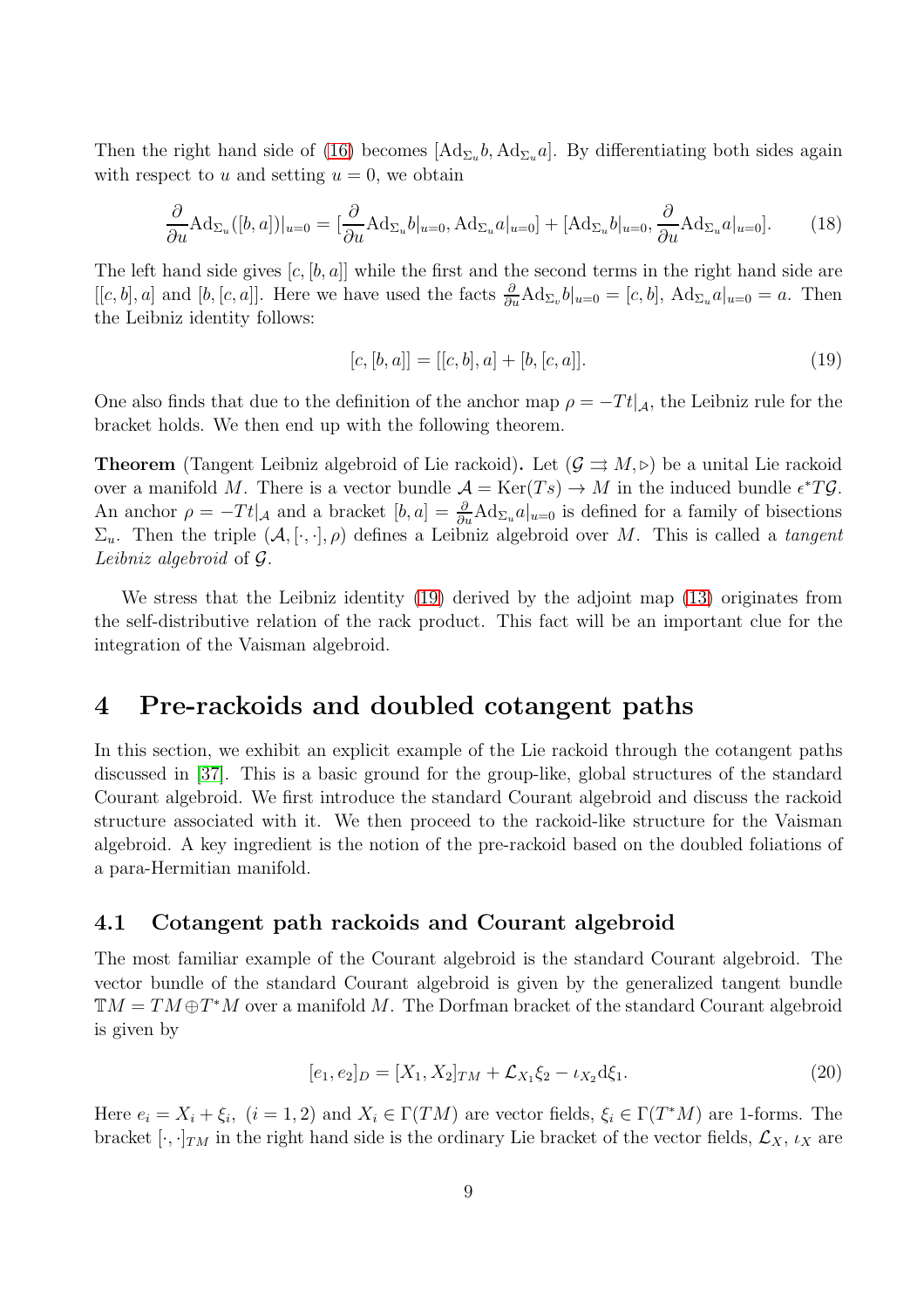the Lie derivative and the interior product associated with  $X$  and  $\bar{d}$  is the exterior derivative operator. In [\[37\]](#page-29-4), a rackoid  $(G \rightrightarrows M, \triangleright)$  that results in a tangent Leibniz algebroid equipped with the bracket [\(20\)](#page-9-2) is constructed. Here  $G = PT^*M$  is a set of paths  $PT^*M = C^{\infty}([0,1], T^*M)$ on a compact manifold M and the rack product ⊳ is defined by automorphisms on the Dorfman bracket.

In the following, we briefly introduce the discussions in [\[37\]](#page-29-4) and then generalize the construction to the one in the doubled geometry. Before examining the space  $PT^*M$ , we first clarify a precategory structure for paths on M.

**Definition** (Precategory by paths). Let  $M$  be a compact manifold of finite dimensions. Let PM be a set of smooth paths  $\gamma : [0,1] \to M$ . The source and the target maps are defined by

$$
s(\gamma) = \gamma_0, \quad t(\gamma) = \gamma_1,\tag{21}
$$

where the path  $\gamma_t$  is parametrized by  $t \in [0,1]$ . The unit map  $\epsilon : M \to PM$  is defined by a map to a constant c,  $\epsilon(x) = c$  for any  $x \in M$ . Then  $PM \rightrightarrows M$  becomes a smooth precategory.

Since the path can be seen as a map  $\gamma : [0,1] \to C^{\infty}(M,M)$ , bisections of the precategory  $PM \rightrightarrows M$  is defined as follows.

**Definition** (Bis(PM) of  $PM \rightrightarrows M$ ). A set of smooth bisections Bis(PM) in the precategory  $PM \rightrightarrows M$  is defined by

$$
Bis(PM) = \{ \gamma_0 = id_M, \ \gamma_1 \text{ is a diffeomorphism of } M \}. \tag{22}
$$

Namely, there is one to one correspondence between a pair of fixed points  $x = \gamma_0(x)$ ,  $y = \gamma_1(x)$  and a path in a bisection of  $PM \rightrightarrows M$ . We then define the path rackoids.

**Definition** (Path rackoid). Given a precategory  $PM \rightrightarrows M$  defined by paths  $\gamma : [0, 1] \rightarrow M$ , we introduce the rack product ⊳ for any elements of bisections  $\psi, \varphi$  in Bis(PM) and for any  $t \in [0,1]$  as

$$
(\psi \triangleright \varphi)_t = \psi_1 \circ \varphi_t \circ \psi_1^{-1}.
$$
\n(23)

Further, we define the rack action of a bisection  $\psi$  on a path  $\gamma \in PM$  as

$$
(\psi \triangleright \gamma)_t = \psi_1 \circ \gamma_t. \tag{24}
$$

Then it is obvious that the product ⊳ satisfies the self-distributivity and  $(PM \rightrightarrows M, \triangleright)$  becomes an infinite-dimensional unital Lie rackoid. We call this a path rackoid.

As we have discussed in the previous section, the rack action of  $\psi$  on  $\phi$  shifts the initial and the end points of  $\phi$  along the  $\psi$  direction. Since the path in the base space M induces the path in the cotangent bundle  $T^*M$ , the notion of the path rackoid is generalized to that of the cotangent path.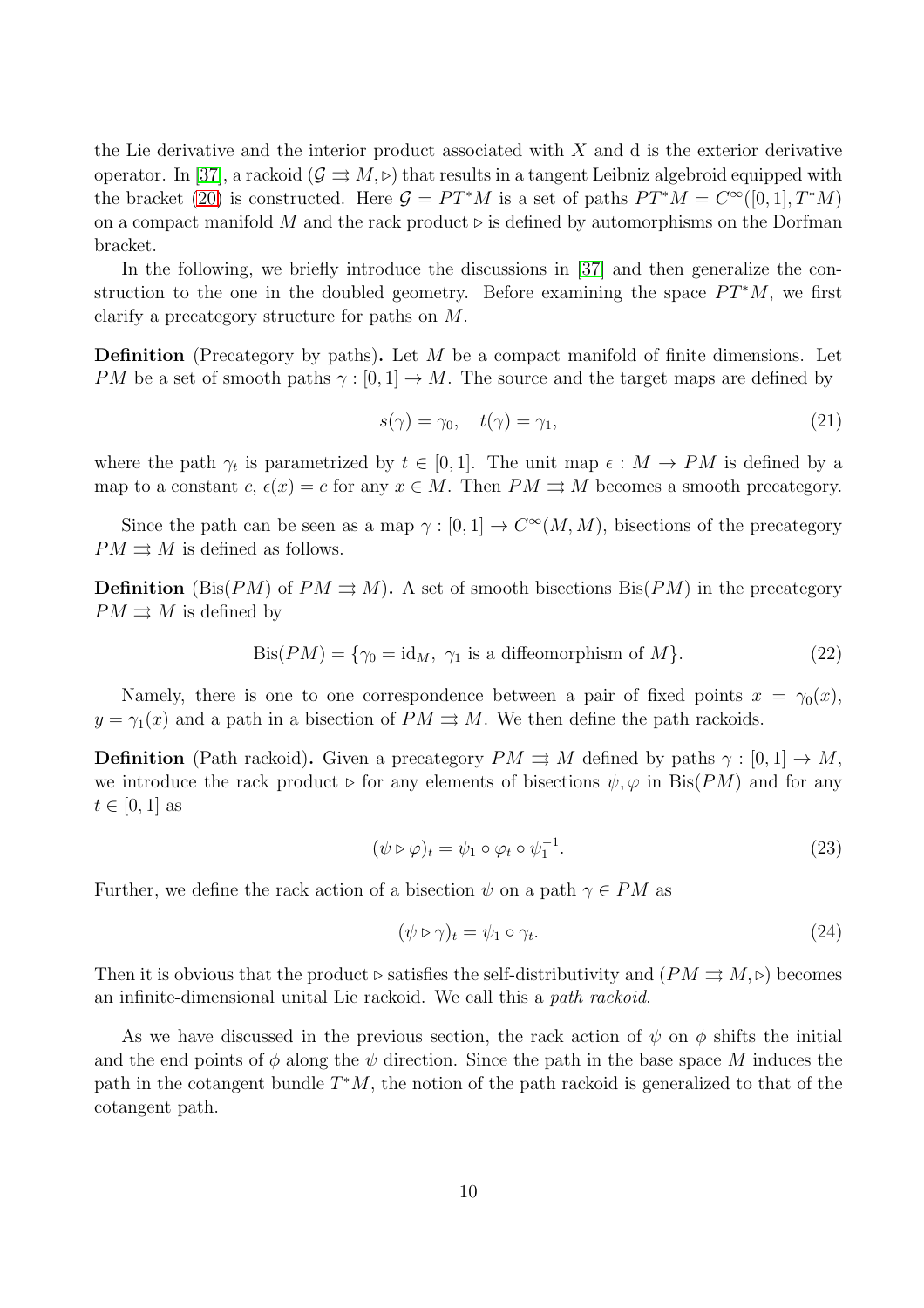**Definition** (Precategory by cotangent paths). Let  $M$  be a finite-dimensional compact manifold and  $T^*M \stackrel{\pi}{\rightarrow} M$  be the cotangent bundle over M. We define a pair of smooth paths on M as

$$
PT^*M = \{ (\gamma, \eta) : [0, 1] \to T^*M \, | \, \eta : \text{smooth} \}. \tag{25}
$$

Here  $\eta$  is the actual cotangent path on  $T^*M$  and it is related to the path  $\gamma$  in the base space M through the projection  $\gamma = \pi \circ \eta$ . The path  $\eta$  is recognized as a morphism whose source and target maps s, t are defined by  $s = \pi \circ \text{ev}_0$ ,  $t = \pi \circ \text{ev}_1$ . Here  $\text{ev}_{0,1}$  is the evaluation of  $\eta$  at  $t = 0, 1$  and takes values in  $T^*M$ . One notices that the projection results in the initial and the end points of the path  $\gamma$  on M. Again, the unit map  $\epsilon$  is defined by the constant path. These structures make  $PT^*M \rightrightarrows M$  be a smooth precategory.

We next define bisections of the precategory  $PT^*M \rightrightarrows M$ .

**Definition** (Bis( $PT^*M$ ) of  $PT^*M \Rightarrow M$ ). Let  $PT^*M \Rightarrow M$  be the precategory defined by the cotangent paths. Bisections of  $PT^*M \rightrightarrows M$  are pairs of paths  $\Sigma = (\phi, \eta) \subset PT^*M$  where each path is defined as follows. First, the paths  $\phi$  in the base space M are bisections of the precategory  $PM \rightrightarrows M$ . Second, the cotangent paths  $\eta$  are the section of the pullback bundle of  $\phi_t : M \to M$  defined by  $[0,1] \ni t \mapsto \phi_t^*$  $t^*_{t}\eta_t$ . Namely, they are 1-forms on M. Explicitly, the path of the 1-form is defined by

$$
t \in [0,1] \mapsto \phi_t^* \eta_t(X_x) = \eta_t(T_x \phi_t(X_x)) \quad \text{for } X_x \in T_xM, \ x \in M. \tag{26}
$$

Given these definitions, we introduce a rack structure in bisections  $\Sigma$  of the precategory  $PT^*M \rightrightarrows M$ .

**Definition** (Rack action of cotangent paths). Let  $PT^*M \Rightarrow M$  be a precategory defined by the cotangent paths. For any bisections  $\Sigma = (\phi, \eta), T = (\psi, \zeta)$  of  $PT^*M \rightrightarrows M$ , the rack action is defined by

$$
(\Sigma \triangleright T)_t = (\phi, \eta) \triangleright (\psi, \zeta)_t = (\phi_1 \circ \psi_t \circ \phi_1^{-1}, (\phi_1^*)^{-1} (\zeta_t - \iota_{\psi_t} \circ \phi_1^* \mathrm{d} \beta_{\Sigma})), \tag{27}
$$

where  $\dot{\psi}_t = \frac{d}{dt}\psi_t$  and

<span id="page-11-1"></span><span id="page-11-0"></span>
$$
\beta_{\Sigma} = \int_0^1 ds \; \phi_s^* \eta_s \tag{28}
$$

is a 1-form associated with  $\Sigma$ . Similarly, for a cotangent path  $a \in PT^*M$  composed of a cotangent vector  $\theta_t(x), x \in M$  at  $\gamma_t(x)$ , where the path  $[0,1] \ni t \mapsto \gamma_t$  is given by the projection  $\gamma = \pi \circ a$ , we define a rack action of a bisection  $\Sigma = (\phi, \eta) \subset PT^*M$  on the cotangent path  $a = (\gamma, \theta)$  as

$$
(\Sigma \triangleright a)_t(x) = \left(\phi_1 \circ \gamma_t(x), \, (\phi_1^{-1})^* \circ \{\theta_t(x) - \iota_{\dot{\gamma}_t} \circ \phi_1^* \circ d\beta_{\Sigma}(x)\}\right). \tag{29}
$$

Note that for a path  $(\gamma, \theta) \subset PT^*M$ ,  $(\dot{\gamma}, \theta)$  is a pair of a tangent vector and a 1-form and  $(\dot{\gamma}_t, \theta_t)$  is regarded as  $C^{\infty}([0,1], \mathbb{T}M)$ . Here  $\mathbb{T}M = TM \oplus T^*M \stackrel{\pi}{\to} M$  is the generalized tangent bundle over M. The rack product by  $\Sigma = (\phi, \eta)$  shifts the initial and the end points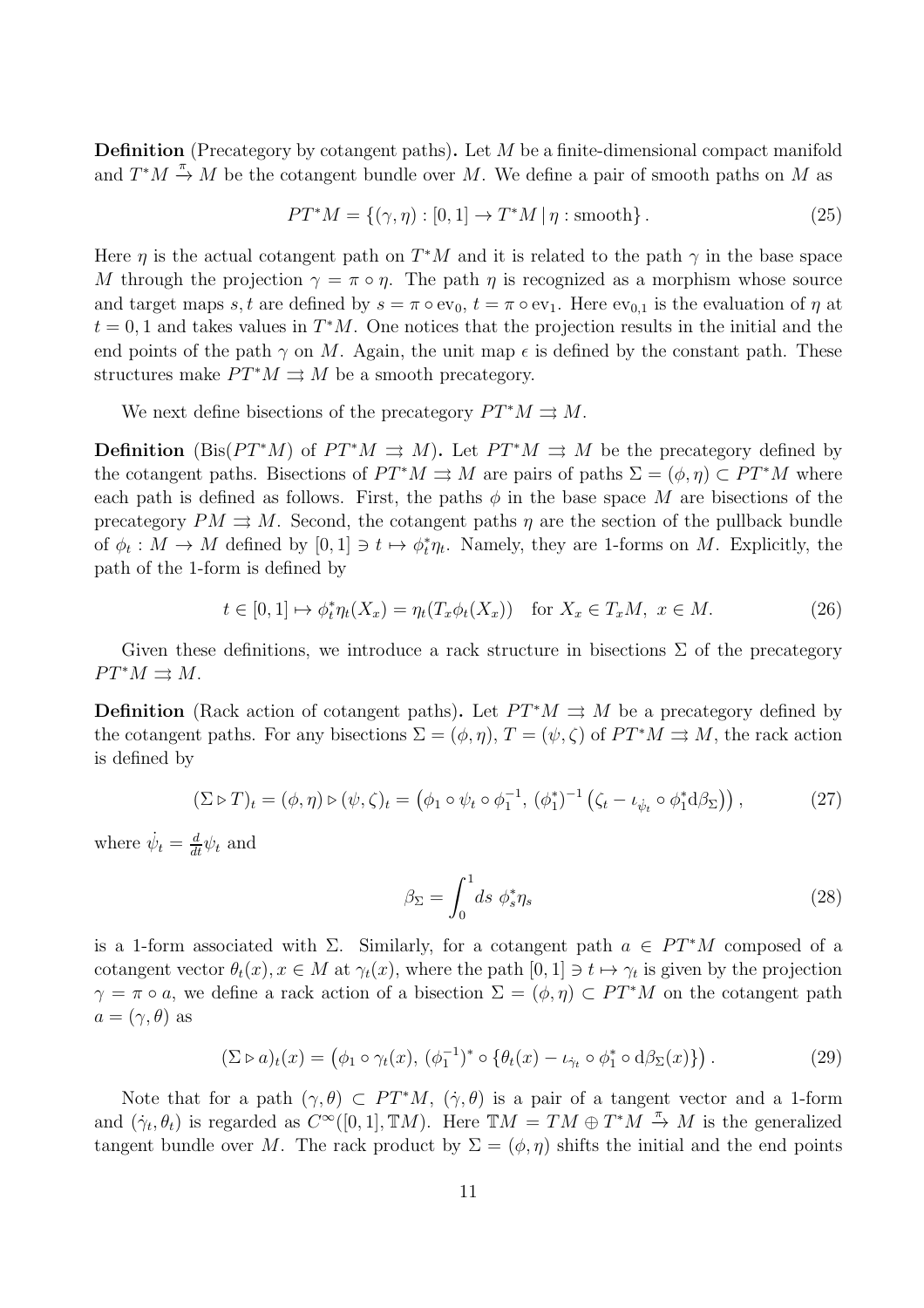of the path on the base space  $M$ . On the other hand, the rack product in  $(27)$ ,  $(29)$  induces the pull-back by  $\phi$  and the gauge transformation by  $\eta$  in the cotangent space. It is easy to check that the first component of the rack action [\(27\)](#page-11-0) satisfies the self-distributivity. On the other hand, the self-distributivity of the rack action in the 1-forms is little bit non-trivial. A careful analysis revealed that the second component of the cotangent path also satisfies the self-distributivity. One finds the detailed proof in [\[37\]](#page-29-4). The proof is based on the explicit form of the exterior derivative of the 1-form associated with the bisection  $\Sigma \triangleright T$ . This is given by the direct calculations. The result is

<span id="page-12-0"></span>
$$
d\beta_{\Sigma \triangleright T} = (\phi_1^*)^{-1} d\beta_T - (\phi_1^*)^{-1} \psi_1^* \phi_1^* d\beta_{\Sigma} + d\beta_{\Sigma}.
$$
\n(30)

Here bisections are expressed as  $\Sigma = (\phi, \eta), T = (\psi, \zeta)$ . This is a key expression to prove the self-distributivity of the rack product [\[37\]](#page-29-4). We will see in the next subsection that this specific expression, that is necessary to prove the self-distributivity, does not hold for the pre-rackoid.

Since the structure discussed above are all smooth and the rack action is well-defined,  $(PT^*M \Rightarrow M, \triangleright)$  becomes a unital Lie rackoid. Now we are in a position to discuss the infinitesimal algebroid A of the rackoid  $(PT^*M \rightrightarrows M, \triangleright)$ . Consider the s<sup>-1</sup>-fiber over M. The infinitesimal algebroid  $\mathcal{A} = \text{Ker} T s \stackrel{\pi}{\rightarrow} M$  for the Lie rackoid  $PT^*M \rightrightarrows M$  is well-defined. Recall that for the bisections, we have a tangent bundle  $T(PT^*M) = {\gamma : [0, 1] \rightarrow TM \oplus T^*M}.$  Then given by the section  $\Gamma : M \to PT^*M$ , we define the bracket on  $\Gamma(A) = \Gamma_*([0,1], \mathfrak{X}(M) \oplus \Omega^1(M))$ as clarified in the general discussion. From the definition of the rack product of  $(PT^*M \rightrightarrows$  $M, \triangleright$ , the bracket is calculated as the adjoint action associated with the rack action for families of bisections. We define the following quantities,

<span id="page-12-1"></span>
$$
\frac{\partial}{\partial u}\phi_t^u|_{u=0} = X_{1,t}, \qquad \frac{\partial}{\partial u}\psi_t^u|_{u=0} = X_{2,t},
$$
  

$$
\frac{\partial}{\partial u}\beta_{\Sigma_t^u}|_{u=0} = \alpha_{1,t}, \qquad \frac{\partial}{\partial u}\zeta_t^u|_{u=0} = -\alpha_{2,t},
$$
(31)

where  $\phi^u, \psi^u$  are families of bisections parametrized by u,  $X_i, \alpha_i$   $(i = 1, 2)$  are vector fields and 1-forms on M. Then we find

$$
\frac{\partial}{\partial u}\frac{\partial}{\partial v}\phi_1^v \circ \psi_t^u \circ (\phi_1^v)^{-1}|_{u=v=0} = [X_{1,t=1}, X_{2,t}],
$$
  

$$
\frac{\partial}{\partial u}\frac{\partial}{\partial v}(\phi_1^u)^{-1*} (\zeta_t^v)|_{u=v=0} = \mathcal{L}_{X_{1,t=1}} \alpha_{2,t}.
$$
 (32)

Therefore, the adjoint action associated with the rack action  $\Sigma \triangleright (\cdot)$  results in the following bracket:

$$
[X_{1,t} + \xi_{1,t}, X_{2,t} + \xi_{2,t}]_D = [X_{1,t=1}, X_{2,t}]_{TM} + \mathcal{L}_{X_{1,t=1}} \alpha_{2,t} - \iota_{X_{2,t}} d \int_0^1 ds \; \alpha_{1,s}.
$$
 (33)

This by definition satisfies the left Leibniz identity. The bracket is almost the Dorfman bracket of the standard Courant algebroid. We then define the following subbundle of  $\mathcal{A}$ :

$$
I = \left\{ (X_t, \xi_t) | X_1 = 0, \int_0^1 ds \; \alpha_s = 0 \right\}
$$
 (34)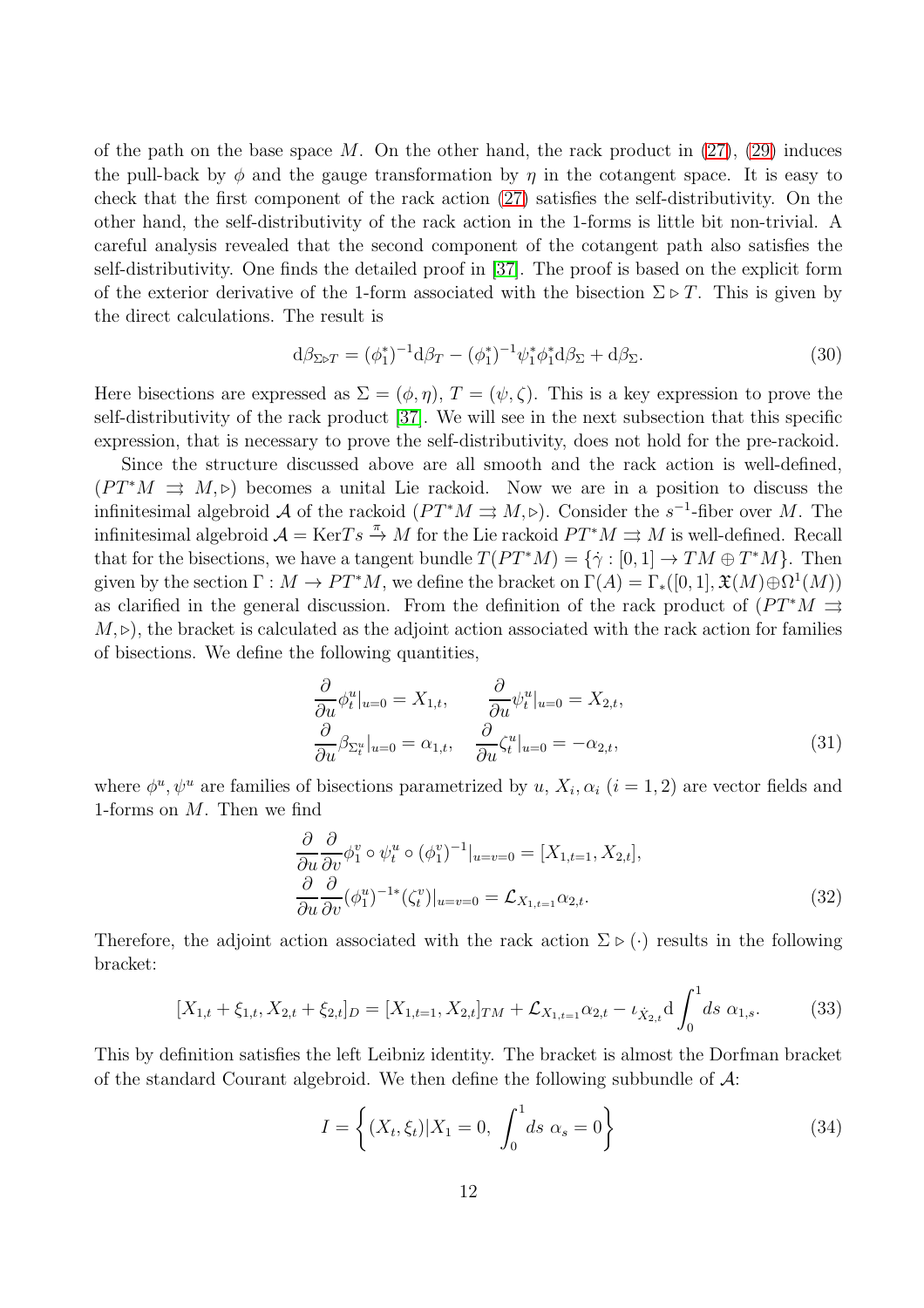This defines an isomorphism between  $A/I$  and the standard Courant algebroid via the map  $\varphi = (ev_1, \int_0^1 dt) : \mathcal{A} \to \mathbb{T}M$ . Indeed, we have

$$
\varphi: (X_t, \alpha_t) \mapsto (X_1, \int_0^1 dt \; \alpha_t). \tag{35}
$$

Using these facts, by defining  $X_i = X_{i,t=1}$ ,  $\xi_i = \int_0^1 \alpha_{i,s} ds$ , we finally obtain

$$
\varphi[X_{1,t} + \alpha_{1,t}, X_{2,t} + \alpha_{2,t}]_D = [X_1, X_2]_{TM} + \mathcal{L}_{X_1} \xi_2 - \iota_{X_2} \mathrm{d}\xi_1. \tag{36}
$$

This is nothing but the Dorfman bracket [\(20\)](#page-9-2) of the standard Courant algebroid.

#### 4.2 Pre-rackoids and doubled cotangent paths

Exploiting the discussions in the previous subsections, we next explore the group-like, global structure associated with the Vaisman algebroid. To this end, we look for a rackoid-like structure whose bracket in the infinitesimal algebroid results in the bracket of the Vaisman algebroids. An explicit example of the Vaisman algebroid appears in the tangent bundle of a para-Hermitian manifold  $\mathcal{M}$  [\[4,](#page-27-3)8]. The bracket is given by the D-bracket:

<span id="page-13-0"></span>
$$
[e_1, e_2]_D = [X_1, X_2]_{TM_+} + \mathcal{L}_{\xi_1} X_2 - \iota_{\xi_2} d^* X_1 + [\xi_1, \xi_2]_{TM_-} + \mathcal{L}_{X_1} \xi_2 - \iota_{X_2} d\xi_1.
$$
 (37)

Here  $e_i = X_i + \xi_i$  and  $X_i$ ,  $\xi_i$  are vectors and dual vectors,  $d^*$ , d are exterior derivatives on the vector and its dual vector spaces.  $[\cdot, \cdot]_{T\mathcal{M}_+}, [\cdot, \cdot]_{T\mathcal{M}_-}$  are Lie brackets on vector and dual vector spaces and  $\mathcal{L}_X, \mathcal{L}_\xi$  are Lie derivatives associated with the vectors and their duals. There are two independent parts in the D-bracket. The first term in the first line and the second, third terms in the second line define the Dorfman bracket [\(20\)](#page-9-2) for the standard Courant algebroid. The other terms are necessary for the Vaisman algebroid. As we have observed, brackets in the Vaisman algebroids do not necessarily satisfy the Leibniz identity. Indeed, the Leibniz identity of the D-bracket [\(37\)](#page-13-0) never holds without the strong constraint. If one solves the strong constraint in DFT by the para-holomorphic quantities in the para-Hermitian manifold, the latter all vanish [\[13\]](#page-27-10).

A skew-symmetric bracket is defined by the anti-symmetrization of the D-bracket.

$$
[e_1, e_2]_C = [X_1, X_2]_{T\mathcal{M}_+} + \mathcal{L}_{\xi_1} X_2 - \mathcal{L}_{\xi_2} X_1 - \frac{1}{2} d(\iota_{X_1} \xi_2 - \iota_{X_2} \xi_1) + [\xi_1, \xi_2]_{T\mathcal{M}_-} + \mathcal{L}_{X_1} \xi_2 - \mathcal{L}_{X_2} \xi_1 - \frac{1}{2} d^*(\iota_{\xi_1} X_2 - \iota_{\xi_2} X_1)
$$
(38)

This is nothing but the C-bracket which governs the gauge symmetry of DFT.

As we have seen in the previous sections, the origin of the Leibniz identity is the selfdistributivity of the rack action. Therefore it is natural that a global counterpart of the Vaisman algebroid is given by a rackoid without self-distributive rack actions. To elucidate such a structure, we first define the notion of pre-rackoids.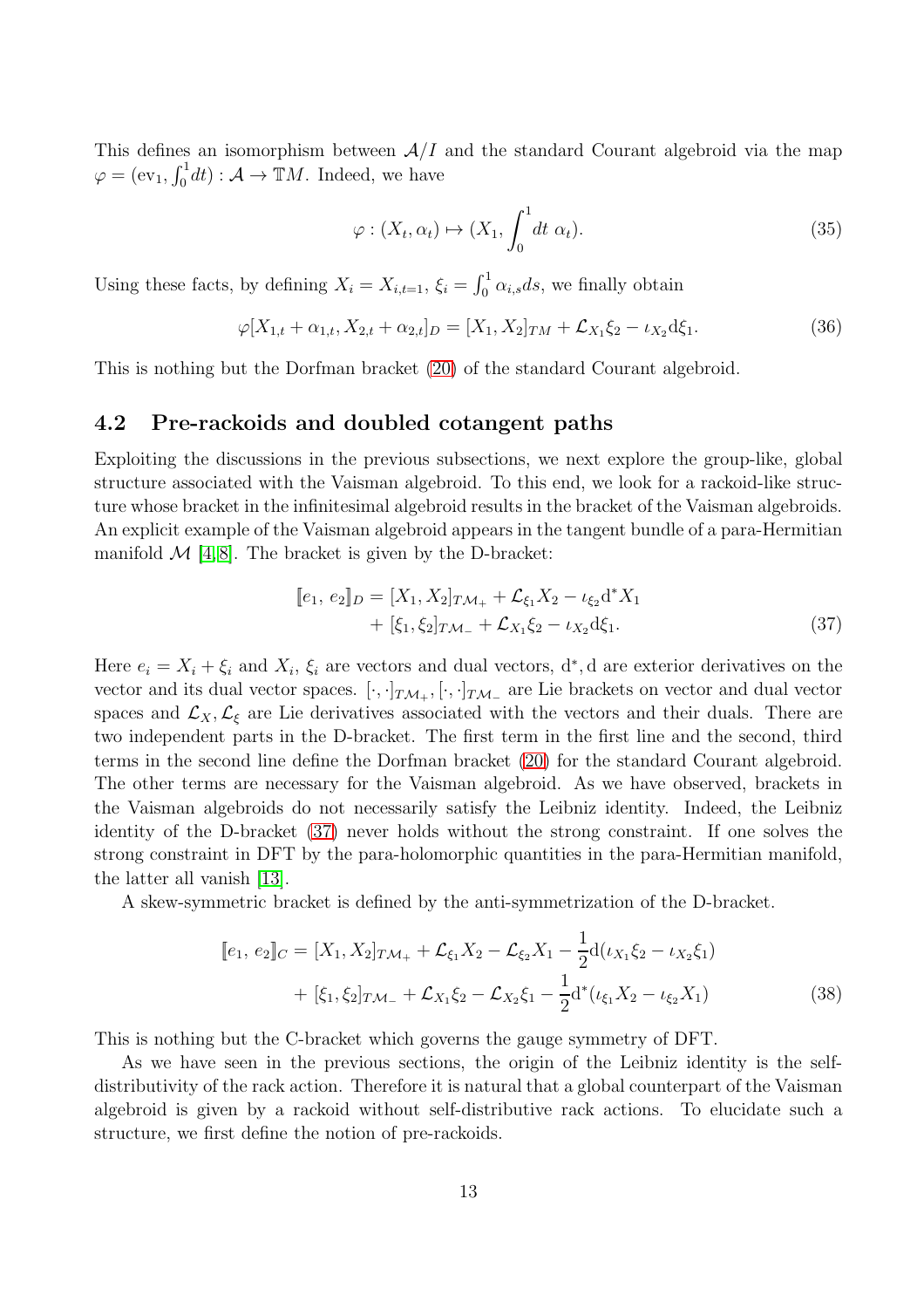**Definition** (Pre-rackoid). Let  $\mathcal{G} \rightrightarrows M$  be a semi-precategory. Bisections of  $\mathcal{G}$  are defined as in the definition in section [3.](#page-4-0) For any bisection  $\Sigma$  and  $g \in \mathcal{G}_x^y$ , we define an action of  $\Sigma$  on g

$$
\trianglerighteq: (\Sigma, g) \mapsto \Sigma \trianglerighteq g \in \mathcal{G}_{\sigma}^{\sigma y}.
$$
\n(39)

Here  $\sigma \cdot x$  stands for a smooth action of  $\sigma$  on  $x \in M$ . When the assignment  $\Sigma \trianglerighteq (\cdot) : \mathcal{G} \to \mathcal{G}$  is bijective, we call this the pre-rack action (product). We then call  $(G \rightrightarrows M, \rhd)$  the pre-rackoid. We can introduce an additional unital structure by  $\epsilon$  by which we define the unital pre-rackoid.

Similar to the rack action, the pre-rack action of  $\Sigma$  on  $g \in \mathcal{G}$  is defined by the shift of the initial and the end points of the morphism g by the  $\Sigma$  action. However, this action is not given by  $\sigma = t \circ \sigma$  in general. Due to this property, we stress that  $\geq$  does not necessarily satisfy the self-distributivity. We will see the explicit example of this pre-rack action in the following. We note that the smooth pre-rack action  $\triangleright$  still induces a bracket via the adjoint action.

In order to find an explicit example of the pre-rackoid, we once again write down the necessary conditions. (i) The pre-rack product  $\triangleright$  does not satisfy the self-distributivity in general. (ii) Under the imposition of the strong constraint in DFT, the pre-rack product  $\triangleright$ reduces to the rack product  $\triangleright$  that satisfies the self-distributivity. (iii) A bracket obtained by the induced adjoint map of the pre-rack action  $\triangleright$  is given by the D-bracket [\(37\)](#page-13-0).

A key ingredient is the doubled structure of the D-bracket. To incorporate this structure, we begin with a 2D-dimensional para-Hermitian manifold  $\mathcal M$  as the base space of the prerackoid. The local coordinates  $x^M = (x^{\mu}, \tilde{x}_{\mu})$  of doubled geometry in DFT naturally appears in a para-Hermitian manifold [\[6,](#page-27-12) [7\]](#page-27-4). Due to the para-complex structure K such that  $K^2 = 1$ of M, the tangent bundle TM is decomposed into two parts  $T\mathcal{M} = T\mathcal{M}_+ \oplus T\mathcal{M}_-$ . Here each part is determined by the eigenbundles of the para-complex structure  $K^2 = 1$ . There are doubled foliations  $\mathcal{F}, \tilde{\mathcal{F}}$  of M associated with the integrability of  $T\mathcal{M}_+$  and  $T\mathcal{M}_-$ . The leaves associated with  $T\mathcal{M}_+$  are characterized by spaces where  $\tilde{x} = \text{const.}$  We express a leaf defined by a locus for fixed  $\tilde{x}$  by  $\mathcal{F}_{x,[\tilde{x}]}$ . The coordinate along the space  $\mathcal{F}_{x,[\tilde{x}]}$  is  $x^{\mu}$ . The same is true for TM<sub>-</sub>, namely, spaces defined by  $x =$  const is denoted by  $\tilde{\mathcal{F}}_{[x],\tilde{x}}$ . In this picture, solving the strong constraint and defining the physical space is equivalent to choose a leaf in the foliations of  $M$ . For example, the strong constraint in DFT is trivially solved by the para-holomorphic quantities, *i.e.*, those that depend only on  $x^{\mu}$  coordinates. This implies that we choose a  $\mathcal{F}_{x,[\tilde{x}]}$ space as a physical spacetime.

Let us consider a path  $(\phi, \eta) \subset PT^*\mathcal{M}$  in a leaf  $\mathcal{F}_{x,[\tilde{x}]}$  given by  $\tilde{x} = \text{const.}$  As we have discussed in the previous subsection, one can define a cotangent path rackoid ( $PT^*\mathcal{M} \rightrightarrows$  $\mathcal{F}_{x,[\tilde{x}]},\triangleright)$  whose base space is  $\mathcal{F}_{x,[\tilde{x}]}$ . We also define another cotangent path rackoid  $(\widetilde{PT^*M} \rightrightarrows$  $\widetilde{\mathcal{F}}_{[x],\tilde{x}},\triangleright)$  based on the cotangent path  $(\tilde{\phi},\tilde{\eta})\subset \widetilde{PT^*M}$  on the leaf  $\widetilde{\mathcal{F}}_{[x],\tilde{x}}$  at  $x = \text{const.}$  These rackoids  $(PT^*\mathcal{M}, PT^*\mathcal{M})$  are defined independently. Now we introduce a new path based on a pair of paths  $(\phi, \eta) \subset PT^*\mathcal{M}, (\tilde{\phi}, \tilde{\eta}) \subset PT^*\mathcal{M}$  in the doubled foliations on M and the cotangent bundle  $T^{\ast}{\cal M}$ . The new path on the base space  ${\cal M}$  is defined by the concatenation of the paths  $\phi : [0,1] \to \mathcal{F}_{x,[\tilde{x}]}$  and  $\tilde{\phi} : [0,1] \to \tilde{\mathcal{F}}_{[\phi_t(x)],\tilde{x}}$  along the leaves  $\mathcal{F}_{x,[\tilde{x}]}$  and  $\tilde{\mathcal{F}}_{\phi_t(x),[\tilde{x}]},$ respectively (see Fig [1\)](#page-15-0). Here  $t \in [0, 1]$  is the parameter of the paths. More explicitly, we have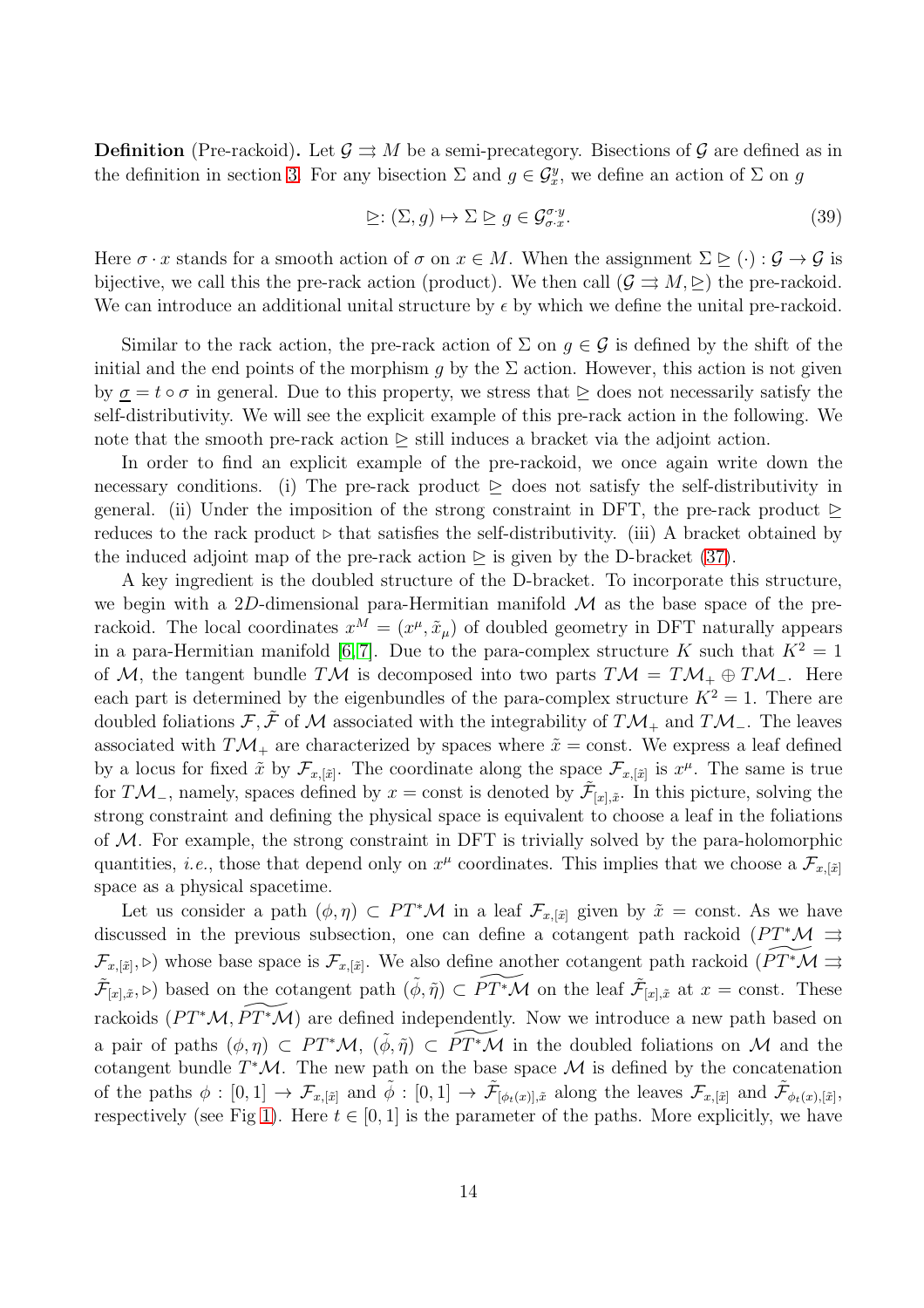

<span id="page-15-0"></span>Figure 1: Leaves for the doubled foliations of  $\mathcal M$  (thin lines). The doubled path is the concatenation of the paths along the leaves  $\mathcal{F}_{x,[\tilde{x}]}$  and  $\tilde{\mathcal{F}}_{[\phi_t(x)],\tilde{x}}$  (bold lines).

the path acting on the point  $(x, \tilde{x}) \in \mathcal{M}$  as

$$
(\phi, \tilde{\phi})_t(x, \tilde{x}) = (\phi_t(x), \tilde{\phi}_t(\tilde{x}))
$$
\n(40)

The paths in the cotangent space is defined similarly by the concatenation of  $\eta$  and  $\tilde{\eta}$  on  $(T\mathcal{M}_+)^*$ and  $(TM_{-})^*$ . We call this the doubled cotangent path and denote it  $PT^*\mathcal{M} \circ \widetilde{PT^*\mathcal{M}} \equiv$ **PT<sup>\*</sup>M.** We define the source and the target maps  $PT^*M \to M$  as s and  $\tilde{t}$ . Here s,  $\tilde{t}$  are the source and the target maps of  $PT^*\mathcal{M} \rightrightarrows \mathcal{F}_{x,[\tilde{x}]}$  and  $\widetilde{PT^*\mathcal{M}} \rightrightarrows \widetilde{\mathcal{F}}_{[\phi_t(x)],\tilde{x}}$ . Then,  $\mathbf{PT}^*\mathcal{M} \rightrightarrows \mathcal{M}$ becomes a semi-precategory. If we employ the pair of the unit maps  $(\epsilon, \tilde{\epsilon})$  of  $PT^*\mathcal{M}$  and  $PT^*\mathcal{M}$ as the unit map of  $PT^*\mathcal{M} \Rightarrow \mathcal{M}$ , it becomes a smooth precategory. Bisections of  $PT^*\mathcal{M}$ are defined similarly through the ones in the precategories  $PT^*M$ ,  $PT^*M$ , namely, they are diffeomorphisms associated with paths in M and TM. Explicitly, for bisections  $\Sigma = (\phi, \eta)$ ,  $\tilde{\Sigma} = (\tilde{\phi}, \tilde{\eta})$  of  $PT^*\mathcal{M}$  and  $\widetilde{PT^*\mathcal{M}}$ , a bisection  $\Sigma$  of  $PT^*\mathcal{M}$  is given by  $\Sigma = \Sigma \diamond \tilde{\Sigma}$ .

We then define a pre-rack product  $\geq$  in the precategory  $PT^*\mathcal{M} \Rightarrow \mathcal{M}$ . We propose a product of bisections between  $\Sigma = \tilde{\Sigma} \diamond \Sigma$  and  $\mathbf{T} = \tilde{T} \diamond T$  of  $\mathbf{PT}^*\mathcal{M} \rightrightarrows \mathcal{M}$  as

$$
\Sigma \trianglerighteq T = \left(\phi_1 \circ \psi_t \circ \phi_1^{-1} \circ \tilde{\phi}_1 \circ \tilde{\psi}_t \circ \tilde{\phi}_1^{-1},\right.\tag{41}
$$
\n
$$
\left((\phi_1^{-1})^*(\zeta_t) - (\phi_1^{-1})^* \iota_{\dot{\psi}} \phi_1^* d\beta_{\Sigma}\right) + \left((\tilde{\phi}_1^{-1})^*(\tilde{\zeta}_t) - (\tilde{\phi}^{-1})^* \iota_{\dot{\psi}}^* \tilde{\phi}_1^* \tilde{d}\tilde{\beta}_{\tilde{\Sigma}}\right)\right).
$$

Here

<span id="page-15-1"></span>
$$
\beta_{\Sigma} = \int_0^1 ds \; \phi_s^* \eta_s, \qquad \tilde{\beta}_{\tilde{\Sigma}} = \int_0^1 ds \; \tilde{\phi}_s \tilde{\eta}_s \tag{42}
$$

are 1-forms associated with the bisections  $\Sigma$ ,  $\tilde{\Sigma}$ . We note that the product defined by [\(41\)](#page-15-1) is quite different from the rack product in  $(27)$ . Remarkably, in the cotangent path in  $(27)$ , the pull-back  $\phi^*$  induced by the path  $\phi$  in the base space acts on the 1-form by the rack product.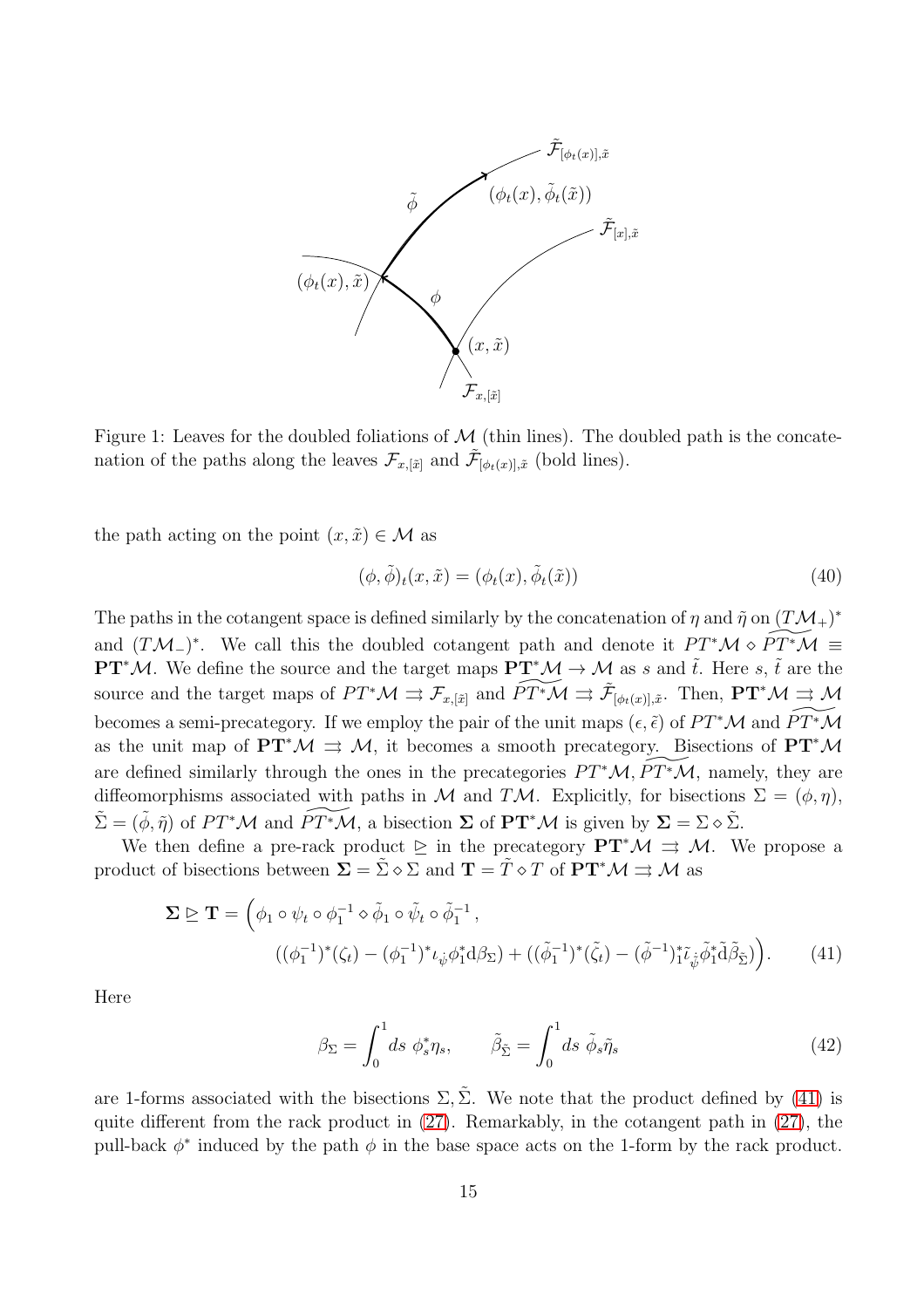In [\(41\)](#page-15-1), it is not true that the pull-back  $(\tilde{\phi} \diamond \phi)^{-1*}$  by the path  $\tilde{\phi} \diamond \phi$  in M acts on the doubled 1-form, given in the form of  $X^{\mu}dx^{\mu} + \xi_{\mu}d\tilde{x}^{\mu}$ , like that way. More explicitly, the pre-rack product of  $\Sigma$  and  $\mathbf{T}$  at  $(x, \tilde{x}) \in \mathcal{M}$  is given by

$$
(\mathbf{\Sigma} \triangleright \mathbf{T})_t(x, \tilde{x}) = \Big( (\phi_1 \circ \psi_t \circ \phi_1^{-1}(x), \tilde{\phi}_1 \circ \tilde{\psi}_t \circ \tilde{\phi}_1^{-1}(\tilde{x})), ((\phi_1^{-1})^*(\zeta_t) - (\phi_1^{-1})^* \iota_{\dot{\psi}} \phi_1^* d\beta_{\Sigma})(x, \tilde{x}) + ((\tilde{\phi}_1^{-1})^*(\tilde{\zeta}_t) - (\tilde{\phi}^{-1})_1^* \iota_{\dot{\psi}}^* \tilde{\phi}_1^* \tilde{d}\tilde{\beta}_{\tilde{\Sigma}})(x, \tilde{x}) \Big).
$$
\n(43)

One notices that there are no terms such as  $(\phi_1^{-1})^* \tilde{\zeta}_t$ . Here the first line provides the components of path in M. The path is represented by a pair of local coordinates  $(x, \tilde{x})$ . The second line gives the components of the doubled cotangent vectors in the form of  $X^{\mu}dx^{\mu} + \xi_{\mu}d\tilde{x}^{\mu}$  on  $T^{\ast}\mathcal{M}$ . The maps  $\phi, \psi$  controls the translation along x-direction while  $\phi, \bar{\psi}$  gives the path in the  $\tilde{x}$ -direction. With these structures, we have the following proposition.

**Proposition** (Pre-rackoid by doubled cotangent path). The pre-rack product  $\triangleright$  defined in [\(41\)](#page-15-1) does not satisfy the self-distributivity in general. Therefore  $(PT^*\mathcal{M} \rightrightarrows \mathcal{M}, \rightrightarrows)$  is a pre-rackoid. We call this the doubled cotangent path pre-rackoid.

The non-self-distributivity of the pre-rack product [\(41\)](#page-15-1) is shown by direct calculations. However we present a concise reason in the following. The path in the base space is nothing but the one in the path rackoid. Since the rack action along the  $x(\tilde{x})$ -direction is given by the adjoint action

$$
(\phi \triangleright \psi)_t = \phi_1 \circ \psi_t \circ \phi_1^{-1},\tag{44}
$$

then, it is obvious that this satisfies the self-distributivity. The cotangent part seems to be less trivial. For example, the 1-form  $\beta_{\Sigma \triangleright \mathbf{T}}$  associated with  $\Sigma \triangleright \mathbf{T}$  is given by

$$
\beta_{\Sigma \triangleright \mathbf{T}} = \int_0^1 ds \left[ \phi_1 \circ \psi_s \circ \phi_1^{-1} \circ \tilde{\phi}_1 \circ \tilde{\psi}_t \circ \tilde{\phi}_1^{-1} \right]^* \times \left[ ((\phi_1^{-1})^* (\zeta_t) - (\phi_1^{-1})^* \iota_{\dot{\psi}} \phi_1^* d\beta_{\Sigma}) + ((\tilde{\phi}_1^{-1})^* (\tilde{\zeta}_t) - (\tilde{\phi}^{-1})^* \iota_{\dot{\psi}}^* \tilde{\phi}_1^* \tilde{d}\tilde{\beta}_{\tilde{\Sigma}}) \right]. \tag{45}
$$

Here one finds that  $\left[\phi_1 \circ \psi_s \circ \phi_1^{-1} \circ \tilde{\phi}_1 \circ \tilde{\psi}_t \circ \tilde{\phi}_1^{-1}\right]$ i∗ , composed of the pull-back of  $\phi_1$  along xdirection, cancels  $(\phi_1^{-1})^*$  in front of  $\zeta_t$ , but that for the  $\tilde{x}$ -direction pics up shifts of the path by  $\tilde{\phi}_1^*$ . Moreover, the d operation not only acts on the cotangent path in  $\mathcal{F}_{x,[\tilde{x}]}$  but also on that in  $\tilde{\mathcal{F}}_{[x],\tilde{x}}$ . The same is true for d<sup>\*</sup>. Due to these properties, the expression [\(30\)](#page-12-0) does not hold anymore and the proof in [\[37\]](#page-29-4) is not applied to the product [\(41\)](#page-15-1). These properties trigger the breaking of the self-distributivity.

The remaining discussion is completely parallel to the ones in [\[37\]](#page-29-4). Since the pre-rack action is smooth, the adjoint map induced by the  $\geq$  results in a bracket on the infinitesimal algebroid A of ( $PT^*M \rightrightarrows M, \rhd$ ). Again, by differentiating the families of bisections in the base space, we obtain a pair of vectors:

$$
\frac{\partial}{\partial u}\phi^u|_{u=0} = X = X^\mu \partial_\mu, \quad \frac{\partial}{\partial u}\tilde{\phi}^u|_{u=0} = \xi = \xi_\mu \tilde{\partial}_\mu. \tag{46}
$$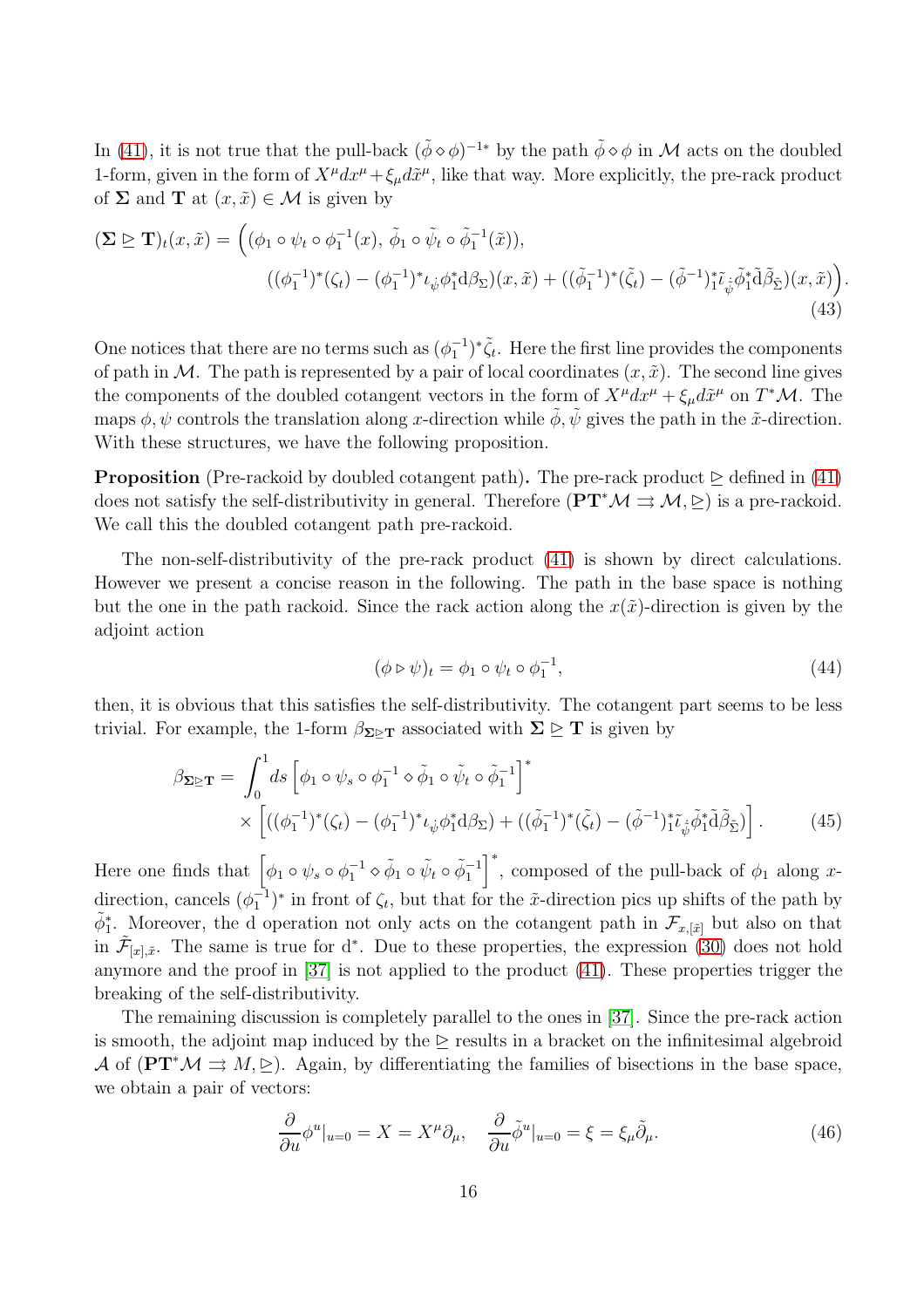Similarly, for families of bisections in the cotangent bundle, we obtain a pair of 1-forms:

$$
\frac{\partial}{\partial u}\beta_{\Sigma^u}|_{u=0} = \alpha = \alpha_\mu dx^\mu, \quad \frac{\partial}{\partial u}\beta_{\tilde{\Sigma}^u}|_{u=0} = A = A^\mu d\tilde{x}_\mu.
$$
 (47)

We here clarify the relation of the doubled geometry and generalized geometry. The vectors  $\xi_\mu(x,\tilde{x})\tilde{\partial}^\mu$  and 1-forms  $X^\mu(x,\tilde{x})d\tilde{x}_\mu$  on  $T\mathcal{M}_-$ ,  $(T\mathcal{M}_-)^*$  in the doubled geometry are identified with the 1-forms  $\xi_\mu(x, \tilde{x})dx^\mu$  and vectors  $X^\mu(x, \tilde{x})\partial_\mu$  on  $T\mathcal{M}_+$ ,  $(T\mathcal{M}_+)^*$  through the following natural isomorphism [\[6\]](#page-27-12):

<span id="page-17-1"></span>
$$
\Phi^+ : \xi_\mu \tilde{\partial}^\mu \sim \xi_\mu dx^\mu, \quad X^\mu d\tilde{x}_\mu \sim X^\mu \partial_\mu. \tag{48}
$$

Then, the pair of paths  $(\phi, \tilde{\eta})$  on M and pair of vectors on  $T\mathcal{M}_+$  defined by the derivatives of the paths, and the pair of 1-forms  $(\eta, \tilde{\phi})$  on the dual bundle  $(T\mathcal{M}_{+})^*$  are obtained. Given these identifications, it is now straightforward to obtain the D-bracket structure from the the pre-rack action [\(41\)](#page-15-1). One finds that the Dorfman bracket of the standard Courant algebroid comes from the  $PT^*\mathcal{M} \Rightarrow \mathcal{F}_{x,[\tilde{x}]}$  part in [\(41\)](#page-15-1). The extra terms needed for the D-bracket of the Vaisman algebroid is obtained from the  $\widetilde{PT^*M} \rightrightarrows \widetilde{\mathcal{F}}_{[\phi(x)],\tilde{x}}$  part. As we have seen in the case of the standard Courant algebroid, the map  $\varphi = (ev_1, \int_0^1 dt)$  finally provides the complete D-bracket

<span id="page-17-0"></span>
$$
[e_1, e_2]_D = [X_1, X_2]_{TM_+} + \mathcal{L}_{\xi_1} X_2 - \iota_{\xi_2} d^* X_1 + [\xi_1, \xi_2]_{(TM_+)^*} + \mathcal{L}_{X_1} \xi_2 - \iota_{X_2} d\xi_1.
$$
\n(49)

By definition, the infinitesimal algebroid A of the pre-rackoid  $PT^*\mathcal{M} \rightrightarrows \mathcal{M}$  equipped with the bracket [\(49\)](#page-17-0) is the Vaisman algebroid.

When the strong constraint is imposed, the Leibniz identity of the Vaisman algebroid is recovered and it becomes the Courant algebroid. This is obvious if one employs a solution as the one that  $\tilde{\partial}^{\mu} * = 0$ , namely, the para-holomorphic quantities. In this case, the physical spacetime is defined by a leaf  $\mathcal{F}_{x,[\tilde{x}]}$  for a fixed  $\tilde{x}$  and all the physical quantities depend only on x. The directions along the leaf  $\tilde{\mathcal{F}}_{[x],\tilde{x}}$  is frozen in the doubled space. Then, the  $\widetilde{PT^*M}$ component of the pre-rackoid  $PT^*\mathcal{M} \Rightarrow \mathcal{M}$  becomes trivial and it reduces to the rackoid  $PT^*\mathcal{M} \implies \mathcal{F}_{x,[\tilde{x}]} \subset \mathcal{M}$ . The tangent space of  $\mathcal{M}$  is identified with the generalized tangent space  $TM$  through the natural isomorphism [\(48\)](#page-17-1). At the level of the algebroid, the condition  $\tilde{\partial}^{\mu}* = 0$  implies  $[\cdot, \cdot]_* = \mathcal{L}_{\xi} * = d^* = 0$  and the D-bracket reduces to the Dorfman bracket [\[13\]](#page-27-10).

Now we revisit the geometrical meaning of the strong constraint in DFT. As we have shown above, an infinitesimal algebroid of the pre-rackoid is isomorphic to the Vaisman algebroid equipped with the D-bracket, which is equivalent to the C-bracket through the antisymmetrization. An essential difference between the Vaisman and the Courant algebroids is the Leibniz (Jacobi) identity of the D-bracket (C-bracket). As we have mentioned, the Leibniz identity is nothing but the self-distributivity of the rack action. From the viewpoint of the doubled geometry, the strong constraint can be seen as a condition for the recovery of the self-distributivity of the pre-rackoid.

This fact is rephrased in the following suggestive form. We define the operator  $R(g \otimes h)$  =  $g \otimes g \triangleright h$  on Bis( $\mathbf{PT}^*\mathcal{M}$ )  $\otimes$  Bis( $\mathbf{PT}^*\mathcal{M}$ ) for any  $g, h \in \text{Bis}(\mathbf{Y})$ . Then the action of R on the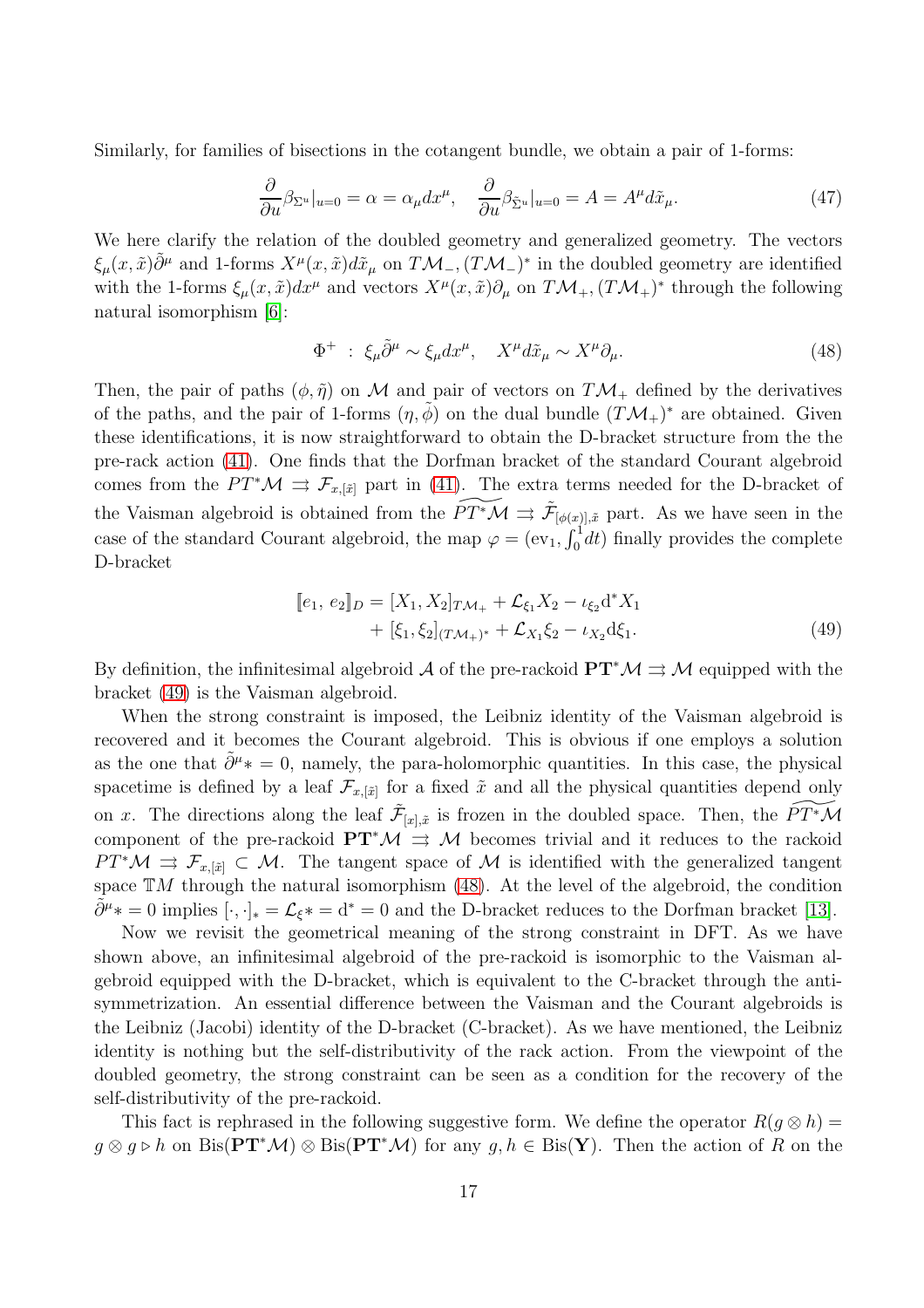tensor products  $\text{Bis}(\mathbf{PT}^*\mathcal{M})\otimes \text{Bis}(\mathbf{PT}^*\mathcal{M})\otimes \text{Bis}(\mathbf{PT}^*\mathcal{M})$  results in

$$
R_{12}R_{13}R_{23}(g, h, i) = g \otimes g \triangleright h \otimes g \triangleright (h \triangleright i),
$$
  
\n
$$
R_{23}R_{13}R_{12}(g, h, i) = g \otimes g \triangleright h \otimes (g \triangleright h) \triangleright (g \triangleright i).
$$
\n(50)

Therefore the self-distributivity of the doubled cotangent path in  $\mathcal M$  is recast in the following quantum Yang-Baxter equation:

$$
R_{12}R_{13}R_{23} = R_{23}R_{13}R_{12}.\tag{51}
$$

In other words, we can say that the strong constraint in DFT is an sufficient condition of the quantum Yang-Baxter equation for the rack action.

### <span id="page-18-0"></span>5 Formal rackoids and pre-rackoids

In the previous section, we work on the integration of the Vaisman algebroid by a heuristic approach based on the doubled geometry. In this section, we propose a formal (pre)-rackoids which enable one to find a formal integration of the Courant and the Vaisman algebroid. The prescription discussed here is useful for perturbative treatment of the (pre)-rackoids.

### 5.1 Formal rackoids

Let  $\mathfrak g$  be a (left) Leibniz algebra with a Leibniz bracket  $[-, -]$ . Let  $\text{ad}(X)Y = [X, Y]$ . We define an operation [\[33\]](#page-29-1),

$$
X \triangleright Y := \exp \operatorname{ad}(X)Y. \tag{52}
$$

Then, the operation satisfies

$$
X \triangleright (Y \triangleright Z) = (X \triangleright Y) \triangleright (X \triangleright Z), \tag{53}
$$

since

$$
X \triangleright (Y \triangleright Z) = \exp \operatorname{ad}(X)(\exp \operatorname{ad}(Y)Z)
$$
  
= 
$$
\exp(\exp \operatorname{ad}(X)\operatorname{ad}(Y)) \exp \operatorname{ad}(X)Z
$$
  
= 
$$
\exp(\operatorname{ad}(\exp \operatorname{ad}(X)Y)) \exp \operatorname{ad}(X)Z
$$
  
= 
$$
(X \triangleright Y) \triangleright (X \triangleright Z).
$$
 (54)

We generalize this construction to a Leibniz algebroid, Courant algebroid and a Vaisman algebroid.

We introduce a formal integration of a Leibniz algebroid.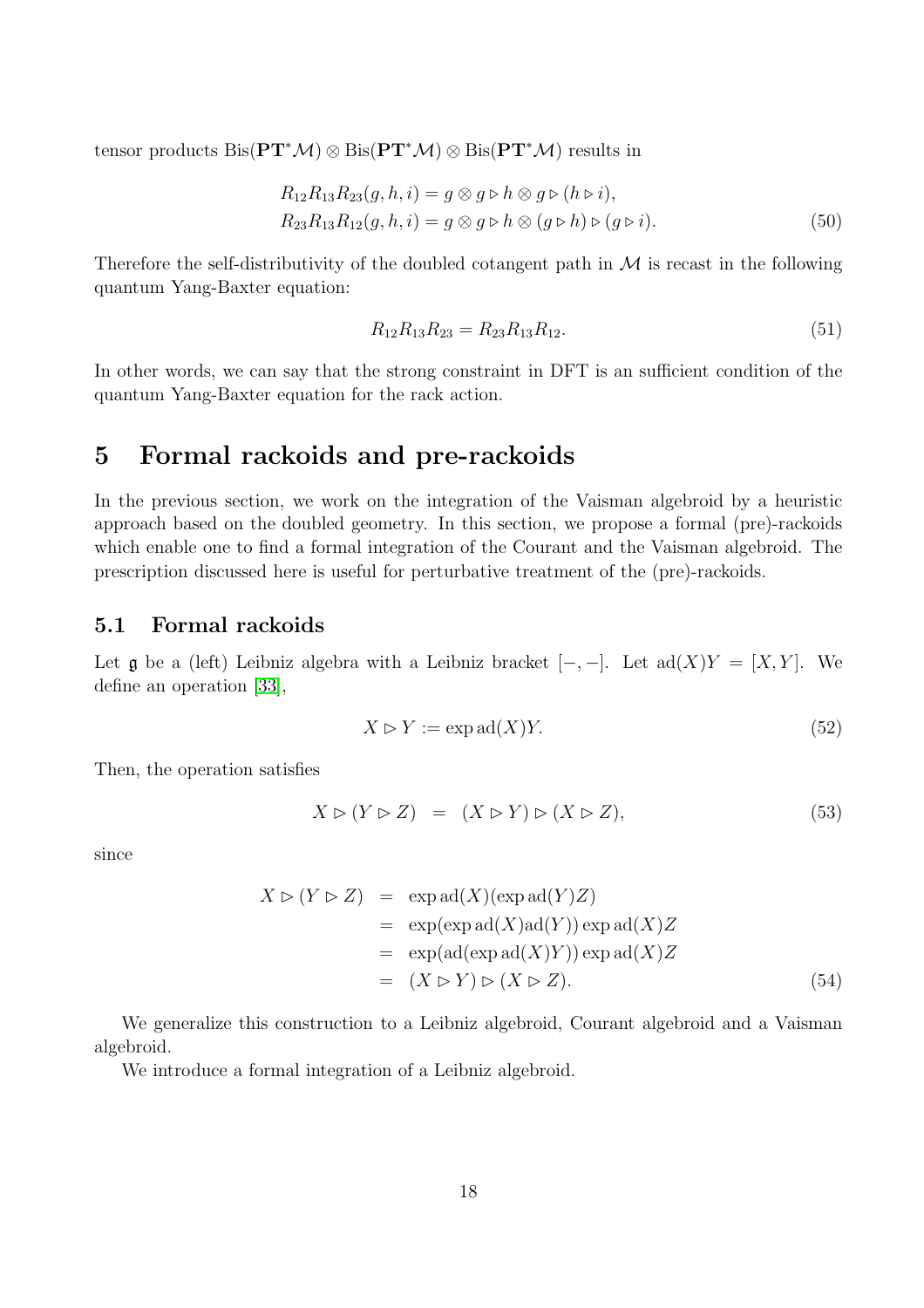**Definition.** Let E be a vector bundle over M. For  $e_i \in \Gamma(E)$  and  $f \in C^{\infty}(M)$ , we consider a product  $\cdot : \Gamma(E) \times C^{\infty}(M) \to C^{\infty}(M)$ , and operations, a rack operation,  $\rhd : \Gamma(E) \times \Gamma(E) \to$  $\Gamma(E)$  and a rack action,  $\rhd : \Gamma(E) \times C^{\infty}(M) \to C^{\infty}(M)$ . If they satisfy

<span id="page-19-0"></span>
$$
e_1 \triangleright (e_2 \triangleright e_3) = (e_1 \triangleright e_2) \triangleright (e_1 \triangleright e_3), \tag{55}
$$

$$
e_1 \triangleright (e_2 \triangleright f) = (e_1 \triangleright e_2) \triangleright (e_1 \triangleright f), \tag{56}
$$

$$
e_1 \triangleright fe_2 = (e_1 \triangleright f) \cdot (e_1 \triangleright e_2), \tag{57}
$$

 $(E, \triangleright, \cdot)$  is called a *bundle (Lie) rackoid.* 

In fact a bundle rackoid is constructed by the formal exponential of operations of the Leibniz algebroid. Let  $(E, [-,-]_D, \rho)$  be a Leibniz algebroid over a smooth manifold M. Then, for sections  $e_i \in \Gamma(E)$  and a function  $f \in C^{\infty}(M)$ , we define a rack operation  $\rhd : \Gamma(E) \times \Gamma(E) \to$  $\Gamma(E)$  and a rack action on  $C^{\infty}(M) \triangleright : \Gamma(E) \times C^{\infty}(M) \to C^{\infty}(M)$  as

<span id="page-19-1"></span>
$$
e_1 \triangleright e_2 := \exp \operatorname{ad}(e_1)e_2,\tag{58}
$$

$$
e_1 \triangleright f \ := \ (\exp \rho(e_1)) f. \tag{59}
$$

Here  $ad(e_1)e_2 = [e_1, e_2]_D$ . Then, we obtain the rack identities, [\(55\)](#page-19-0)–[\(57\)](#page-19-0) from the following three identities of a Leibniz algebroid,

$$
[e_1, [e_2, e_3]_D]_D = [[e_1, e_2]_D, e_3]_D + [e_2, [e_1, e_3]_D]_D,
$$
  
\n
$$
\rho([e_1, e_2]_D) f = [\rho(e_1), \rho(e_2)]f,
$$
  
\n
$$
[e_1, fe_2]_D = f[e_1, e_2] + \rho(e_1)f \cdot e_2.
$$

We call a *formal rackoid* a rackoid defined by formal exponentials [\(58\)](#page-19-1) and [\(59\)](#page-19-1) of a tangent algebroid.

**Theorem.** If E is a Leibniz algebroid with  $(\rho, [-,-]_D)$ , E is a formal rackoid, if we define

$$
e_1 \triangleright e_2 \quad := \quad \exp \operatorname{ad}(e_1)e_2,\tag{60}
$$

$$
e_1 \triangleright f := (\exp \rho(e_1))f. \tag{61}
$$

Next, we consider a bundle rackoid corresponding to a Courant algebroid.

**Definition.** Let  $(E, \triangleright, \cdot)$  be a bundle rackoid. Let  $(\cdot, \cdot)$  be a pseudo-Euclidean inner product on E. If a bundle rackoid satisfies

<span id="page-19-2"></span>
$$
e_1 \triangleright (e_2, e_3) = ((e_1 \triangleright e_2), (e_1 \triangleright e_3)), \tag{62}
$$

E is called a metric bundle rackoid.

Let  $(E, [-,-]_D, \rho, (\cdot,\cdot))$  be a Courant algebroid. We consider a formal rackoid defined by operations [\(58\)](#page-19-1) and [\(59\)](#page-19-1). Then, the condition [\(62\)](#page-19-2) is proved from the identity of the Courant algebroid,

$$
\rho(e_1)(e_2, e_3) = ([e_1, e_2]_D, e_3) + (e_2, [e_1, e_3]_D). \tag{63}
$$

This identity with identities as Leibniz algebroid is enough to obtain other identities of the Courant algebroid. Then, we obtain the following theorem.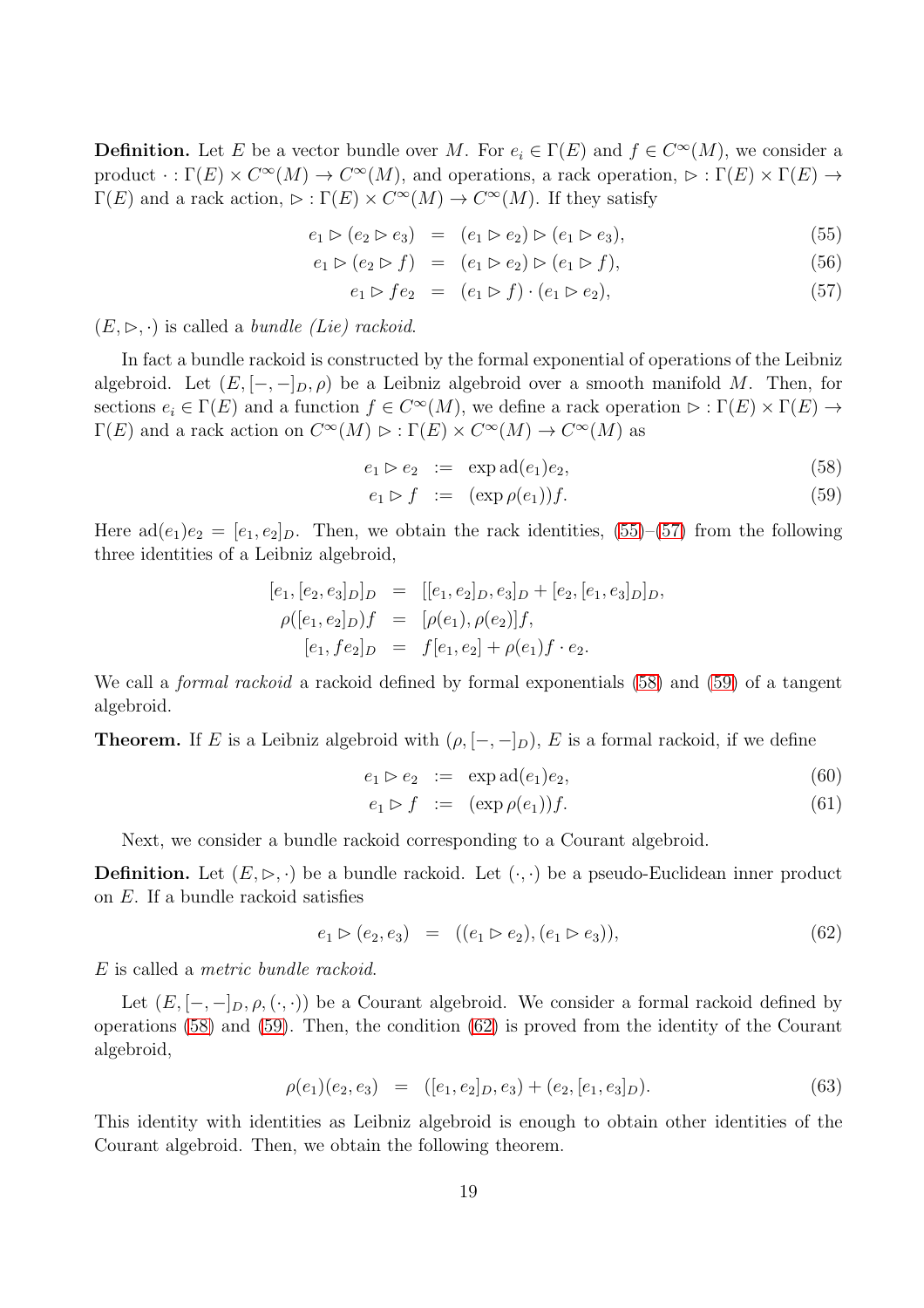**Theorem.** If E is a Courant algebroid with  $([-,-]_D, \rho, (\cdot,\cdot))$ , If we define a formal rackoid with operations,

$$
e_1 \triangleright e_2 := \exp \operatorname{ad}(e_1)e_2,\tag{64}
$$

$$
e_1 \triangleright f \ := \ (\exp \rho(e_1)) f, \tag{65}
$$

E is a metric bundle rackoid.

### 5.2 Formal pre-rackoids

We consider a pre-rackoid version of a formal exponential.

**Definition.** Let E be a vector bundle over a smooth manifold  $M$  with a pseudo-Euclidean inner product  $(\cdot, \cdot)$ . For  $e_i \in \Gamma(E)$  and  $f \in C^{\infty}(M)$ , we consider a product  $\cdot : \Gamma(E) \times$  $C^{\infty}(M) \to C^{\infty}(M)$ , and operations, a rack operation,  $\trianglerighteq: \Gamma(E) \times \Gamma(E) \to \Gamma(E)$  and a rack action,  $\trianglerighteq: \Gamma(E) \times C^{\infty}(M) \to C^{\infty}(M)$ .

If an operation  $\triangleright$  satisfies

<span id="page-20-2"></span>
$$
e_1 \trianglerighteq fe_2 = (e_1 \trianglerighteq f) \cdot (e_1 \trianglerighteq e_2), \tag{66}
$$

$$
e_1 \trianglerighteq (e_2, e_3) = ((e_1 \trianglerighteq e_2), (e_1 \trianglerighteq e_3)), \tag{67}
$$

 $E$  is called a *metric (bundle)* (Lie) pre-rackoid.

Let  $(E, \llbracket -,-\rrbracket_D, \rho, (\cdot,\cdot))$  be a Vaisman algebroid. As in the case of a Leibniz algebroid, we define the following operation  $\trianglerighteq: \Gamma(E) \times \Gamma(E) \rightarrow \Gamma(E)$  and the action on  $C^{\infty}(M) \trianglerighteq:$  $\Gamma(E) \times C^{\infty}(M) \to C^{\infty}(M)$  for  $e_i \in \Gamma(E)$  and  $f \in C^{\infty}(M)$ ,

<span id="page-20-1"></span>
$$
e_1 \trianglerighteq e_2 := \exp \operatorname{ad}(e_1)e_2,\tag{68}
$$

$$
e_1 \trianglerighteq f := \exp \rho(e_1) f. \tag{69}
$$

Here  $ad(e_1)e_2 = [e_1, e_2]_D$  is a D-bracket. The exponential of a D-bracket or a generalized Lie derivative  $\exp \mathcal{L}_v$  has appeared as a large gauge transformation of DFT [\[38\]](#page-29-5). We can prove that operations [\(68\)](#page-20-1) and [\(69\)](#page-20-1) satisfy [\(66\)](#page-20-2) and [\(67\)](#page-20-2). A Vaisman algebroid gives a formal metric pre-rackoid. In general, the rack identities are not satisfied,

$$
e_1 \trianglerighteq (e_2 \trianglerighteq e_3) \neq (e_1 \trianglerighteq e_2) \trianglerighteq (e_1 \trianglerighteq e_3), \tag{70}
$$

$$
e_1 \trianglerighteq (e_2 \trianglerighteq f) \neq (e_1 \trianglerighteq e_2) \trianglerighteq (e_1 \trianglerighteq f), \tag{71}
$$

The closure condition is expressed by

$$
e_1 \trianglerighteq (e_2 \trianglerighteq e_3) - (e_1 \trianglerighteq e_2) \trianglerighteq (e_1 \trianglerighteq e_3) = 0,
$$
\n(72)

$$
e_1 \trianglerighteq (e_2 \trianglerighteq f) - (e_1 \trianglerighteq e_2) \trianglerighteq (e_1 \trianglerighteq f) = 0,
$$
\n(73)

### <span id="page-20-0"></span>6 Rackoids and pre-rackoids from sigma models

In this section, we consider a sigma model description of a cotangent path rackoid and a doubled cotangent path pre-rackoid. We discuss description of a Lie rackoid and pre-rackoid using topological sigma models.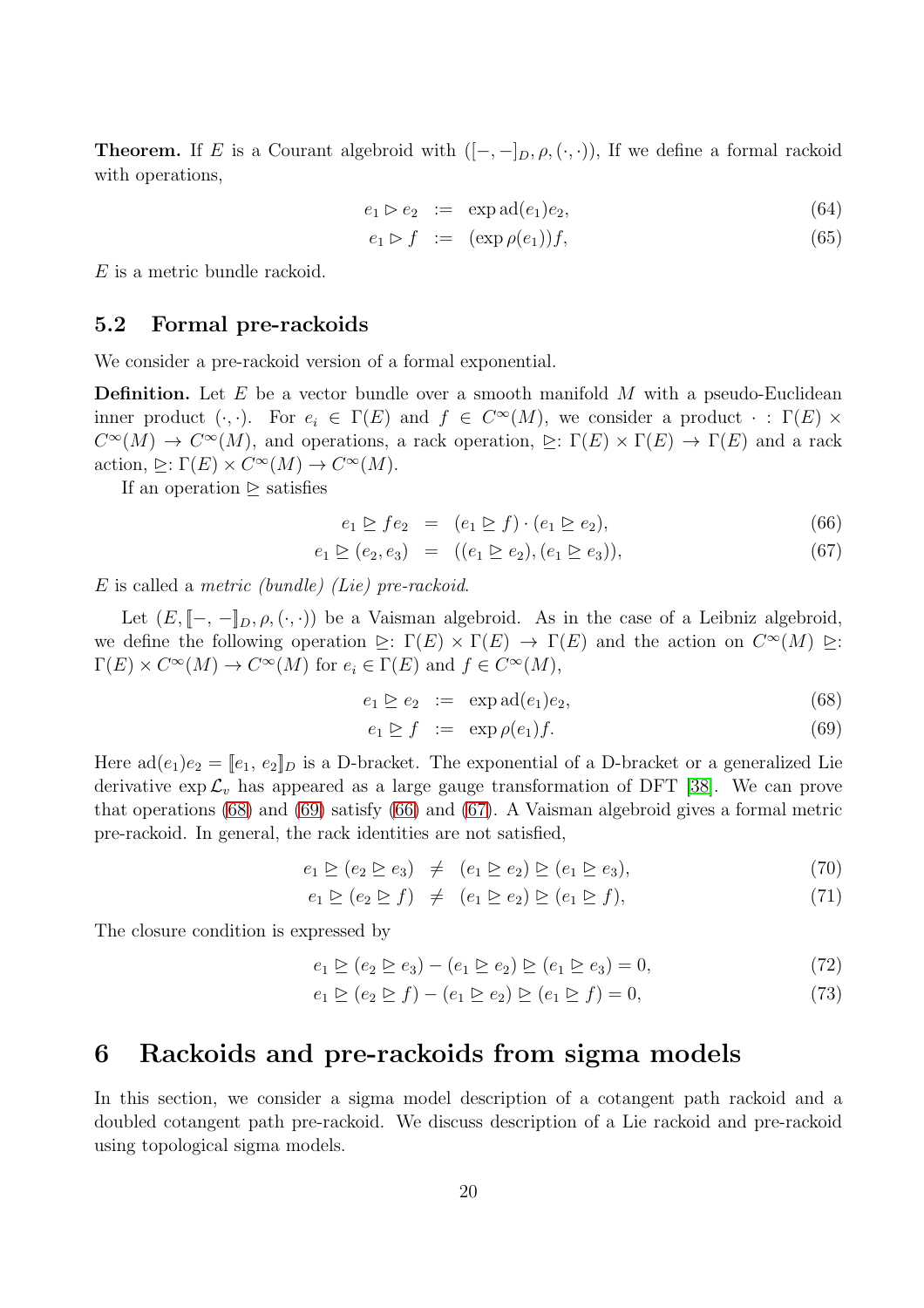#### <span id="page-21-2"></span>6.1 Courant sigma model

We can naturally construct a three dimensional topological sigma model with a Courant algebroid structure called a Courant sigma model. [\[39,](#page-29-6) [40\]](#page-29-7)

Let  $(E, \rho, [-,-]_D, H)$  be a Courant algebroid over a smooth manifold M. Let N be a three dimensional manifold with local coordinates  $\sigma^{\mu}$ .  $\varphi : N \to M$  is a smooth map,  $A \in \Omega^1(N, \varphi^*E)$ is a 1-form and  $B \in \Omega^2(N, \varphi^*T^*M)$  is a 2-form.

The action of the Courant sigma model is

$$
S = \int_N \left( -B_i \wedge d\varphi^i + \frac{1}{2} k_{ab} A^a \wedge dA^b + \rho^i{}_a(\varphi) B_i \wedge A^a + \frac{1}{3!} H_{abc}(\varphi) A^a \wedge A^b \wedge A^c \right), \tag{74}
$$

where  $k_{ab}$  is defined from a fiber metric as  $k_{ab} = (e_a, e_b), \ \rho(e_a) = \rho^i{}_a(x)\partial_i = \rho^i{}_a(x)\frac{\partial}{\partial x^i}$  and  $\frac{1}{3!}H_{abc}(x) = H(e_a, e_b, e_c)$ . Here  $e_a$  is a basis of the fiber of E.

The gauge transformation is

<span id="page-21-1"></span><span id="page-21-0"></span>
$$
\delta \varphi^i = \rho^i{}_a(\varphi) t^a,\tag{75}
$$

$$
\delta A^a = dt^a + k^{ab} \rho^i{}_b(\varphi) u_i + k^{ab} H_{bcd}(\varphi) A^c t^d, \tag{76}
$$

$$
\delta B_i = du_i + \partial_i \rho_a^j (A^a u_j - t^a B_j) + \frac{1}{2} \partial_i H_{abc}(\varphi) A^a A^b t^c,
$$
\n(77)

where  $t^a$  is a 0-form gauge parameter and  $u_i$  is a 1-form gauge parameter. The action [\(74\)](#page-21-0) is gauge invariant under the gauge transformation  $(75)-(77)$  $(75)-(77)$  if and only if the target space E with structures  $(k, \rho, H)$  is a Courant algebroid. Thus this topological sigma mode is called a Courant sigma model.

We consider the case of the standard Courant algebroid on  $E = TM \oplus T^*M$ . We take the  $O(D, D)$  metric as

$$
k = \left(\begin{array}{cc} 0 & 1\\ 1 & 0 \end{array}\right) \tag{78}
$$

and the anchor map  $\rho: X + \alpha \mapsto X$ , where  $X + \alpha \in \Gamma(TM \oplus T^*M)$ ,

$$
\rho = \left(\begin{array}{cc} 1 & 0 \\ 0 & 0 \end{array}\right) \tag{79}
$$

and  $H = 0$ . The 1-form field  $A^a$  is decomposed to components of TM and  $T^*M$  as  $A^a = (A^i, C_i)$ , where  $A \in \Omega^1(N, \varphi^*T^*M)$  and  $C \in \Omega^1(N, \varphi^*TM)$ . The action of the Courant sigma model [\(74\)](#page-21-0) becomes a simple form,

$$
S = \int_{N} -B_{i} \wedge d\varphi^{i} + C_{i} \wedge dA^{i} + B_{i} \wedge A^{i}.
$$
 (80)

Let  $N = \Sigma \times \mathbb{R}$ , where  $\Sigma$  is a two dimensional manifold and  $\mathbb{R}$  is the time direction. Then, we can compute the symplectic form,

$$
\omega = \int_{\Sigma} \delta X^i \wedge \delta B_i + \delta A^i \wedge \delta C_i.
$$
 (81)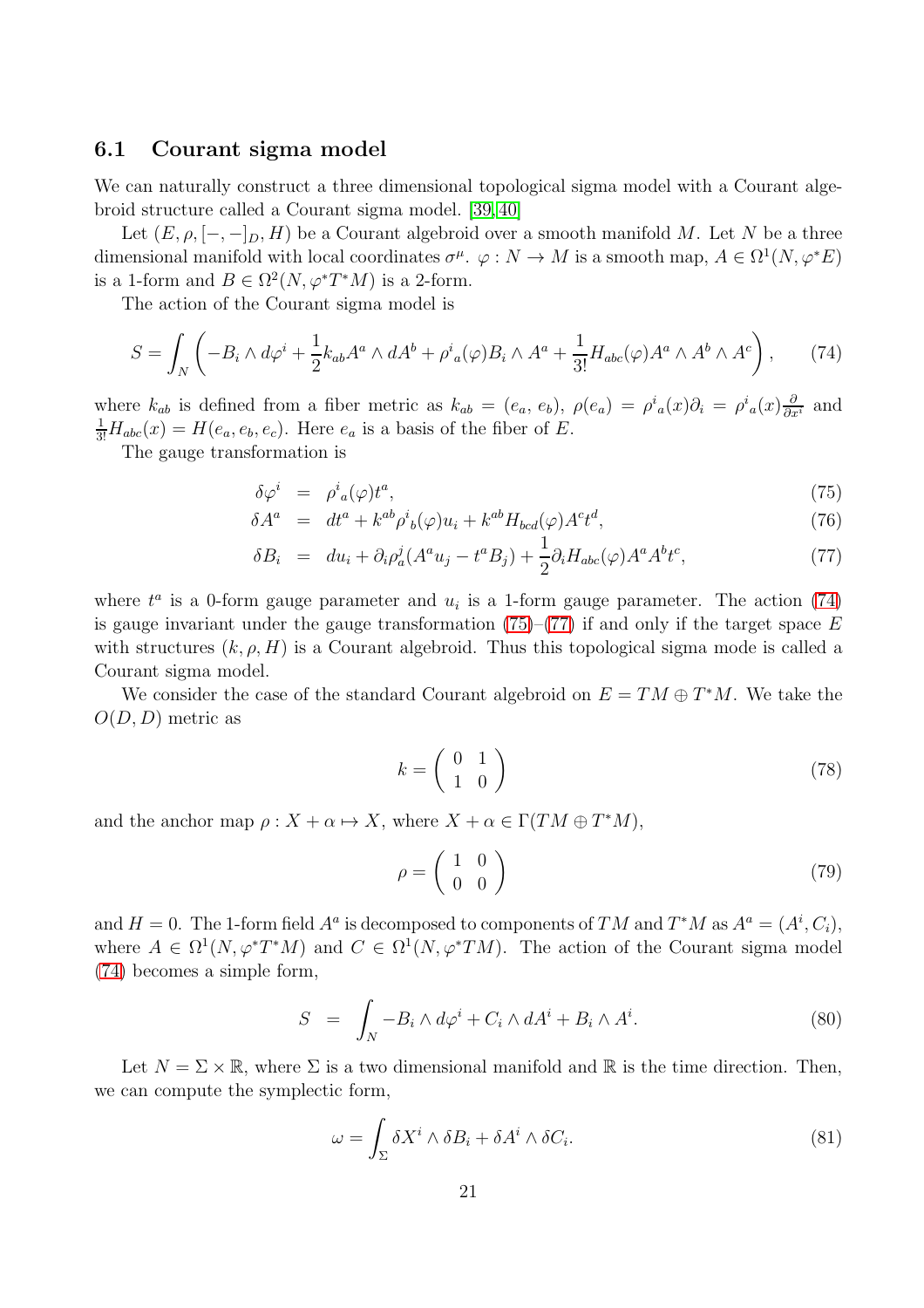Nonzero Poisson brackets of fields are obtained from Poisson brackets of canonical conjugates,

$$
\{X^i(\sigma), B_{abj}(\sigma')\} = -\epsilon_{ab}\delta^i_j \delta^2(\sigma - \sigma'), \tag{82}
$$

$$
\{A_a^i(\sigma), C_{bj}(\sigma')\} = \epsilon_{ab}\delta_j^i \delta^2(\sigma - \sigma'), \tag{83}
$$

where  $a, b = 1, 2$  are indices on  $\Sigma$ . The Hamiltonian

$$
H = \int_{\Sigma} (B_{0i} \wedge G^i - C_{0i} \wedge F^i - A_0^i K_{21i}), \tag{84}
$$

is purely written by terms with constraints, where  $B_{0i} = B_{0ai} d\sigma^a$  where  $a = 1, 2$ . Here constraints are

$$
G^i = d\varphi^i - A^i, \tag{85}
$$

$$
F_i = dC_i + B_i, \t\t(86)
$$

$$
K_i = dA^i. \t\t(87)
$$

<span id="page-22-2"></span>Poisson brackets of constraints  $G^i$ ,  $F_i$  and  $K_i$  show that they consist of the first class constraints.

### 6.2 Path rackoids from Courant sigma models

We analyze correspondence of the standard Courant sigma model and a path Lie rackoid.

We consider a path  $I_t = [0, t] \subset \Sigma$  and a map from  $I_t$  to the target space  $M, \gamma(t) : I_t \to M$ , where  $t \in \mathbb{R}$ .  $a = (\gamma, \alpha) \in PT^*M$  consists of a cotangent path on M.

We can easily identify a path to a map  $\varphi$  on  $I_t$ ,  $\gamma = \varphi|_{I_t}$ . A section of a generalized tangent bundle  $TM \oplus T^*M$ ,  $X + \alpha = X^i(x)\partial_i + \alpha_i(x)dx^i$ , is mapped as follows,

$$
(\widetilde{X} + \widetilde{\alpha}) = \int_0^1 (X^i(\varphi(\sigma))C_i(\sigma) + \alpha_i(\varphi(\sigma))A^i(\sigma)), \tag{88}
$$

using fields  $A^{i}(\sigma)$  and  $C_{i}(\sigma)$  in the Courant sigma model. This map is denoted by j,

$$
j: X + \alpha \mapsto \tilde{X} + \tilde{\alpha}, \tag{89}
$$

Then the bilinear form  $(\cdot, \cdot)$  is mapped to a Poisson bracket since j is a homomorphism,

<span id="page-22-0"></span>
$$
j: (X + \alpha, Y + \beta) \mapsto -\{\widetilde{X} + \widetilde{\alpha}, \widetilde{Y} + \widetilde{\beta}\}.
$$
\n(90)

for  $X + \alpha, Y + \beta \in \Gamma(TM \oplus T^*M)$ . The anchor map  $\rho(X + \alpha) = X$  is mapped to

$$
j : \rho(X + \alpha) f(x) \mapsto -\{\{\widetilde{X} + \widetilde{\alpha}, H\}, f(\varphi(\sigma))\}.
$$
\n(91)

where  $f \in C^{\infty}(M)$ . The Dorfman bracket is mapped to the derived bracket of Poisson brackets,

<span id="page-22-1"></span>
$$
j: [X + \alpha, Y + \beta]_D \mapsto -\{\{\widetilde{X} + \widetilde{\alpha}, H\}, \widetilde{Y} + \widetilde{\beta}\}.
$$
\n(92)

where  $f \in C^{\infty}(M)$ . Such a derived bracket construction has been formulated in [\[43\]](#page-29-11). We can prove that  $j$  is a homomorphism of a Courant algebroid. Therefore a Courant algebroid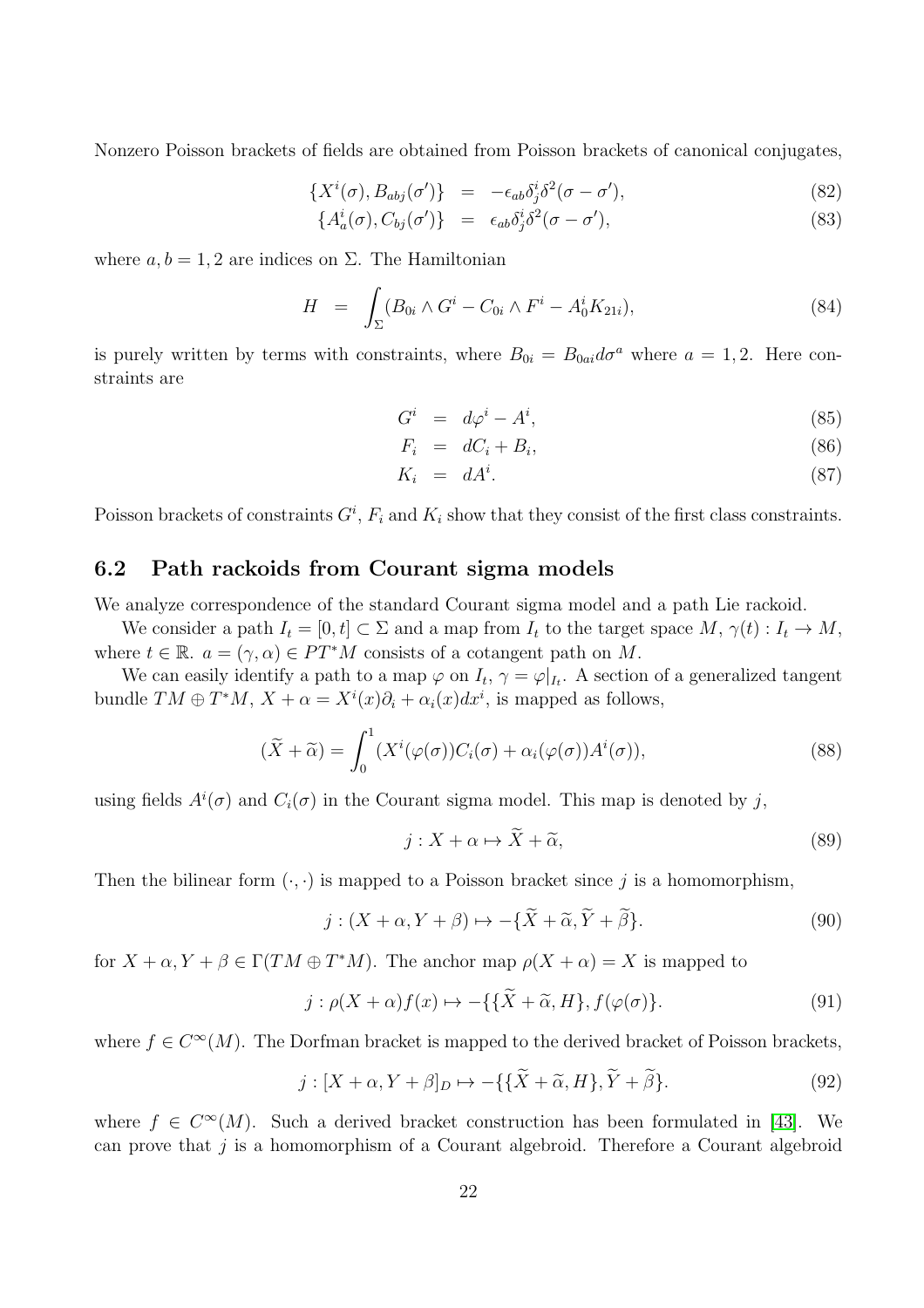structure on E is mapped to the mapping space  $\text{Map}(N, E)$  with a symplectic form  $\omega$ , and operations are calculated by [\(90\)](#page-22-0)–[\(92\)](#page-22-1).

From the above correspondence, a cotangent path is mapped to

$$
j: (\gamma, \alpha) \mapsto (\varphi(t), \widetilde{\alpha}(t)). \tag{93}
$$

Quantities  $\phi, \psi, \beta, \zeta$  in a rackoid which satisfy differential equations [\(31\)](#page-12-1) are formally described by exponential maps, which are Wilson lines

<span id="page-23-0"></span>
$$
j: \phi \ \mapsto \ \mathrm{P} \exp \widetilde{X} = \mathrm{P} \exp \int_{\gamma} X^i(\varphi(\sigma)) C_i(\sigma), \tag{94}
$$

$$
j: \beta \mapsto \text{P} \exp \tilde{\alpha} = \text{P} \exp \int_{\gamma} \alpha_i(\varphi(\sigma)) A^i(\sigma), \tag{95}
$$

Here  $\gamma = \gamma(1)$ . We obtain a formal rackoid structure in section [5](#page-18-0) from Wilson lines [\(95\)](#page-23-0) and [\(95\)](#page-23-0). Wilson lines provide formal exponential maps, but they are useful for concrete calculations of the integration using the quantization of the sigma model.

We can easily generalize the above construction of the standard Courant algebroid to a general Courant algebroid. The equivalent but more familiar construction for quantization of a Courant algebroid using a topological sigma model is a so called AKSZ sigma model using supergeometry. [\[46,](#page-30-1) [47\]](#page-30-2)

### 6.3 Topological double sigma models and pre-rackoids

In this section, we consider a construction of a pre-rackoid using a topological sigma model of doubled target spacetime with a Vaisman algebroid structure. A topological sigma model with a structure of DFT geometry is proposed in [\[41\]](#page-29-8).

Let  $\mathcal M$  is 2D-dimensional manifold corresponding a doubled spacetime. Typically, it is a direct product of a physical spacetime and a T-dual spacetime,  $\mathcal{M} = M \times M$ . Suppose an  $O(D, D)$  invariant metric  $\eta_{IJ}$  on M, where  $I, J = 1, \cdots 2D$  are indices of local coordinate on  $\mathcal{M}.$ 

Let N be a 3 dimensional manifold with local coordinates  $\sigma^{\mu}$ .  $\varphi : N \to M$  is a smooth map from N to the target double spacetime.  $A \in \Omega^1(N, \varphi^* T^* \mathcal{M})$  is a 1-form taking a value on the pullback of  $T^*\mathcal{M}$ .  $B \in \Omega^2(N, \varphi^*T^*M)$  is a 2-form taking a value on the pullback of  $T^*\mathcal{M}$ .

An action of a topological double sigma model is

$$
S = \int_{N} \left( -B_{I} d\varphi^{I} + \frac{1}{2} \eta^{IJ} A_{I} dA_{J} + \eta^{IJ} B_{I} A_{J} + \frac{1}{3!} F^{IJK}(\varphi) A_{I} A_{J} A_{K} \right), \tag{96}
$$

where  $F(x) \in \Omega^3(\mathcal{M})$  is a generalized flux which is a 3-form on M. Now we consider a simplest  $F = 0$  case for a genuine Vaisman algebroid. Then the action becomes

$$
S = \int_{N} (-B_{I}d\varphi^{I} + \frac{1}{2}\eta^{IJ}A_{I}dA_{J} + \eta^{IJ}B_{I}A_{J}).
$$
\n(97)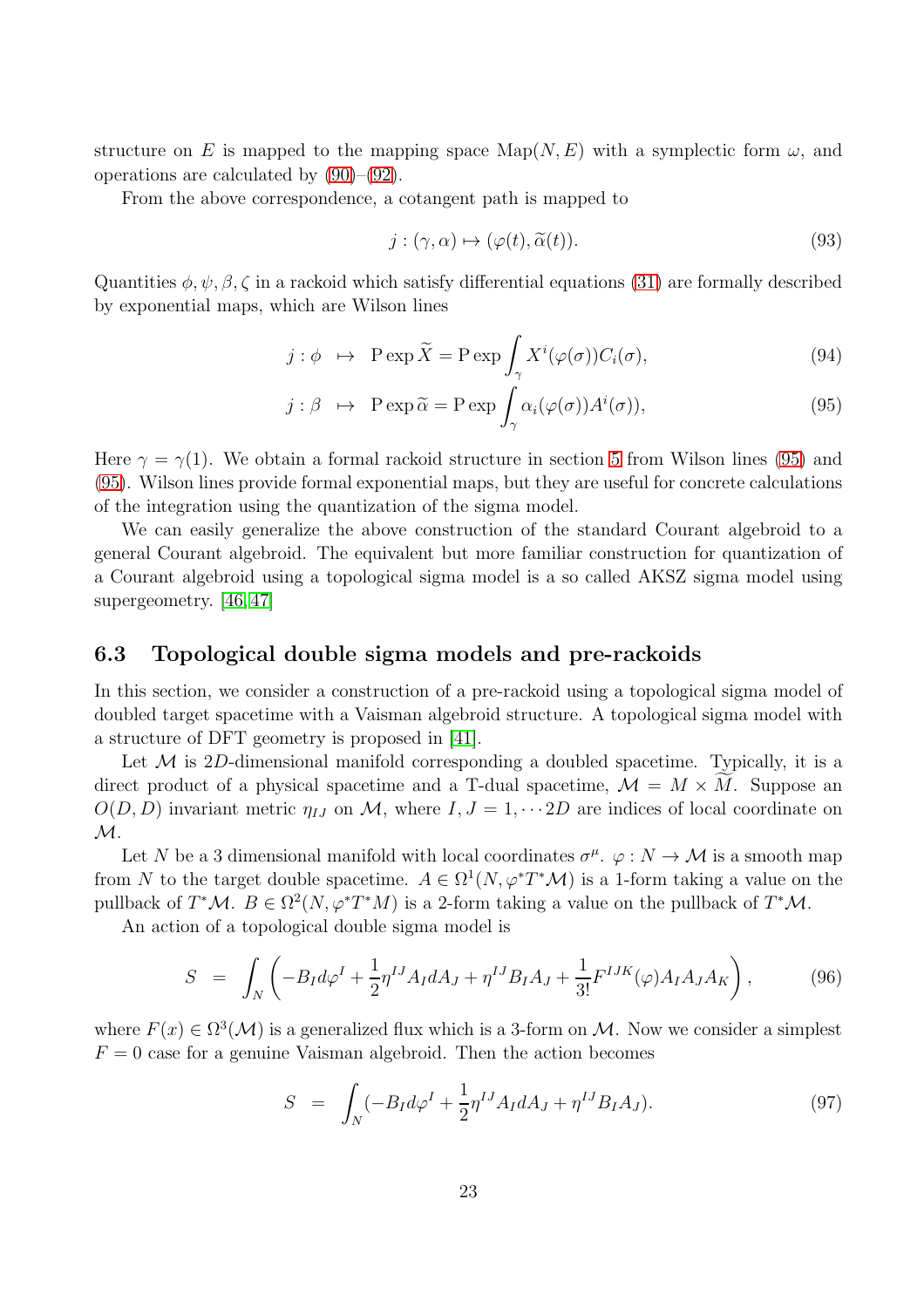Nonzero Poisson brackets of fields are computed as

$$
\{X^{I}(\sigma), B_{abJ}(\sigma')\} = -\epsilon_{ab}\delta^{I}_{J}\delta^{2}(\sigma - \sigma'), \qquad (98)
$$

$$
\{A_{aI}(\sigma), A_{bJ}(\sigma')\} = \epsilon_{ab}\eta_{IJ}\delta^2(\sigma - \sigma'),\tag{99}
$$

where  $a, b = 1, 2$  are indices on  $\Sigma$ .

The section condition to reduce the 2D-dimensional double spacetime  $\mathcal M$  to a D-dimensional spacetime M drop functions of  $\phi^I$ . If we use equations of motion, half degrees of  $A_I$  drop and we obtain the first class constraint  $G^I|_M$ . On the other hand, we can impose  $G^I$  consist of the first class constraints. The condition gives the section condition on fields on the target space.

It is natural to consider the following gauge transformations analogous to gauge transformations of the Couorant sigma model, [\(75\)](#page-21-1)–[\(77\)](#page-21-1),

$$
\delta \varphi^I = \eta^{IJ} t_J, \tag{100}
$$

$$
\delta A_I = dt_I + u_I, \tag{101}
$$

$$
\delta B_I = du_I, \tag{102}
$$

where  $t_I$  is a zero-form gauge parameter and  $u_I$  is a 1-form gauge parameter. However, the action S is not gauge invariant under this transformation,  $\delta S \neq 0$ .

In the Hamiltonian analysis, we obtain a Hamiltonian,

$$
H = \int_{\Sigma} (B_{0I} \wedge G^I + A_0^I F_I), \qquad (103)
$$

where constraints are

$$
G^I = d\varphi^I - \eta^{IJ} A_J, \qquad (104)
$$

$$
F_I = dA_I + B_I. \t\t(105)
$$

In this case, the constraints are not the first class, since

$$
\{G_a^I(\sigma), G_b^J(\sigma)\} = \eta^{IJ} \epsilon_{ab} \delta^2(\sigma - \sigma). \tag{106}
$$

where  $a, b = 1, 2$  are indices on  $\Sigma$ .

Operations in the Vaisman algebroid are constructed similar to one of the Courant algebroid discussed in sections [6.1](#page-21-2) and [6.2.](#page-22-2)

A section of tangent bundle  $T\mathcal{M}, X = X^{I}(x)\partial_{I}$  is mapped to a field (a pullback 1-form to the mapping space),

$$
\widetilde{X}(t) = \int_{I_t} X^I(\varphi(\sigma)) A_I(\sigma). \tag{107}
$$

The map is denoted by  $j$ ,

$$
j: X \mapsto \widetilde{X},\tag{108}
$$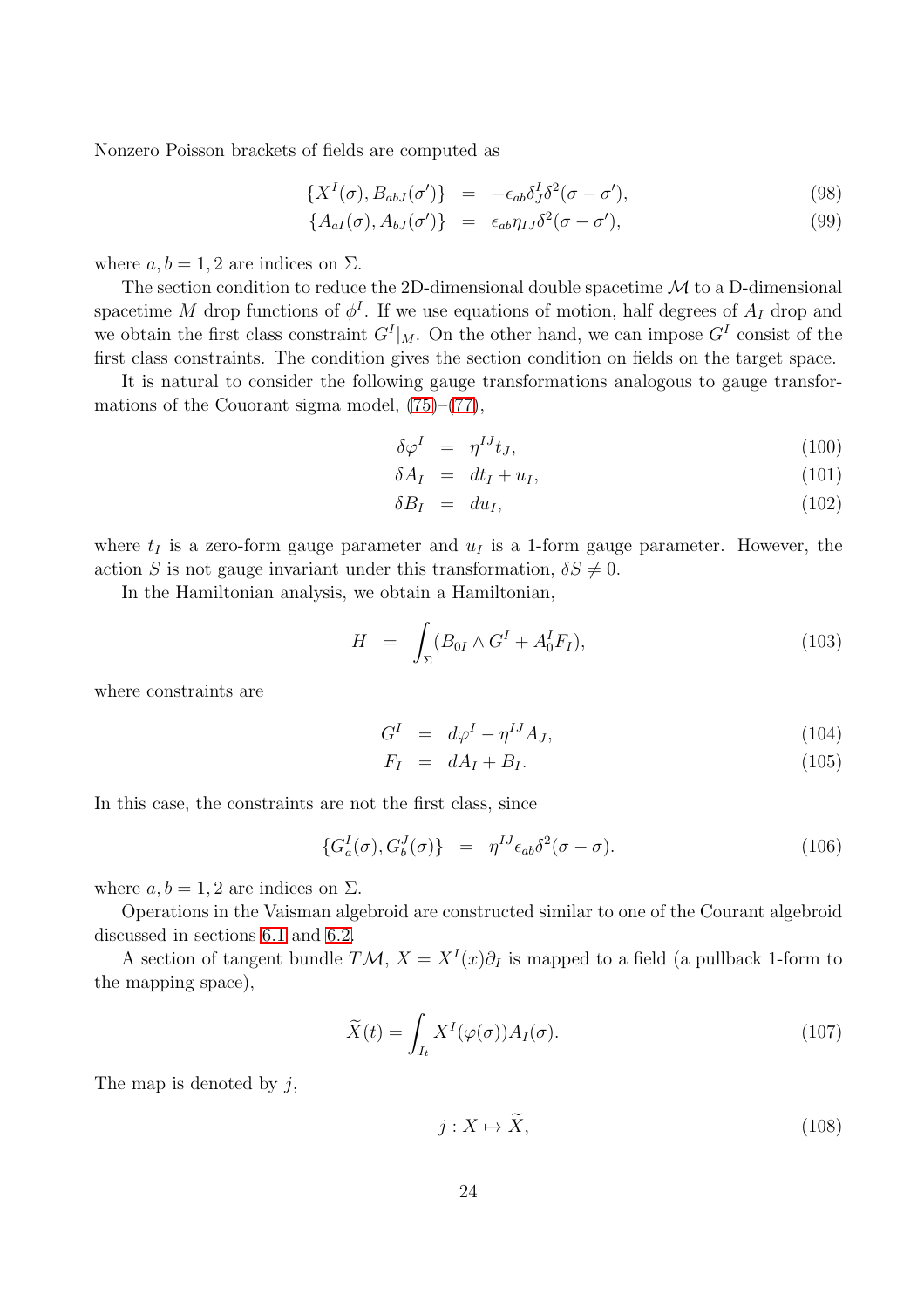The bilinear form  $(\cdot, \cdot)$  is mapped to a Poisson bracket since j is a homomorphism,

<span id="page-25-1"></span>
$$
j: (X, Y) \mapsto -\{\widetilde{X}, \widetilde{Y}\}.
$$
\n<sup>(109)</sup>

for  $X, Y \in \Gamma(TM)$ . The D-bracket is mapped to the derived bracket of Poisson brackets,

<span id="page-25-2"></span>
$$
j: [X, Y]_D \mapsto -\{\{\widetilde{X}, H\}, \widetilde{Y}\}.
$$
\n(110)

where  $X, Y \in \mathfrak{X}(\mathcal{M})$ . A derived bracket construction of a D-bracket has been analyzed in [\[48](#page-30-3)[–50\]](#page-30-4). Therefore a Vaisman algebroid structure on  $T\mathcal{M}$  is mapped to the mapping space Map(N, TM) with a symplectic form  $\omega$ , and operations are calculated by [\(109\)](#page-25-1) and [\(110\)](#page-25-2).

From the above correspondence, a cotangent path is mapped to

$$
j: (\gamma, \alpha) \mapsto (\varphi(t), \widetilde{\alpha}(t)). \tag{111}
$$

where a metric  $\eta$  naturally identify TM to T<sup>\*</sup>M. Quantities  $\phi, \psi, \beta, \zeta$  and tilde quantities in a pre-rackoid which satisfy differential equations [\(31\)](#page-12-1) are formally described by exponential maps, which are Wilson lines

$$
j: (\phi, \beta) \mapsto \text{P} \exp \widetilde{X} = \text{P} \exp \int_{I_t} X^I(\varphi(\sigma)) A_I(\sigma). \tag{112}
$$

Similar to the Courant algebroid case, the equivalent but more familiar construction for quantization of a Courant algebroid using a topological sigma model is an AKSZ type sigma model formulation.

### <span id="page-25-0"></span>7 Conclusion and discussions

In this paper, we studied a global aspect of the doubled geometry in DFT through the coquecigrue problem of the Vaisman algebroid.

We first focus on the global structure associated with the Courant algebroid. A global, group-like structure corresponding to the Leibniz algebroid is a rackoid, which is a groupoidlike generalization of a rack. A Leibniz algebroid appears in the tangent bundle of a rackoid as an infinitesimal counterpart of the global structure. The cotangent path rackoid proposed in [\[37\]](#page-29-4) provides the standard Courant algebroid as a tangent Leibniz algebroid.

With these results at hand, we studied a generalization of the cotangent path rackoid that gives rise to the Vaisman algebroid as an infinitesimal algebroid. It is obvious that the Vaisman algebroid fail to satisfy the Leibniz identity in the Courant algebroid. Since the Leibniz identity is encoded into the self-distributivity of the rack product, an integration of the Vaisman algebroid is given by a rackoid type structure without the self-distributivity. We called this structure the pre-rackoid. A crucial ingredient for the construction of a pre-rackoid is the doubled cotangent path that is defined by the doubled foliations of the para-Hermitian manifold. With this structure, we defined the pre-rack product by [\(41\)](#page-15-1). Due to the intermediate shift between different leaves of the doubled foliations, the self-distributivity of the pre-rack product is explicitly broken.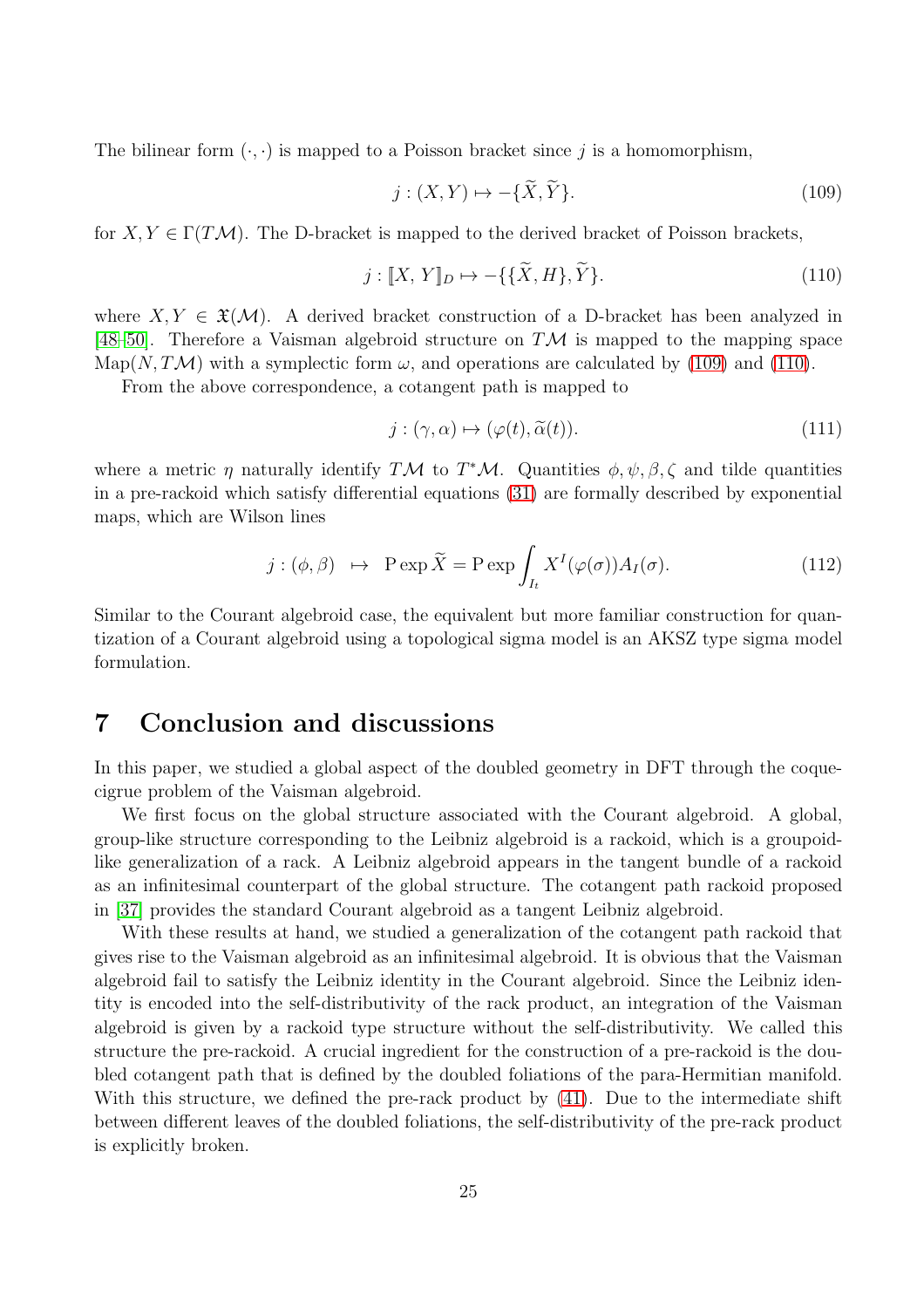This picture is consistent with DFT. One remembers that the strong constraint in DFT picks up a leaf of the foliations as a physical spacetime. In this case, the pre-rack product is restricted only on a leaf and the self-distributivity is trivially recovered.

We next focused on a direct approach on the integration of the Courant and the Vaisman algebroid. We introduced the formal exponential map of the adjoint action or the bracket in algebroids. The resulting structures lead to notions of formal rackoid and pre-rackoids. A formal rackoid together with the metric bundle rackoid structure defines an integration of the Courant algebroid. We showed that these notions are generalized to the formal metric prerackoid. The D-bracket in the Vaisman algebroid is exponentiated, providing an example of the pre-rack product. Compare to the heuristic approach by the explicit examples of the (pre-)rack product, the approach based on the a formal integration of the algebroid will help to understand an intuitive feature of the (pre-)rackoid. The idea is familiar to a formal deformation of an algebra and a perturbative calculation of a quantum theory.

In the end of the discussion, we exhibited another realization of a (pre)-rackoid. We introduced a three-dimensional topological sigma model, the so-called Courant sigma model. This provides a natural arena for a realization of the Courant algebroid. We showed that the structure of the formal rackoid is explicitly implemented by an exponential map of fields in the Courant sigma model. This is physically interpreted as Wilson lines associated with gauge fields. The construction is generalized to a topological double sigma model of the Vaisman algebroid and the pre-rackoid. These examples give physical applications of the (pre-)rackoid.

In this paper, we studied a global structure associated with the Vaisman algebroid from the several viewpoints. The underlying geometry is the doubled geometry in DFT.

A pre-rackoid structure is related to a global gauge structure of DFT. Quantizations of topological sigma models will provide quantum version of doubled geometry, which is important for analysis of quantum T-duality.

It is known that DFT contains various solutions that are not the ones in supergravity [\[51](#page-30-5)[–55\]](#page-30-6). They are called the non-geometric solutions. The global aspects of doubled geometry discussed here will be helpful to understand these non-geometric nature of spacetimes in string theory. We noted that the strong constraint in DFT is represented by the quantum Yang-Baxter equation for the rack action. It is well-known that the quantum and the classical Yang-Baxter relations have deep connections with the integrable systems. Indeed, the classical Yang-Baxter deformation is a key ingredient of the integrability of string theory [\[20,](#page-28-10) [21,](#page-28-3) [56\]](#page-30-7). We will come back to these issues in future studies.

### Acknowledgments

The authors would like to thank H. Mori and K. Shiozawa for useful discussions. The work of N. I. is supported by the Research Promotion Program for Acquiring Grants in-Aid for Scientific Research (KAKENHI). The work of S. S. is supported by Grant-in-Aid for Scientific Research (C), JSPS KAKENHI Grant Number JP20K03952.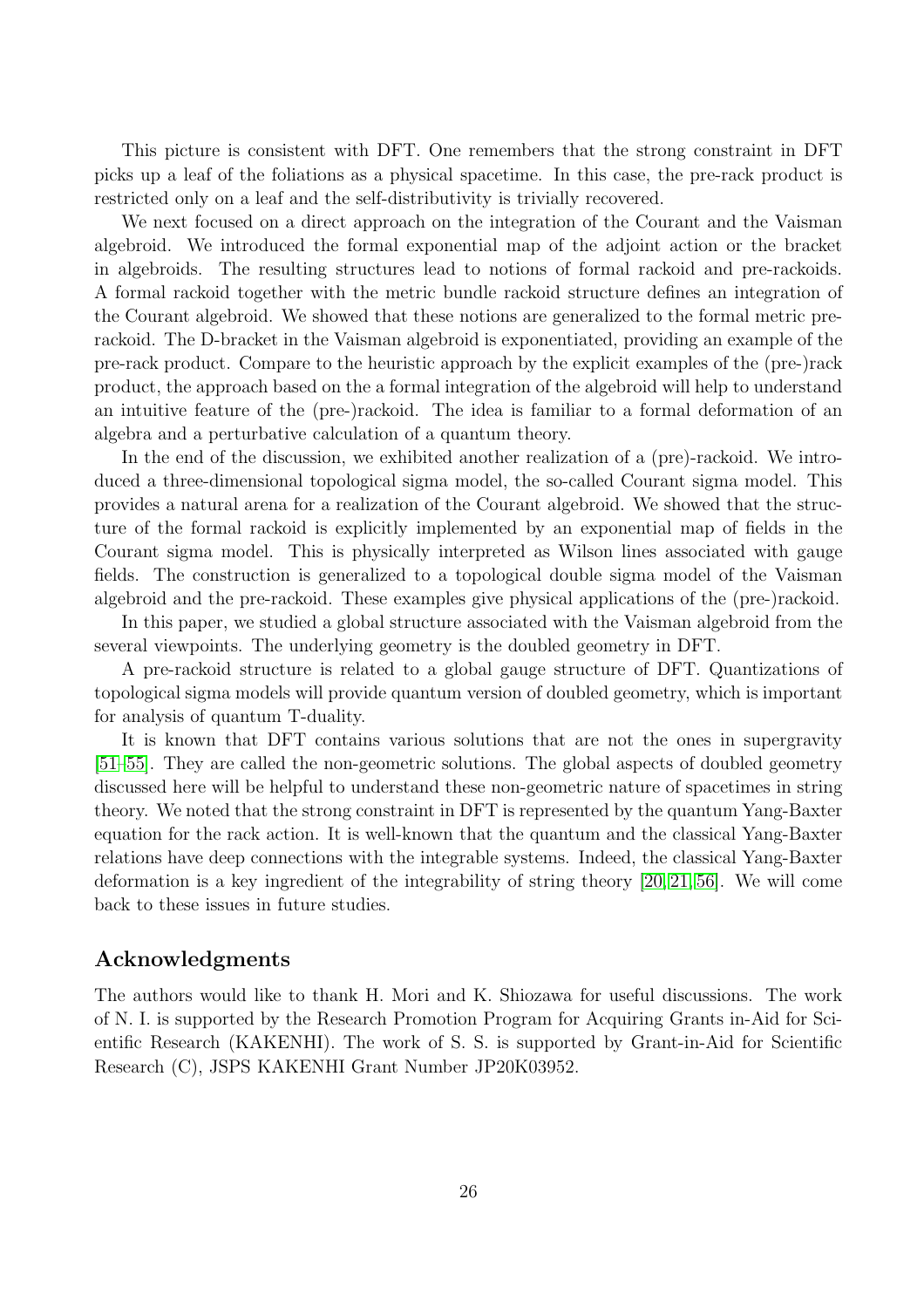Data Availability The data that supports the findings of this study are available within the article.

## <span id="page-27-0"></span>References

- <span id="page-27-1"></span>[1] C. Hull and B. Zwiebach, "Double Field Theory," JHEP 0909 (2009) 099 [\[arXiv:0904.4664](http://arxiv.org/abs/0904.4664) [hep-th]].
- <span id="page-27-2"></span>[2] W. Siegel, "Superspace duality in low-energy superstrings," Phys. Rev. D 48 (1993), 2826- 2837 [\[arXiv:hep-th/9305073](http://arxiv.org/abs/hep-th/9305073) [hep-th]].
- [3] W. Siegel, "Manifest duality in low-energy superstrings," Published in: In \*Berkeley 1993, Proceedings, Strings '93\* 353-363, and State U. New York Stony Brook - ITP-SB-93-050 (93,rec.Sep.) 11p. (315661), Contribution to: International Conference on Strings 93, 353- 363 [\[arXiv:hep-th/9308133](http://arxiv.org/abs/hep-th/9308133) [hep-th]].
- <span id="page-27-11"></span><span id="page-27-3"></span>[4] I. Vaisman, "On the geometry of double field theory," J. Math. Phys. 53 (2012) 033509 [\[arXiv:1203.0836](http://arxiv.org/abs/1203.0836) [math.DG]].
- <span id="page-27-12"></span>[5] I. Vaisman, "Towards a double field theory on para-Hermitian manifolds," J. Math. Phys. 54 (2013) 123507 [\[arXiv:1209.0152](http://arxiv.org/abs/1209.0152) [math.DG]].
- <span id="page-27-4"></span>[6] L. Freidel, F. J. Rudolph and D. Svoboda, "Generalised Kinematics for Double Field Theory," JHEP 1711 (2017) 175 [\[arXiv:1706.07089](http://arxiv.org/abs/1706.07089) [hep-th]].
- [7] L. Freidel, F. J. Rudolph and D. Svoboda, "A Unique Connection for Born Geometry," Commun. Math. Phys. 372 (2019) no.1, 119 [\[arXiv:1806.05992](http://arxiv.org/abs/1806.05992) [hep-th]].
- <span id="page-27-6"></span><span id="page-27-5"></span>[8] D. Svoboda, "Algebroid Structures on Para-Hermitian Manifolds," J. Math. Phys. 59 (2018) no.12, 122302 [\[arXiv:1802.08180](http://arxiv.org/abs/1802.08180) [math.DG]].
- [9] A. Chatzistavrakidis, L. Jonke, F. S. Khoo and R. J. Szabo, "Double Field Theory and Membrane Sigma-Models," JHEP 1807 (2018) 015 [\[arXiv:1802.07003](http://arxiv.org/abs/1802.07003) [hep-th]].
- <span id="page-27-8"></span><span id="page-27-7"></span>[10] T. J. Courant, "Dirac Manifolds," Transactions of the American Mathematical Society, vol. 319 (1990) 631.
- [11] C. Hull and B. Zwiebach, "The Gauge algebra of double field theory and Courant brackets," JHEP 09 (2009), 090 [\[arXiv:0908.1792](http://arxiv.org/abs/0908.1792) [hep-th]].
- <span id="page-27-9"></span>[12] Z-J. Liu, A. Weinstein, P. Xu, "Manin Triples for Lie Bialgebroids," J. Differential Geom. 45 (1997) 547 [\[dg-ga/9508013\]](http://arxiv.org/abs/dg-ga/9508013).
- <span id="page-27-10"></span>[13] H. Mori, S. Sasaki and K. Shiozawa, "Doubled Aspects of Vaisman Algebroid and Gauge Symmetry in Double Field Theory," J. Math. Phys. 61 (2020) no.1, 013505 [\[arXiv:1901.04777](http://arxiv.org/abs/1901.04777) [hep-th]].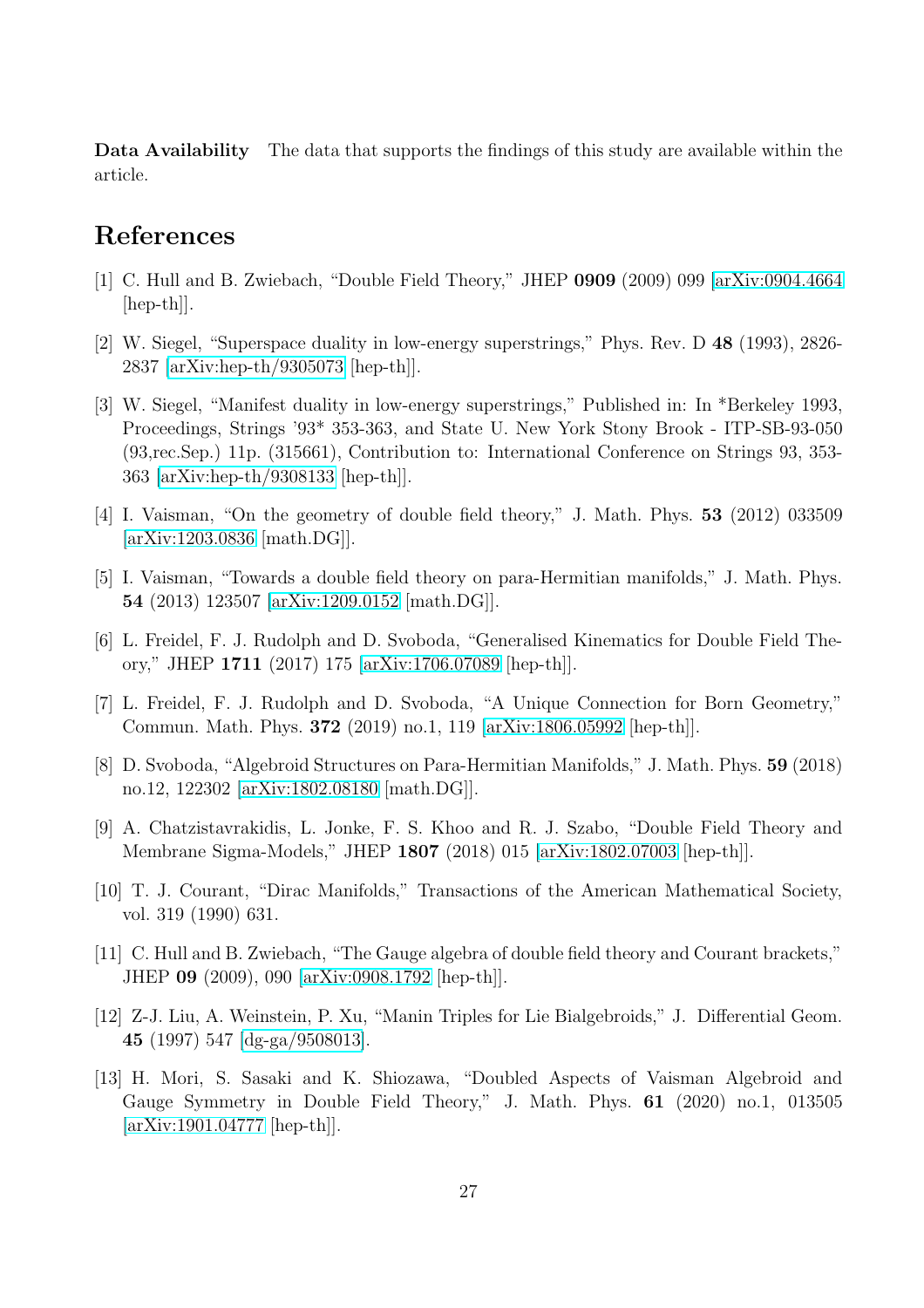- <span id="page-28-0"></span>[14] C. Klimcik and P. Severa, "Dual nonAbelian duality and the Drinfeld double," Phys. Lett. B 351 (1995) 455 [\[hep-th/9502122\]](http://arxiv.org/abs/hep-th/9502122).
- <span id="page-28-1"></span>[15] C. Klimcik, "Poisson-Lie T duality," Nucl. Phys. Proc. Suppl. 46 (1996) 116 [\[hep-th/9509095\]](http://arxiv.org/abs/hep-th/9509095).
- <span id="page-28-2"></span>[16] C. Klimcik and P. Severa, "Poisson-Lie T duality and loop groups of Drinfeld doubles," Phys. Lett. B 372 (1996), 65-71 [\[arXiv:hep-th/9512040](http://arxiv.org/abs/hep-th/9512040) [hep-th]].
- [17] F. Hassler, "Poisson-Lie T-Duality in Double Field Theory," Phys. Lett. B 807 (2020), 135455 [\[arXiv:1707.08624](http://arxiv.org/abs/1707.08624) [hep-th]].
- [18] V. E. Marotta and R. J. Szabo, "Para-Hermitian Geometry, Dualities and Generalized Flux Backgrounds," Fortsch. Phys. 67 (2019) no.3, 1800093 [\[arXiv:1810.03953](http://arxiv.org/abs/1810.03953) [hep-th]].
- <span id="page-28-10"></span>[19] Y. Sakatani, "Type II DFT solutions from Poisson-Lie T-duality/plurality," PTEP (2019) 073B04 [\[arXiv:1903.12175](http://arxiv.org/abs/1903.12175) [hep-th]].
- <span id="page-28-3"></span>[20] C. Klimcik, "Yang-Baxter sigma models and dS/AdS T duality," JHEP 12 (2002), 051 [\[arXiv:hep-th/0210095](http://arxiv.org/abs/hep-th/0210095) [hep-th]].
- <span id="page-28-4"></span>[21] C. Klimcik, "On integrability of the Yang-Baxter sigma-model," J. Math. Phys. **50** (2009), 043508 [\[arXiv:0802.3518](http://arxiv.org/abs/0802.3518) [hep-th]].
- <span id="page-28-5"></span>[22] R. Von Unge, "Poisson Lie T plurality," JHEP 0207 (2002) 014 [\[hep-th/0205245\]](http://arxiv.org/abs/hep-th/0205245).
- [23] Y. Sakatani, "U-duality extension of Drinfel'd double," PTEP 2020 (2020) no.2, 023B08 [\[arXiv:1911.06320](http://arxiv.org/abs/1911.06320) [hep-th]].
- [24] E. Malek and D. C. Thompson, "Poisson-Lie U-duality in Exceptional Field Theory," JHEP 04 (2020), 058 [\[arXiv:1911.07833](http://arxiv.org/abs/1911.07833) [hep-th]].
- <span id="page-28-6"></span>[25] Y. Sakatani and S. Uehara, "Non-Abelian U-duality for membranes," PTEP 2020 (2020) no.7, 073B01 [\[arXiv:2001.09983](http://arxiv.org/abs/2001.09983) [hep-th]].
- <span id="page-28-7"></span>[26] L. Hlavaty, "Classification of 6D Leibniz algebras," PTEP 2020 (2020) no.7, 071B01 [\[arXiv:2003.06164](http://arxiv.org/abs/2003.06164) [hep-th]].
- [27] K. C. H. Mackenzie and P. Xu, "Lie bialgebroids and Poisson groupoids," Duke Math. J. 73 (1994) 415.
- <span id="page-28-8"></span>[28] J. L. Loday, "Une version non commutative des algébres de Lie: les algébres de Leibniz," Enseign. Math. 39 (1993) 269–293.
- <span id="page-28-9"></span>[29] P. Severa, "Some title containing the words "homotopy" and "symplectic", e.g. this one," Travaux Mathematiques, Univ. Luxemb. XVI (2005), 121-137 [\[arXiv:math/0105080](http://arxiv.org/abs/math/0105080) [math.SG]].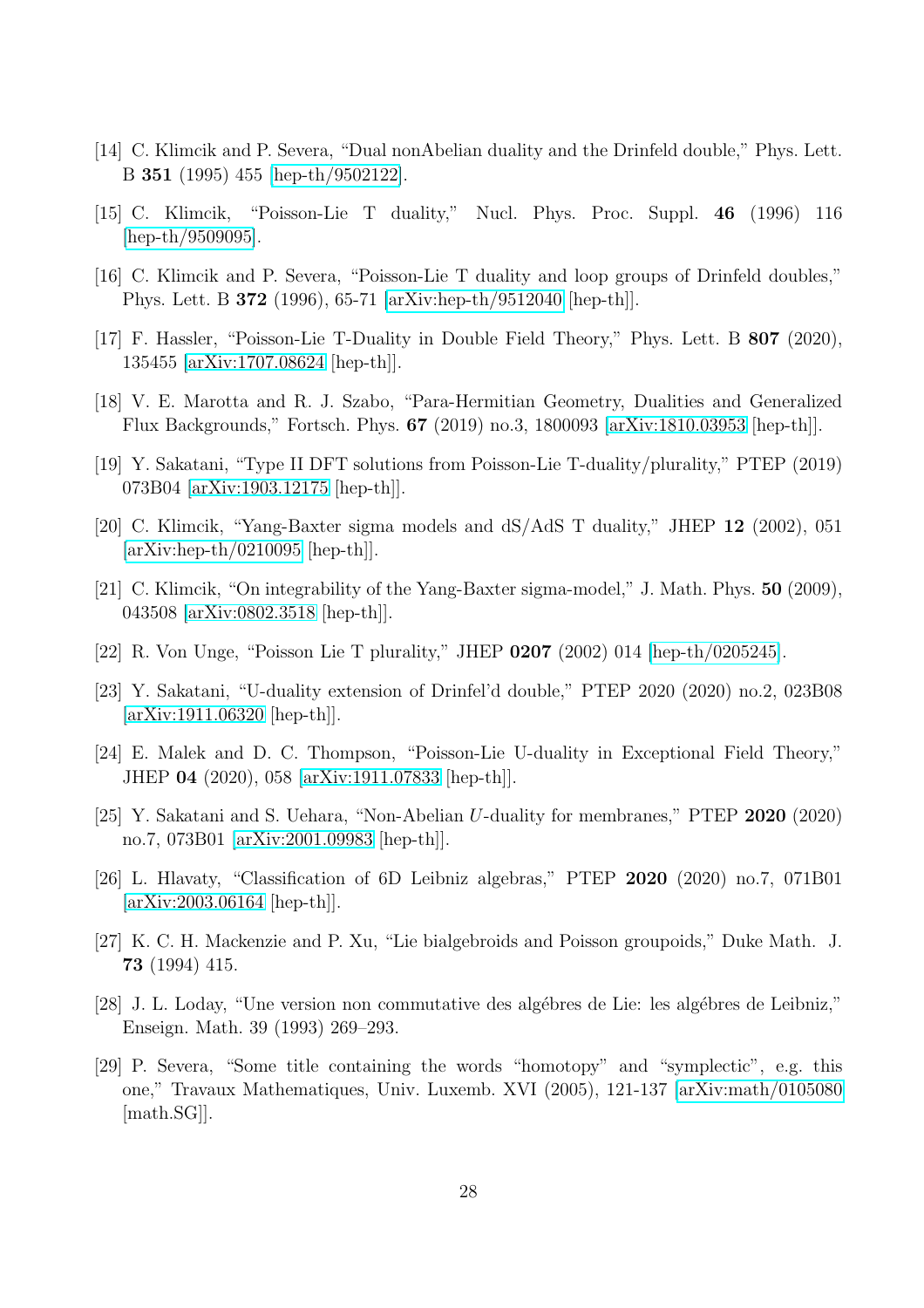- [30] Y. Sheng and C. Zhu, "Higher Extensions of Lie Algebroids," Commun. Contemp. Math. 19, 1650034 (2017), [\[arXiv:1103.5920](http://arxiv.org/abs/1103.5920) [math-ph]]
- [31] D. Li-Bland and P. Severa, "Integration of Exact Courant Algebroids," Electronic Research Announcements in Mathematical Sciences (ERA-MS), 19 (2012) 58-76, [\[arXiv:1101.3996](http://arxiv.org/abs/1101.3996) [math.DG]].
- <span id="page-29-1"></span><span id="page-29-0"></span>[32] R. A. Mehta, X. Tang, "Symplectic structures on the integration of exact Courant algebroids," Journal of Geometry and Physics 127 (2018), 68-83, [\[arXiv:1310.6587](http://arxiv.org/abs/1310.6587) [math.DG]].
- [33] M. K. Kinyon, "Leibniz algebras, Lie racks, and digroups," J. Lie Theory 17 (2007) 99-114, [\[arXiv:math/0403509](http://arxiv.org/abs/math/0403509) [math.RA]]
- <span id="page-29-2"></span>[34] S. Covez, "The local integration of Leibniz algebras," Ann. Inst. Fourier (Grenoble) , 63(1):1-35, 2013 [arXiv:1011.4112](http://arxiv.org/abs/1011.4112) [math.RA].
- <span id="page-29-3"></span>[35] M. Bordemann and F. Wagemann, "A dirty integration of Leibniz algebras," [arXiv:1606.08214](http://arxiv.org/abs/1606.08214) [math.DG].
- <span id="page-29-4"></span>[36] J. S. Carter, "A Survey of Quandle Ideas," Introductory Lectures on Knot Theory, pp. 22-53 (2011), [arXiv:1002.4429](http://arxiv.org/abs/1002.4429) [math.GT]
- <span id="page-29-5"></span>[37] C. Laurent-Gengoux and F. Wagemann, "Lie rackoids integrating Courant algebroids," [arXiv:1807.05891](http://arxiv.org/abs/1807.05891) [math.AT].
- <span id="page-29-6"></span>[38] O. Hohm and B. Zwiebach, "Large Gauge Transformations in Double Field Theory," JHEP 02 (2013), 075 doi:10.1007/JHEP02(2013)075 [\[arXiv:1207.4198](http://arxiv.org/abs/1207.4198) [hep-th]].
- <span id="page-29-7"></span>[39] N. Ikeda, "Chern-Simons gauge theory coupled with BF theory," Int. J. Mod. Phys. A 18 (2003), 2689-2702 [\[arXiv:hep-th/0203043](http://arxiv.org/abs/hep-th/0203043) [hep-th]].
- [40] D. Roytenberg, "AKSZ-BV Formalism and Courant Algebroid-induced Topological Field Theories," Lett. Math. Phys. 79 (2007), 143-159 [\[arXiv:hep-th/0608150](http://arxiv.org/abs/hep-th/0608150) [hep-th]].
- <span id="page-29-8"></span>[41] Z. Kokenyesi, A. Sinkovics and R. J. Szabo, "Double Field Theory for the A/B-Models and Topological S-Duality in Generua lized Geometry," Fortsch. Phys. 66 (2018) no.11-12, 1800069 [\[arXiv:1805.11485](http://arxiv.org/abs/1805.11485) [hep-th]].
- <span id="page-29-9"></span>[42] A. Chatzistavrakidis, C. J. Grewcoe, L. Jonke, F. S. Khoo and R. J. Szabo, "BRST symmetry of doubled membrane sigma-models," PoS CORFU2018 (2019), 147, Sissa Medialab srl Partita IVA [\[arXiv:1904.04857](http://arxiv.org/abs/1904.04857) [hep-th]].
- <span id="page-29-11"></span>[43] D. Roytenberg, "Courant algebroids, derived brackets and even symplectic supermanifolds," [\[arXiv:math/9910078](http://arxiv.org/abs/math/9910078) [math.DG]].
- <span id="page-29-10"></span>[44] M. Gualtieri, "Generalized complex geometry," Oxford University DPhil thesis. [\[arXiv:math/0401221](http://arxiv.org/abs/math/0401221) [math.DG]]